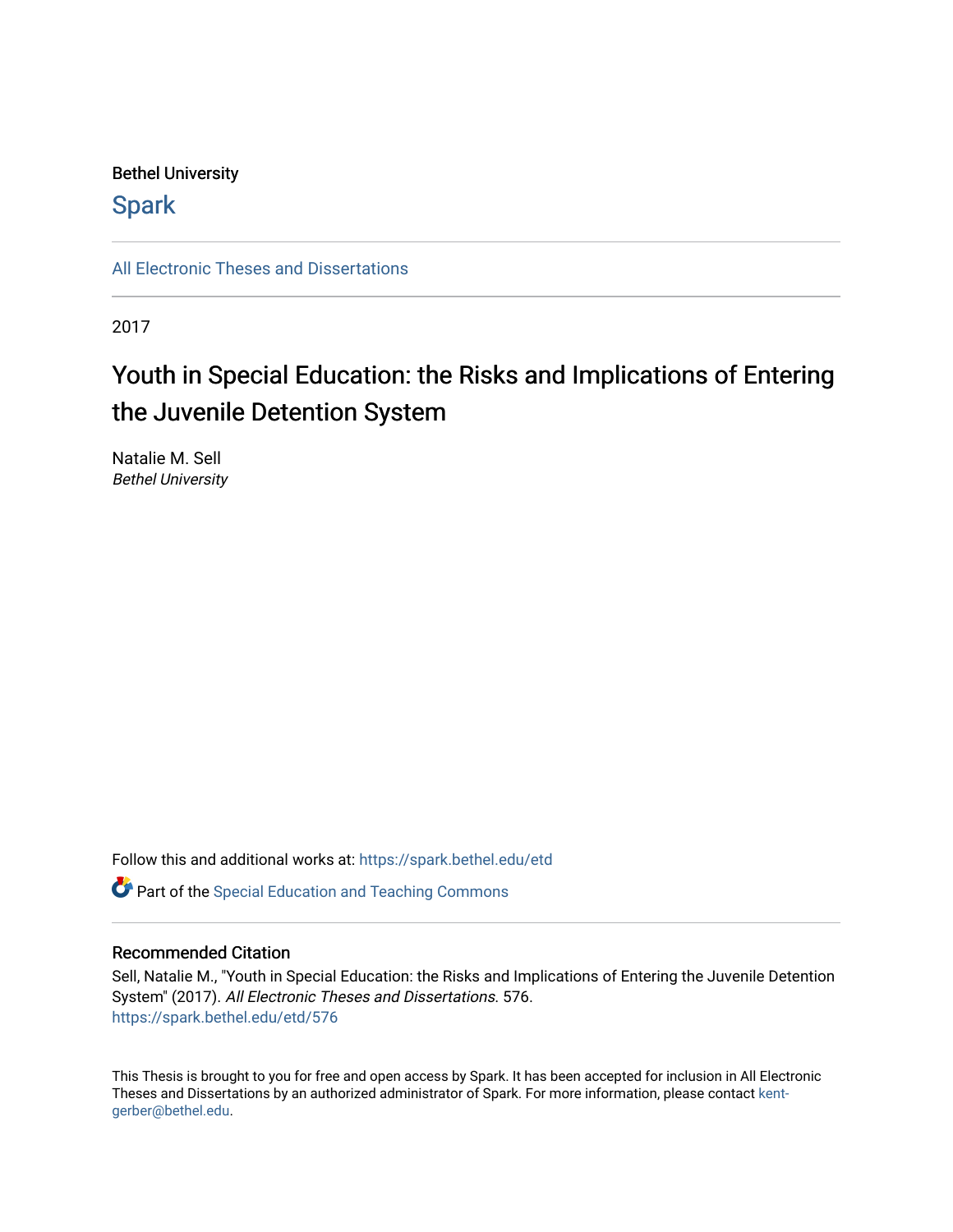## **YOUTH IN SPECIAL EDUCATION: THE RISKS AND IMPLICATIONS OF ENTERING THE JUVENILE DETENTION SYSTEM**

### **A MASTER'S THESIS**

### **SUBMITTED TO THE FACULTY OF BETHEL UNIVERSITY**

**BY**

## **NATALIE SELL**

## **IN PARTIAL FULLFILMENT OF THE REQUIREMENTS**

## **FOR THE DEGREE OF**

## **MASTER OF ARTS IN SPECIAL EDUCATION**

**AUGUST 2017**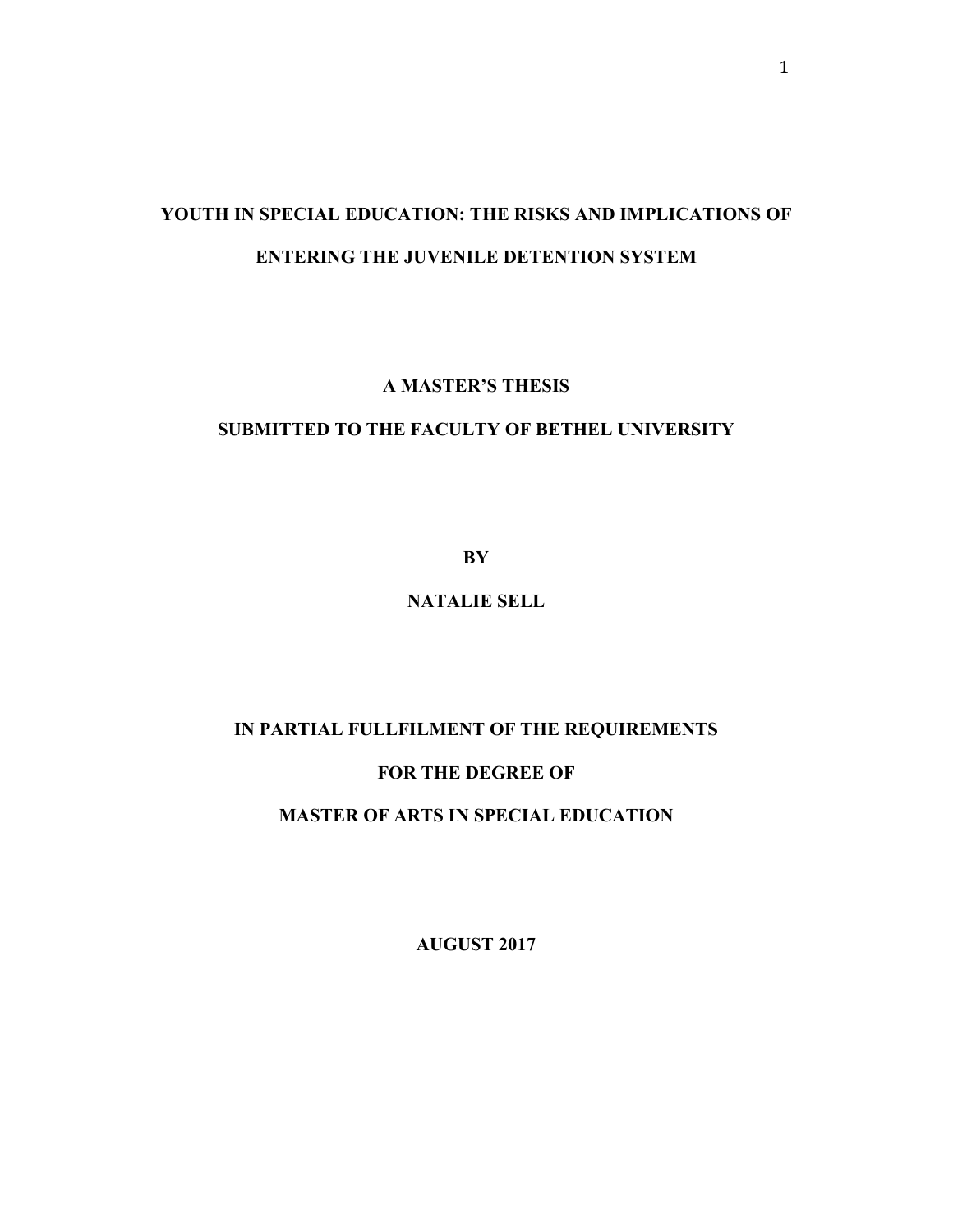**BETHEL UNIVERSITY** 

## **YOUTH IN SPECIAL EDUCATION: THE RISKS AND IMPLICATIONS OF ENTERING THE JUVENILE DETENTION SYSTEM**

**Natalie M. Sell** 

**August 2017** 

 **APPROVED**

 **Advisor: Gretchen Wrobel, Ph.D.**

 **Reader: Lisa Silmser, Ed.D.**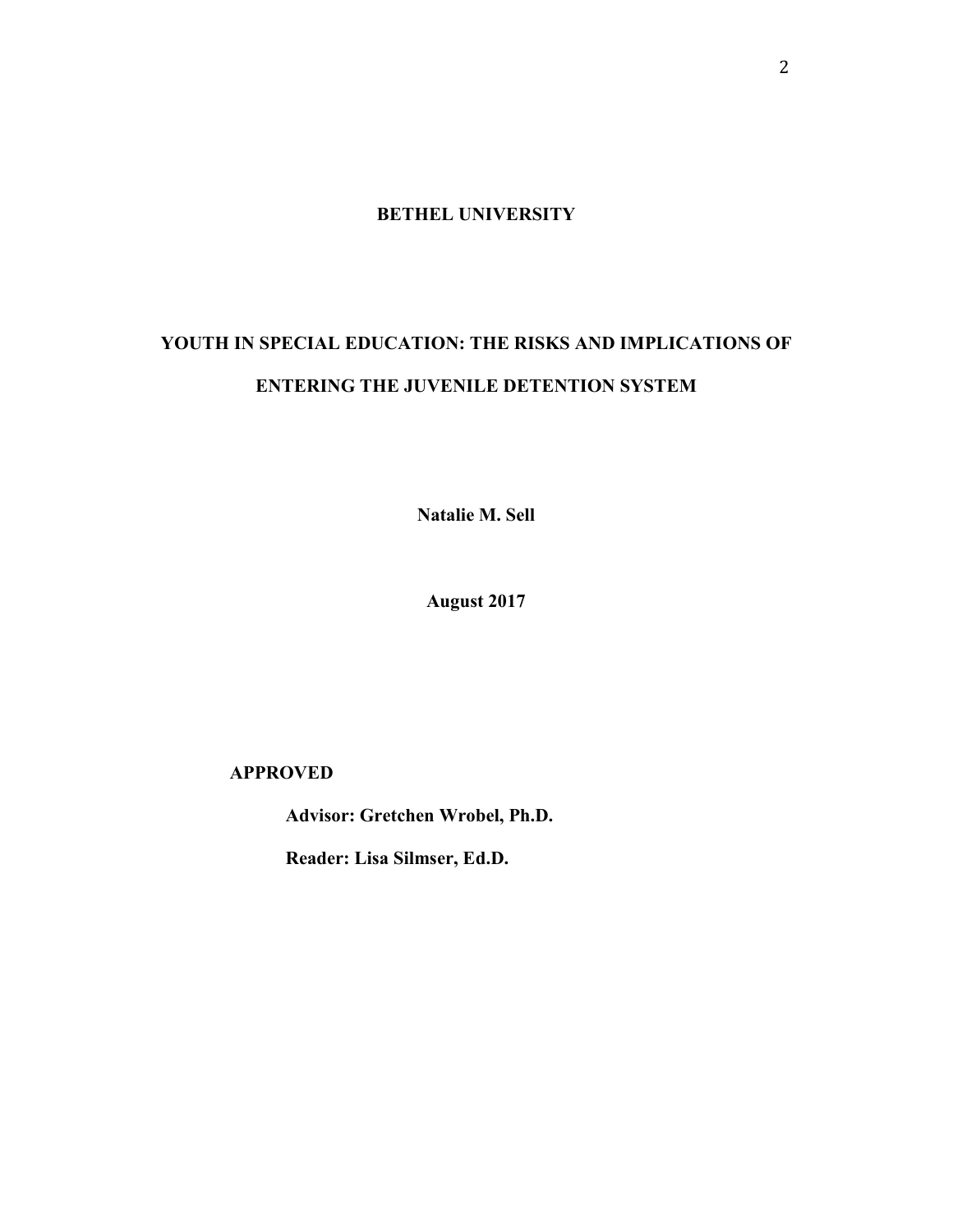#### **Abstract**

Students who are serviced under the umbrella of special education are disciplined more frequently and with more exclusionary methods compared to their general education peers. A higher numbers of minority students than represented in the general population are in special education, specifically, the Emotional and Behavior Disorder category. The differences in discipline and the disproportionate number of minority students in special education lead to a negative impact on learning and achievement, an increase in anti-social behavior, and ultimately a higher likelihood of entering the juvenile justice system. Systems such as an ecological approach to classroom management, tiered behavior support interventions, and social emotional learning can all be put in place to help combat these discrepancies in discipline, as well as help students successfully integrate back into school after exclusionary discipline and/or time spent in the juvenile justice system.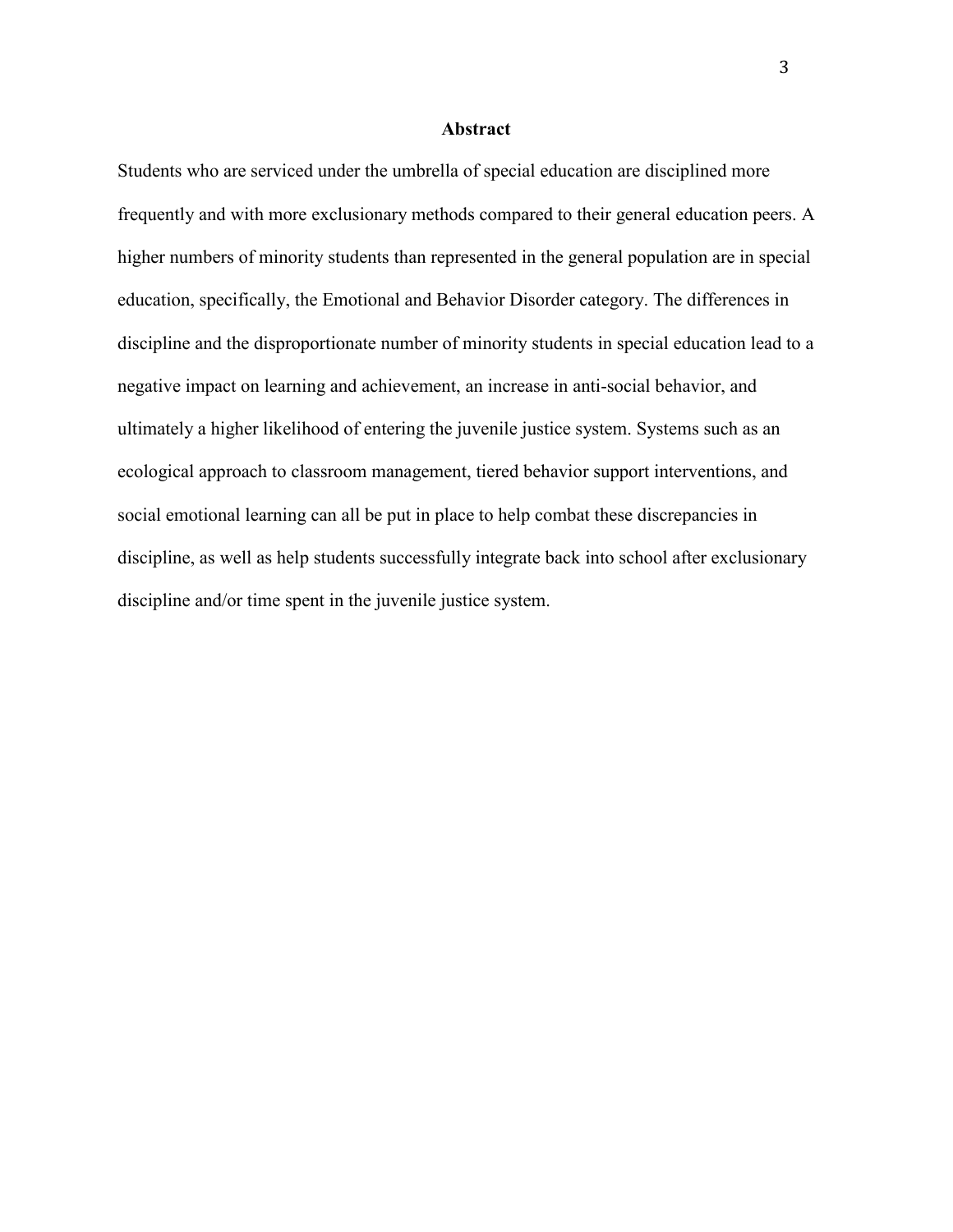|  | <b>Table of Contents</b> |
|--|--------------------------|
|  |                          |

| Impact of absence from school on entry in Juvenile Justice System24 |  |
|---------------------------------------------------------------------|--|
| Impact on mental health on entry in Juvenile Justice System26       |  |
|                                                                     |  |
|                                                                     |  |
|                                                                     |  |
|                                                                     |  |
|                                                                     |  |
|                                                                     |  |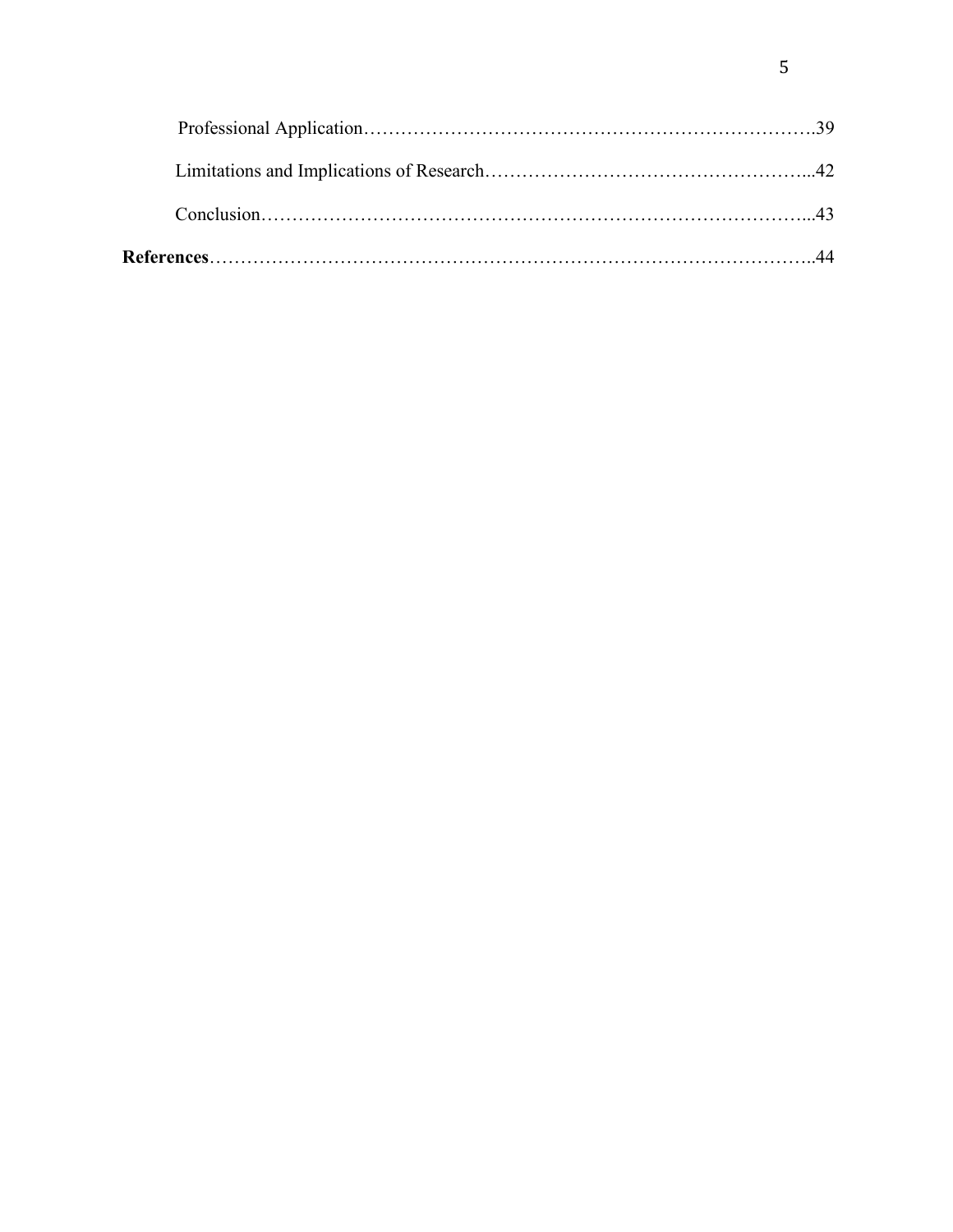#### **CHAPTER I: INTRODUCTION**

#### **Overrepresentation of Minority Students in Special Education**

There are 13 special education categories protected under the Individuals with Disabilities Education Act (IDEA): Autism, Deaf-Blindness, Deafness, Emotional Disturbance, Hearing Impaired, Intellectual Disability, Multiple Disabilities, Orthopedic Impairment, Other Health Impairments, Specific Learning Disabilities, Speech or Language Impairment, Traumatic Brain Injury, and Visually Impaired. Overrepresentation of minority students occurs in the Learning Disabilities and Emotional and Behavioral Disorders categories. Students who fall in these two categories do not start their educational journey with an already diagnosed disability, rather they are referred to special education services based on their success or lack thereof and/or behavior within a general education classroom (O' Conner & Fernandez, 2006). Recent reports find that black students constituted 14.8% of the student population in America, however they represented 20.2% of the special education population and remained three-times more likely to be labeled as Emotionally or Behavioral Disabled (Conner & Ferri, 2005). Vallas (2009) states that it is not always the goal of statistics or of the researcher to condemn the educational system, instead she suggested that there are higher rates of identified disabilities in minority groups because of the higher rates of African-Americans living in poverty. There can be misunderstanding between educators and their students of color; this creates unpreparedness in educators to work effectively with students of color in schools. Often teachers do not have enough understanding of the cultural aspects of a student's behavior within school and what he or she brings into the classroom because of the differences between white culture and the different minority cultures. Cultural differences in behavior can challenge a student's ability to fit into the 'white way' within school and may in turn lead the educator to refer the child to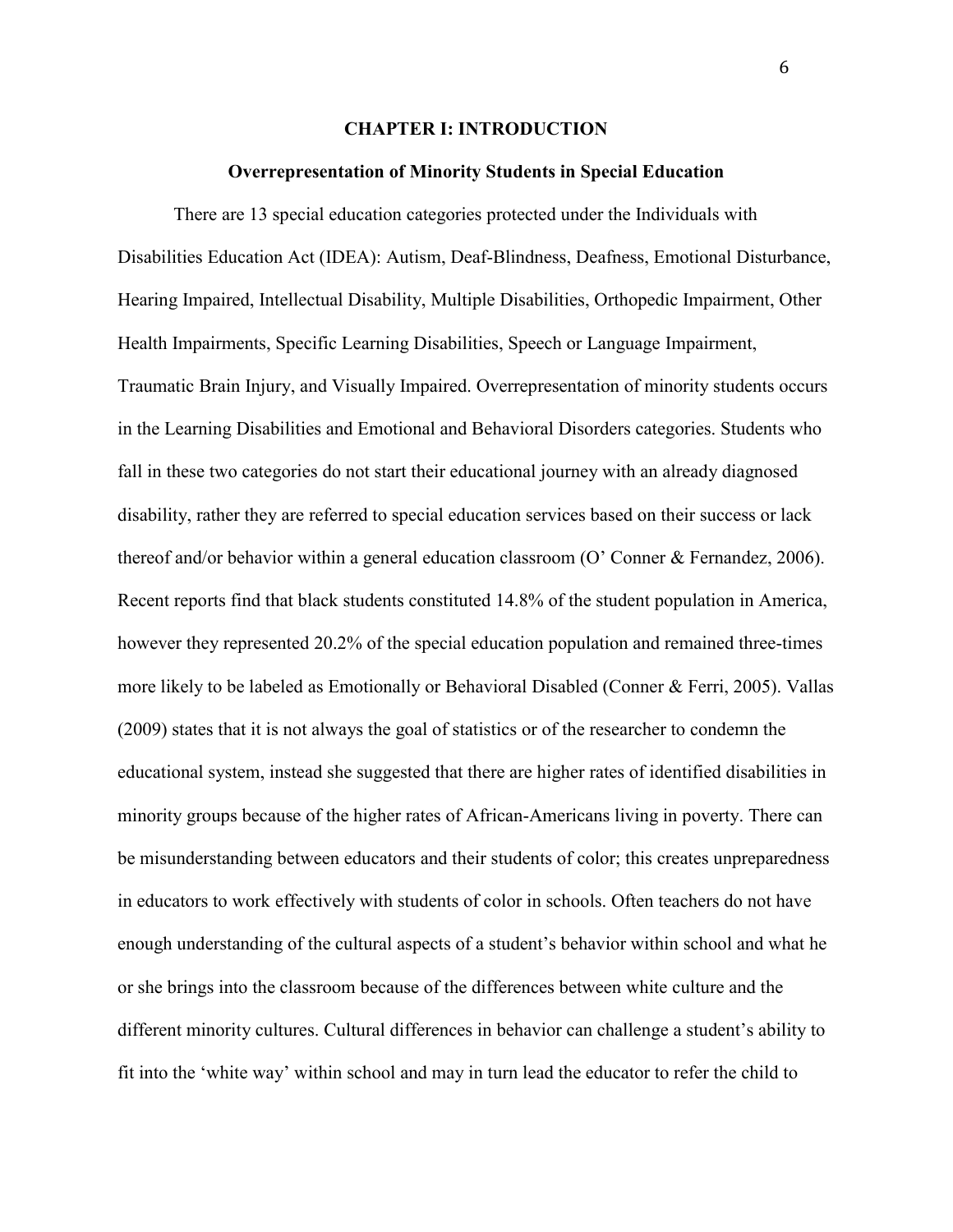special education services. The lack of understanding related to cultural differences that lead to a special education referral can continue to contribute to the overrepresentation in special services and continue the lack of understanding for our students of color and students living in poverty (Vallas, 2009).

#### **Discipline History and Zero Tolerance**

 Schools have faced many challenges over time in the area of discipline and behavior management. School violence itself is not a new phenomenon, records of violent behavior in schools have been traced back to early colonialism and juvenile violence was observed as early as the Medieval age (Adams, 2000). In the 1800s many schools used techniques similar to corporal punishment, and remnants of these practices have been used in classrooms for behavior management into the 1960s and 1970s. Corporal punishment began to lose its effectiveness with larger structured schools and the increase in school enrollment that occurred across America during the l970s and early 1980s. (Adams, 2000). In the late 1980s and 1990s fear was generated from media reports of young people, most commonly minorities, committing horrific crimes related to gang violence. The reports stigmatized students of color and further developed the negative perception of minority students in schools. There is also significant evidence that minority students are subject to exclusionary discipline, such as outof-school suspension and expulsion, at much higher rates than white students (Nicholson-Crotty, Bicchmeier, & Valentine, 2009). The negative perceptions, as well as evidence regarding minority students and discipline, were particularly impactful on those students who were more of a challenge to manage, or those students of color labeled EBD.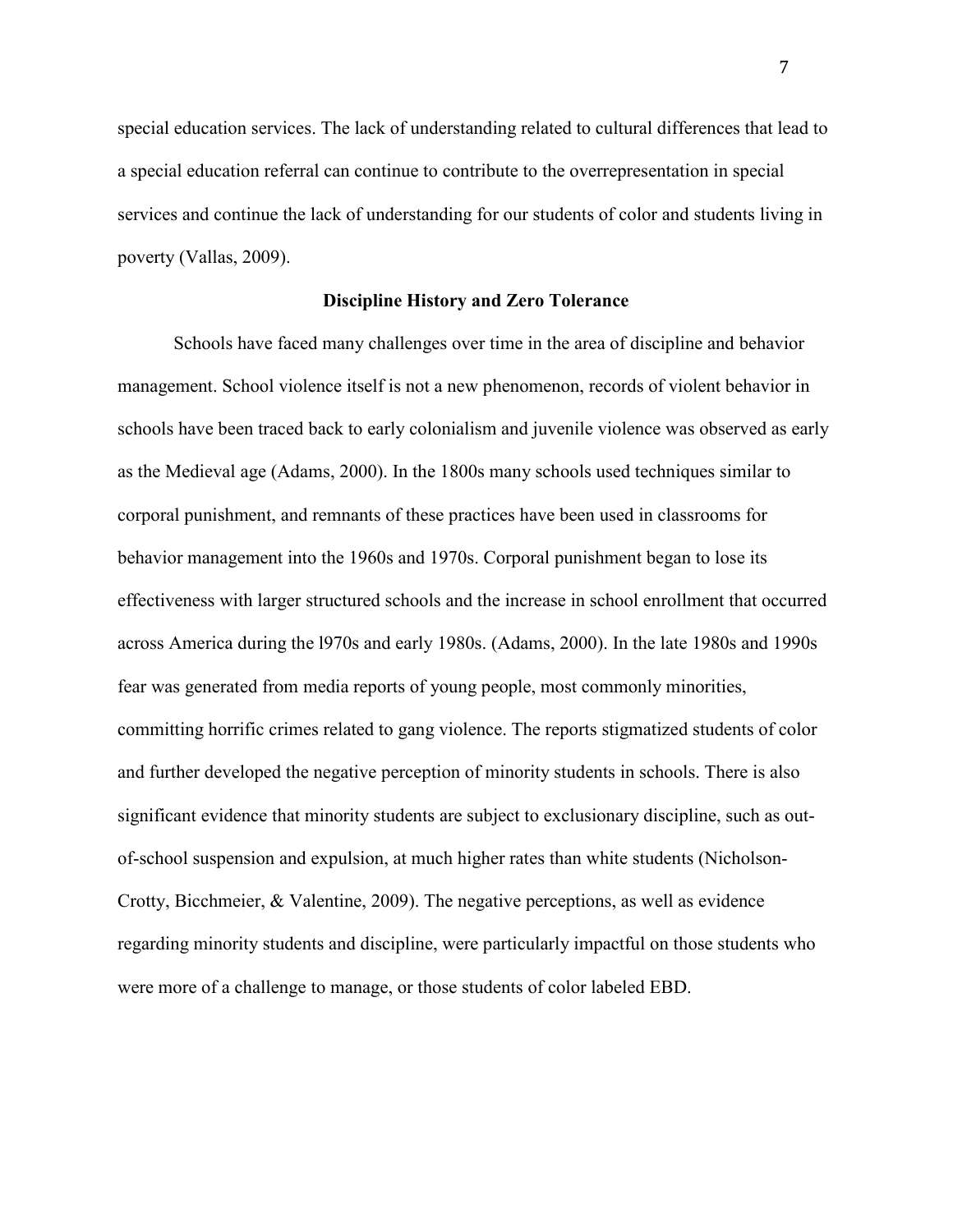#### **Gun Free School Act**

 Juvenile crime and violence peaked in 1994 and in response Congress passed the Gun Free School Act (GFSA), which was aimed at curbing violence among juveniles that occurred in or near schools (Mallett, 2015). GFSA was a critical piece of legislation that forced school districts to adopt a zero tolerance policy to weapons. (Mallett, 2015). The intent of the zero tolerance policy was seemingly a good idea. The intent was to remove weapons from school and provide a safe haven for students who live in communities with high levels of violence and weapons and also to create an environment within school that was free of assaults, threats, and death (Mongon & Walker 2012). The law focused primarily on truly dangerous and criminal behavior by students, primarily gun possession on school property (McNeal & Dunbar, 2010). The punishment for gun possession on school property within the GFSA law requires a minimum of a one-year expulsion for students who bring firearms to school. With the passing of GFSA and the attempt to increase control within schools, the next step was to introduce zero tolerance policies within districts. Zero tolerance policies gave districts more power in their attempts to reduce violence.

#### **Zero Tolerance**

Zero tolerance was originally developed as a way to approach drug enforcement, however, now it is generally defined as a school district policy that mandates predetermined consequences or punishments for specific offences, regardless of circumstances, disciplinary history, or age of the students involved (Stader, 2004). The overall goal of the zero tolerance policy was to provide predetermined consequences for specific violations, especially for those students that potentially put themselves or others at risk (McNeal & Dunbar, 2010). In some states, these specific violations have been extended to include blades of more than three inches,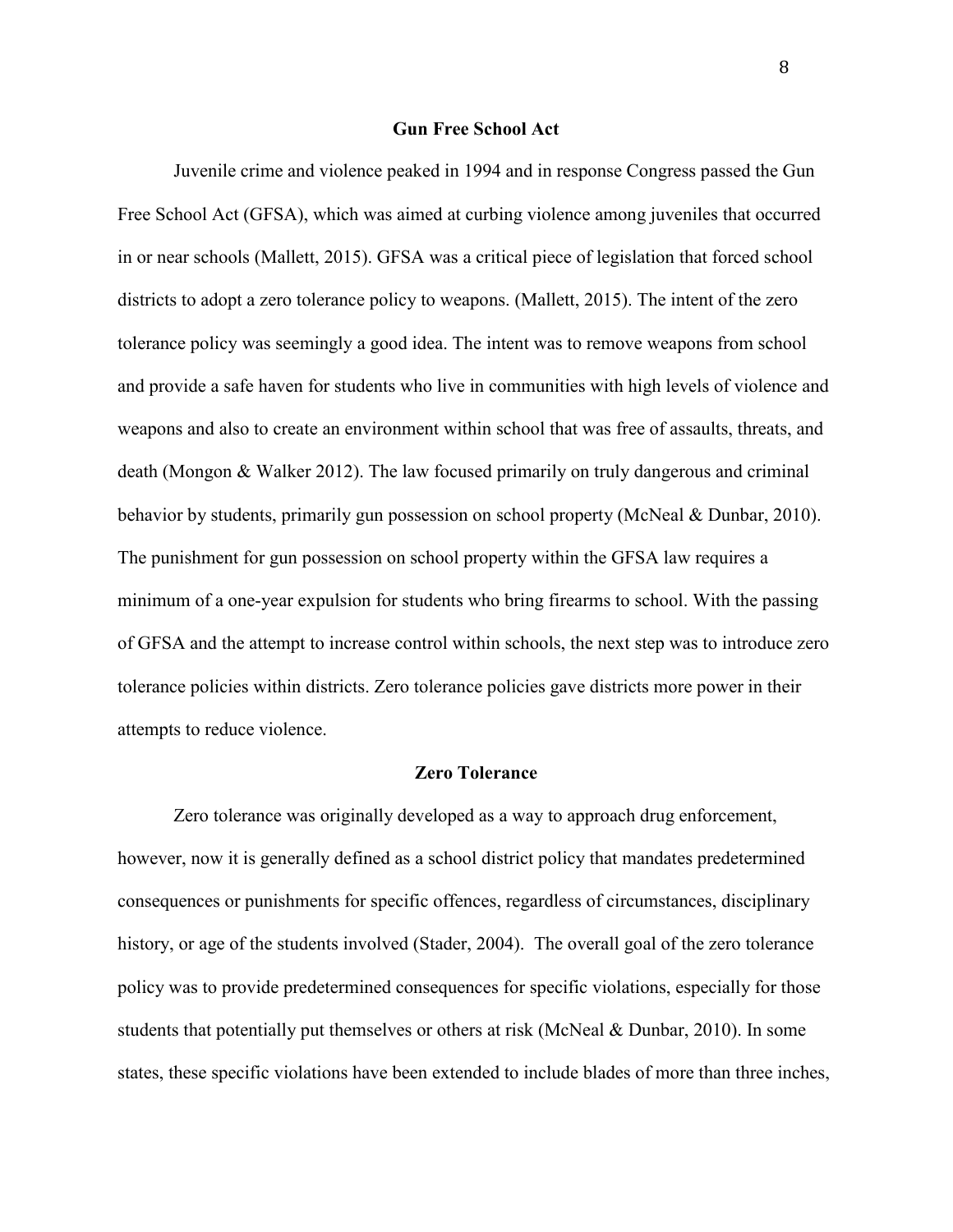pocketknives, drugs, and can include acts of insubordination and disruption. Since the Zero Tolerance Policy was introduced, some of the best outcomes of the policy included an improvement in the sense of safety students have felt in and around school, as well as a decrease in the self-reported number of students who carried weapons on school grounds (Stader, 2004). However, concerns over the application of zero tolerance policies and how they are implemented to increase school safety has been questioned and continues to be challenged by many parents, teachers, school administrators, social workers, and lawyers. The ambiguity around what are expellable offenses and the confusion around specifically who this policy is protecting are the main questions being asked (McNeal & Dunbar, 2010). With the intent to remove students who were most disruptive and those who commit the most egregious acts against school safety, the number of expulsions and suspensions began to rise dramatically.

 In one study conducted by McNeal and Dunbar (2010), students in an urban school were asked their thoughts regarding the zero tolerance policy and school discipline. The purpose of the study was to gather a better understanding of how students living in poverty, in this case, African American, students, felt toward zero tolerance. The participants were 90 students in grades 11 and 12 from 15 different urban high schools in the Midwest. Their ages ranged from 16 to 19 with 15% identifying as males and 85% identifying as female. The ethnic distribution was 99% African American and 1% Hispanic. All of the students were enrolled in college preparatory programs in high school; most planned to enroll in college in the near future. The students were asked a series of open-ended questions regarding their perception of zero tolerance. The responses and results highlighted the need for an improved system.

The primary concerns discovered by McNeal and Dunbar (2010) included the schools' lack of resources to maintain a proper discipline policy, and a lack of consistency between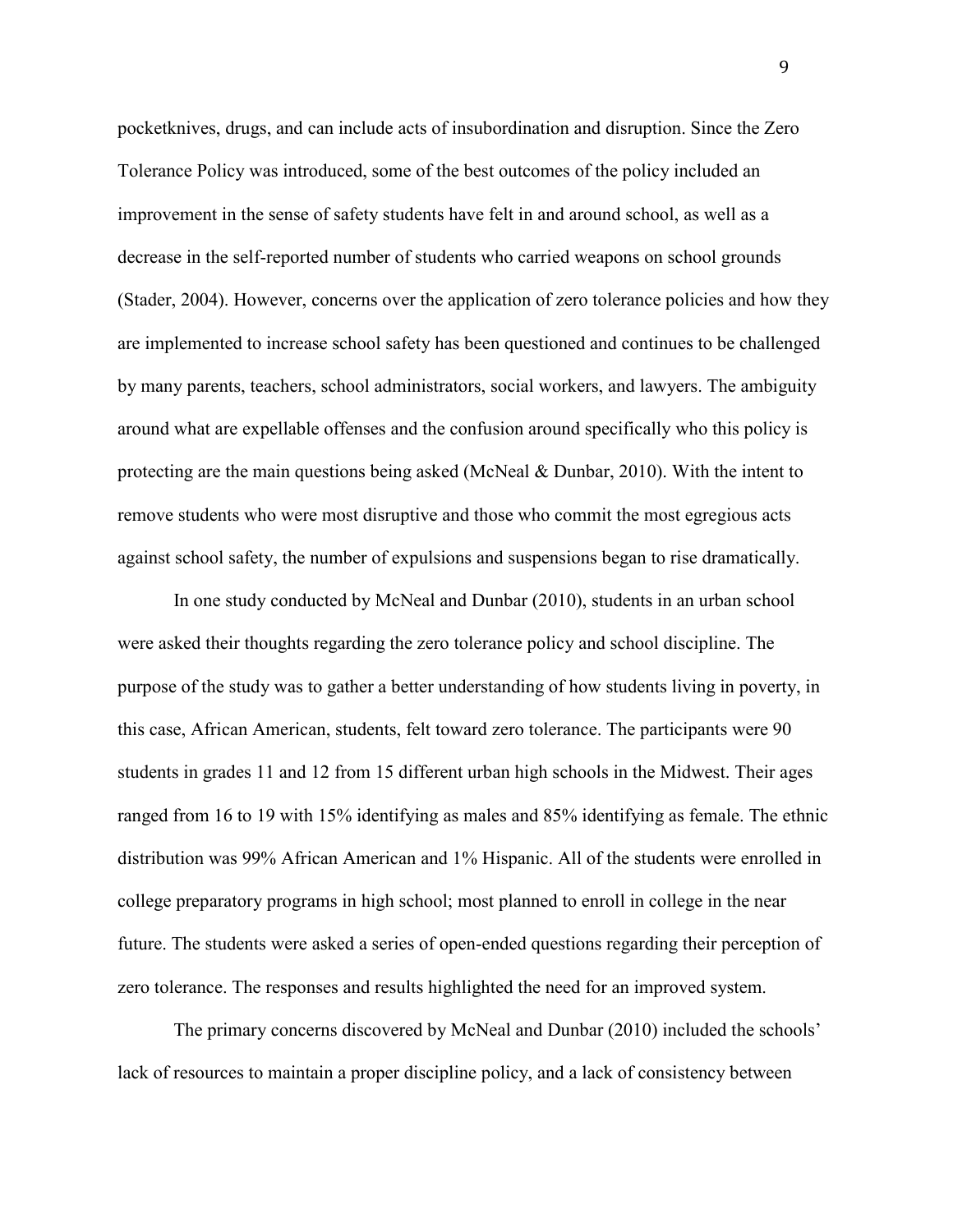students and standards within the school. Insufficient resources in many of the schools resulted in inadequate security (e.g., lack of metal detectors, security guards, and surveillance cameras). In addition, schools lacked the proper funds to employ quality security professionals; many guards were reported as being lazy, corrupt, or just bad at their jobs. Consistency was lacking among students because it was reported that favoritism was displayed on many occasions between staff and students. The favoritism, as observed by the students, would lend itself to certain students getting multiple second chances because they had good relationships with the teachers or staff, or because their parents had money or were well known within the community, or if the student was a star athlete on the school's athletic teams. The authors concluded that although zero tolerance was designed to promote safety in schools, many students felt a lack of safety in their schools that the schools were lacking resources, and certain students were given different consequence under the same policy. Thus the Zero Tolerance Policy had not produced the intended impact and needed to be reevaluated by districts.

 Results from McNeal and Dunbar (2010) further cemented the notion that minority students, especially those living in poverty or labeled as EBD, are more challenging to manage in schools, and they are being more negatively impacted by zero tolerance policies, and these students, in particular, feel less safe at school. One could point to the academic success of the students interviewed by McNeal and Dunbar (2010) and argue that they do not represent the vast majority of students of color living in poverty. However, if academically successful and high achieving students feel less safe in schools, then one could make an educated guess that those who are in special education or struggle in school have similar, if not more extreme, feelings toward zero tolerance policies.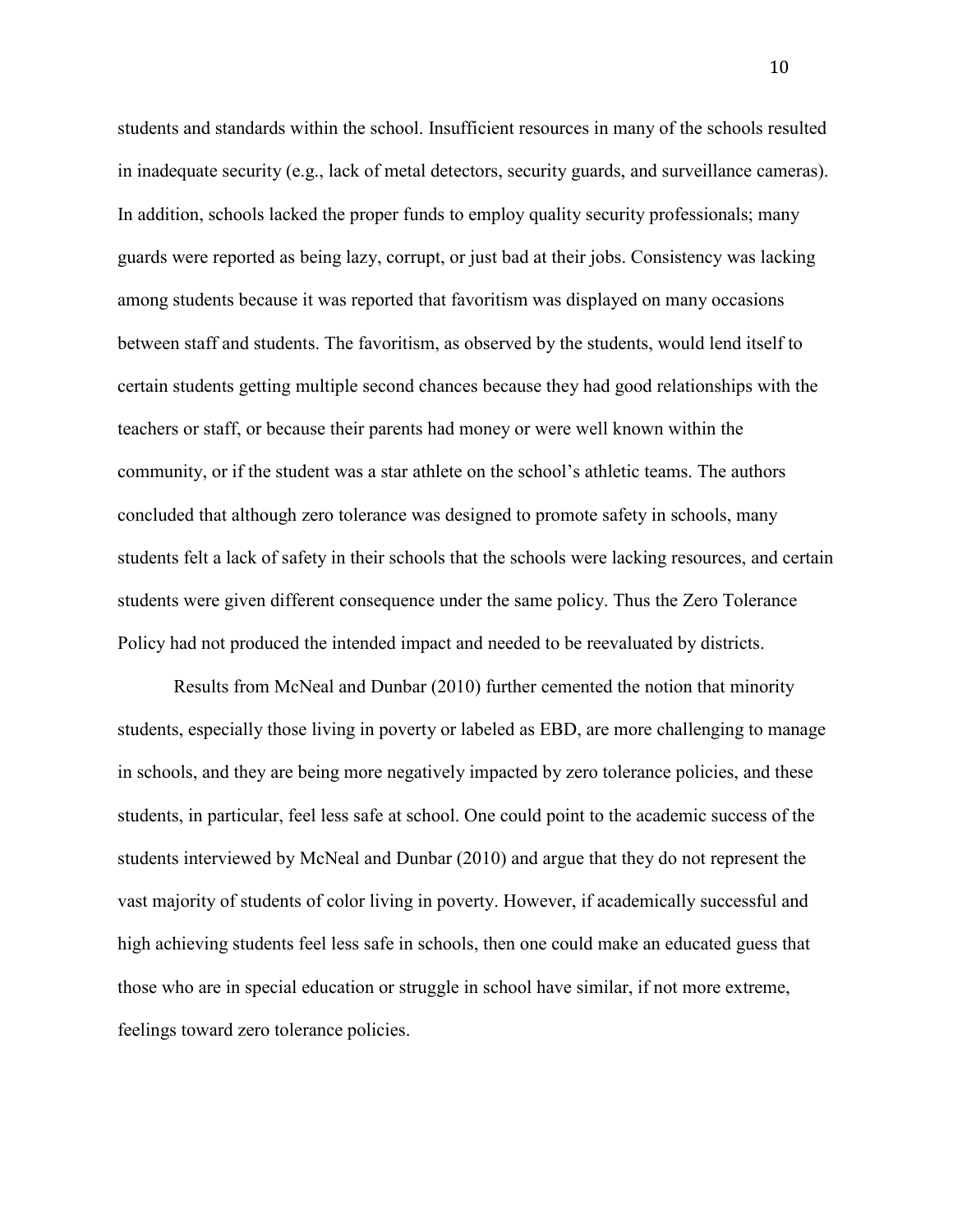#### **Disproportionately of Discipline in Schools**

 Characteristics of students, families, teachers, administrators, classroom environments, school climates, neighborhoods, district policies, and historical context all affect the way in which young people are disciplined (Anyon, et. al., 2014). Along with these characteristics, school discipline policies disproportionately impact students with disabilities and lead to consequences such as high dropout and incarceration rates (Parks & Barajas, 2008). However, through IDEA there are safeguards to ensure that students with disabilities are not unfairly disciplined. Parks and Barajas (2008) completed a review of the U.S Attorney General and U.S Department of Education Records for the 2004-2005 school year; they found that during that time more than 68,000 children with disabilities were expelled or suspended for more than ten days. Principals reported 15 incidents of serious misconduct for every 1,000 regular education students, compared to 50 incidents of serious misconduct for every 1,000 special education students. Fewer than half of the suspended special education students received services during their suspension, and overall, the most common reason for suspension was the disruption of student learning (Parks & Barajas, 2008). There were also higher rates of suspension and expulsion for students serviced in special education under the Emotional and Behavioral Disorder category. Upwards of 44% of students serviced under EBD criteria were suspended annually and that rate increased to 50% when those students became secondary students (Sullivan, Van Norman, & Klingbeil, 2014). There are safeguards and certain rights for students with an Individual Education Plan (IEP). Under IDEA a student may be disciplined for fewer than 10 days in the same manner as their non-disabled peers. Once a student with an IEP has met the 10-day non-consecutive school removal, or if a school wants to remove a student for more than 10 days, a manifestation determination meeting must occur to determine if the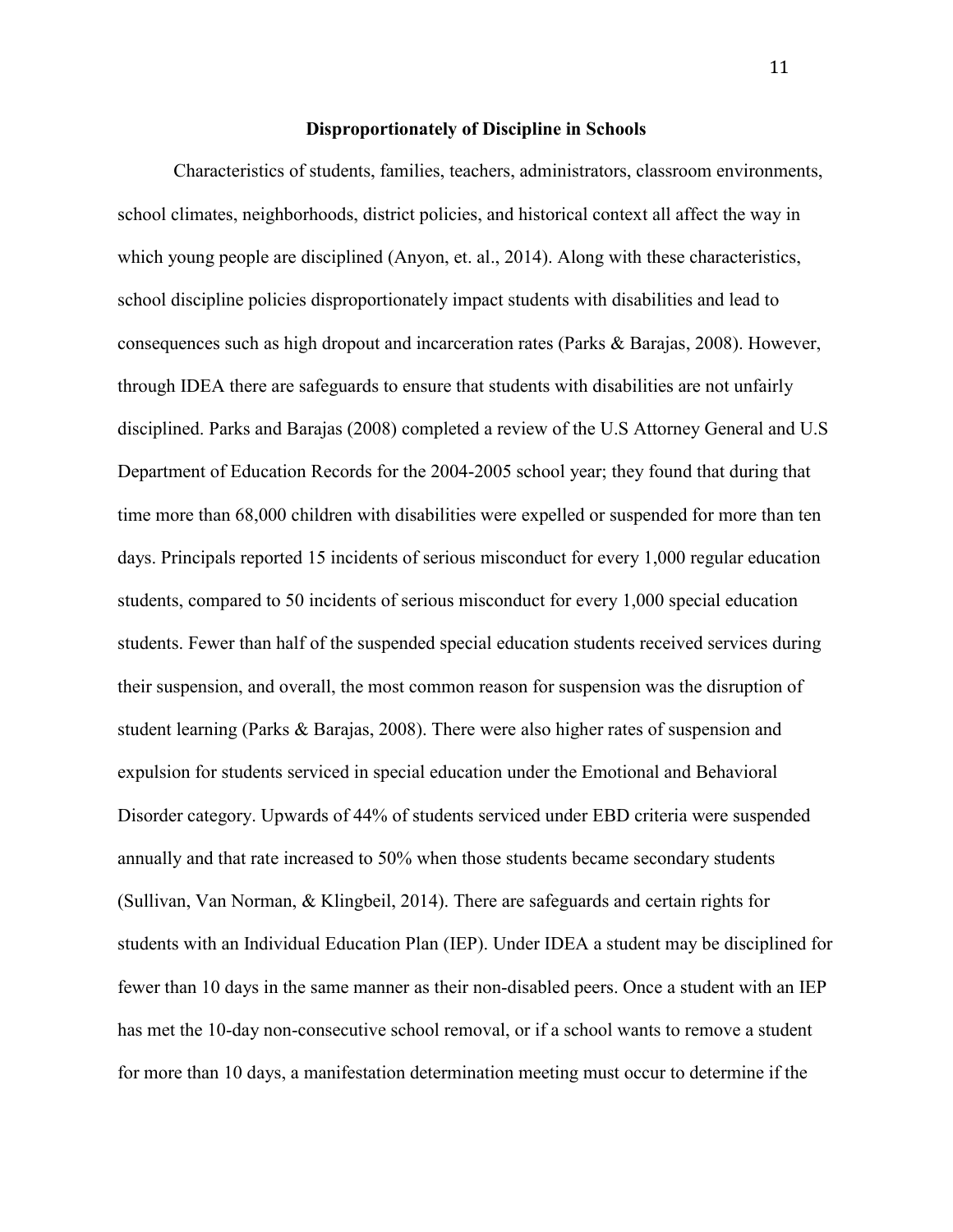behavior was a result of the student's disability, and if so, to outline proper education plans regarding the student's placement (Parks & Barajas, 2008). IDEA does not, however, protect students against the following infractions, bringing a weapon to school, knowingly processing and/or selling drugs on school property, or inflicting serious injury to another person. Even if these infractions are determined to have manifested from the student's disability, the school may still remove that student for up to 45 days with adequate educational planning (Parks & Barajas, 2008).

In addition to a greater number of disciplinary actions for special education students than regular education students, racial differences also exit when it comes to suspension and expulsion. According to the U.S. Department of Education (Kaufman, 1999), few racial or ethnic differences exist in the percentage of students who carry weapons anywhere on school property, yet students of color are more likely to be suspended than white students. In a study conducted by Sullivan, Van Norman, and Klingbeil (2014), the relationship between students' demographic differences and their risk of suspension was researched. Sullivan et al. used a large archival database derived from diverse school districts in the Midwest. The first variable was students who have been given out-of-school suspension; another variable was special education students in the disability category (EBD, SLD, OHD, DCD, and speech language), and a third variable was student ethnicity (White, Black, Pacific Islander, Hispanic, and Native American). These three variables were analyzed by the researchers to find trends and predictors for out-of-school suspension rates and risks.

 The results of the Sullivan, et., al. (2014) study found that suspension is most problematic among students who are serviced under the EBD category. The overall suspension rate for this group of students was 47%, and more students with EBD than from any other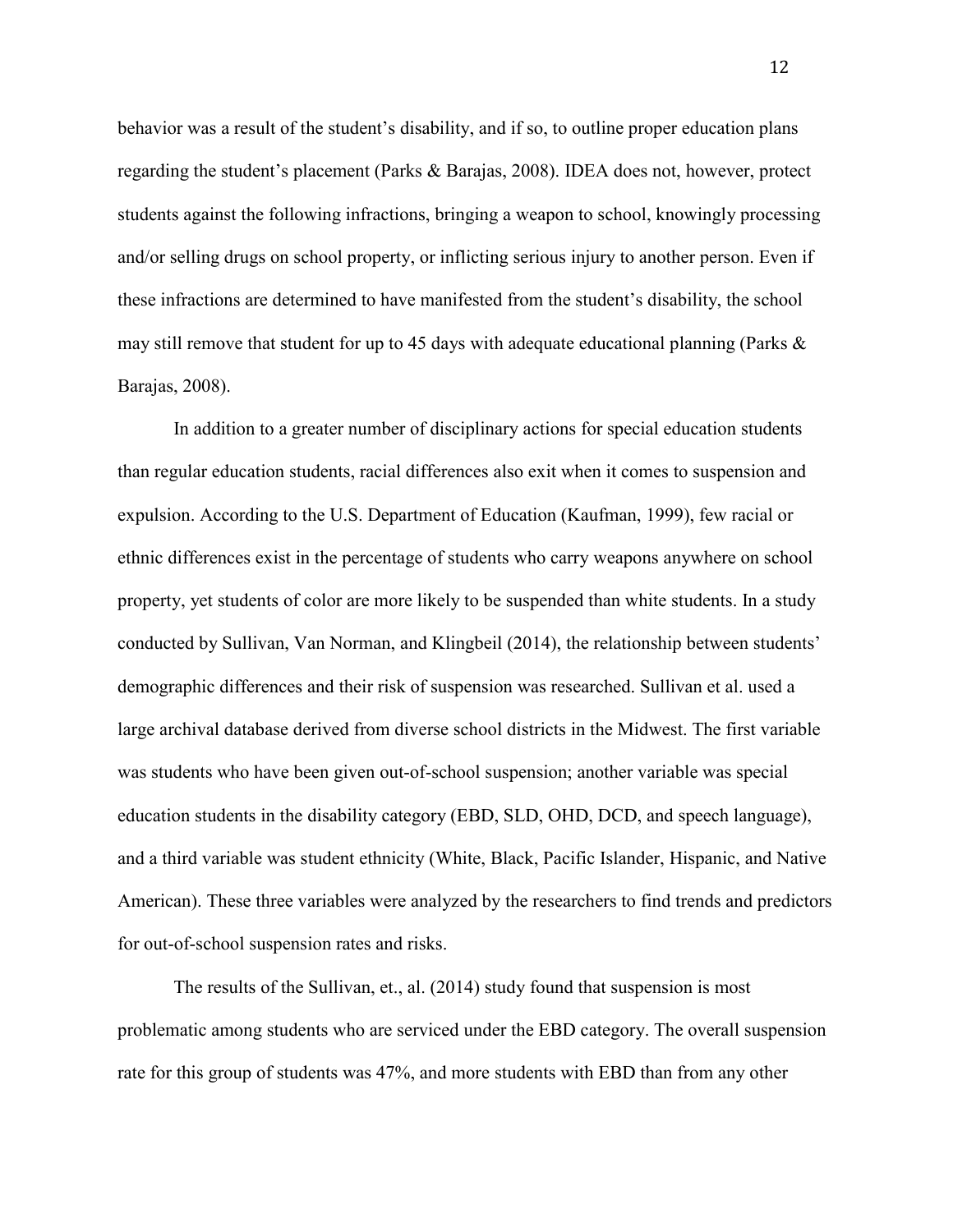category were suspended more than once, which points to suspension being ineffective in changing their behavior. Students serviced under the speech/language category were at the lowest risk for suspension or expulsion; students serviced under specific learning disabilities and other health disabilities were consistently at a 18% to 22% rate of being suspended or expelled. Black students were three times more likely than white students to be suspended or expelled. The authors concluded that their results further agrees with previous studies regarding the increased risk for suspension for students who are serviced under the EBD category in school and for students of color (Sullivan et al., 2014).

 Research continues to point to disproportionality and segregation when it comes to suspension and discipline in schools for students who are in the special education category of EBD. It also opens the door for questioning current discipline policies and whether they are effective for the most frequent offenders (i.e., those being suspended) in schools.

 The disproportionality of school disciplinary referral and high incarceration rates experienced by EBD students, especially those of color, impact their school and life experience. This thesis will address the following questions. What is the impact of suspension and expulsion on EBD students? What is the impact for EBD students of entering the juvenile justice system? What is the reentry to school like for EBD students returning from the juvenile justice system? What supports can be put in place to better support EBD students in school?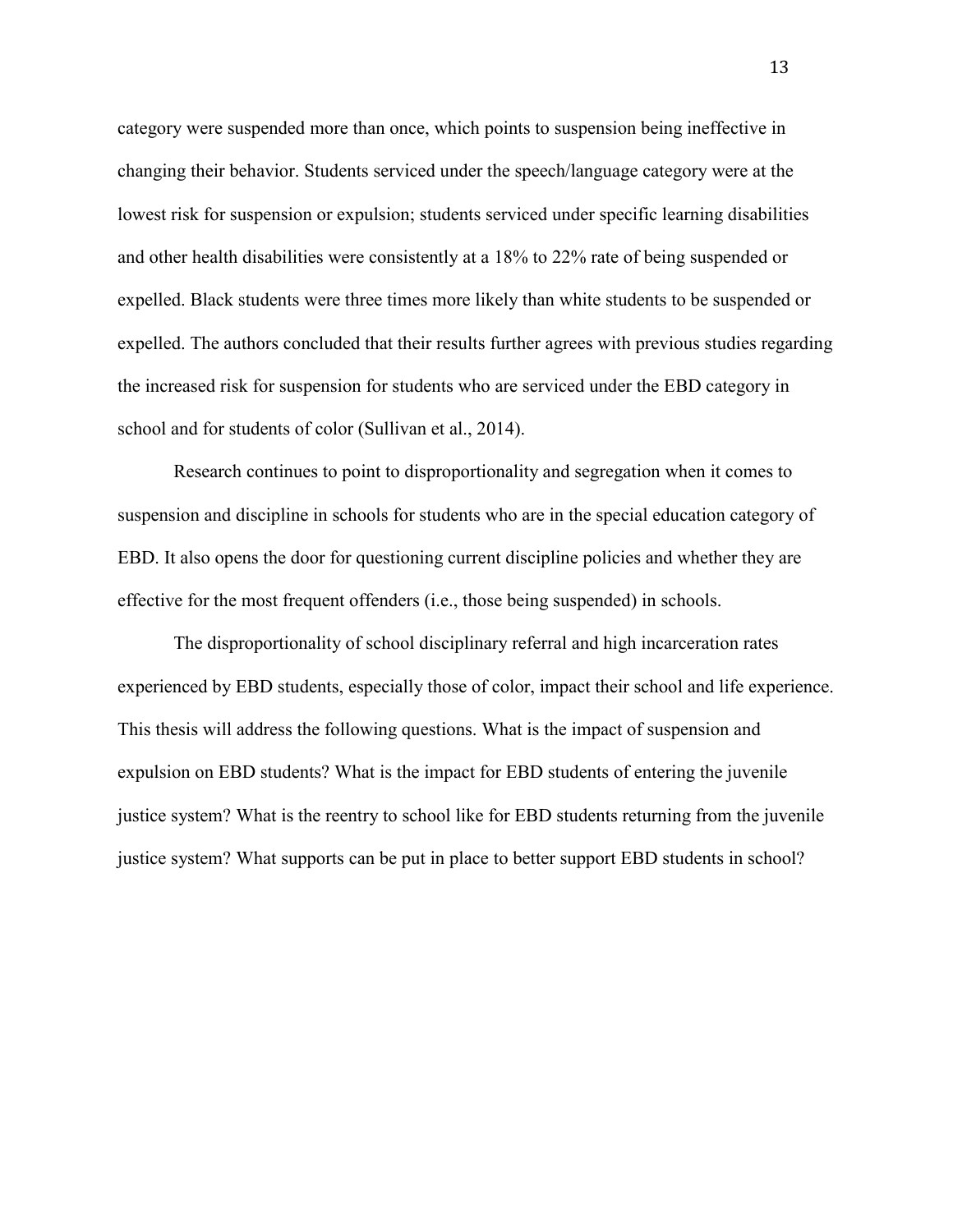#### **CHAPTER II: LITERATURE REVIEW**

 The research for this study was conducted using the University of Minnesota and Bethel University library academic search tool and focused on databases such as Academic Search Premier, JSTOR, and PsychINFO. Only academic, peer-reviewed articles from 2007-2017 were used, and government reports were included for the purpose of obtaining educational statistics. Search terms used included: history of discipline, gun free schools act, zero-tolerance, special education, juvenile justice system, and emotional and behavioral disorders.

It became clear while reading the research articles that students serviced under the Emotional and Behavioral Disorder (EBD) category were suspended and expelled at a higher rate than any other demographic group in schools and this has a negative impact on their school and life experience. The task was then to determine the impact of suspension and expulsion on students, understand who the youth in the juvenile justice system are, and determine next steps and courses of action to reduce the overrepresentation of EBD in special education. Additional tasks included determining how best to maximize the success of reentry to school from detention centers, and what services could be put in place to better support students with emotional and behavioral disorders.

#### **Impact of Suspension and Expulsion on Youth**

 Suspension is problematic because it tends to be the most commonly used disciplinary practice in schools for policy violations and disruptive behavior and it is associated with a variety of negative educational and social outcomes (Sullivan, Van Norman, & Klingbeil, 2014). These unequal academic outcomes in childhood and adolescence can be linked to racial inequalities in adulthood in areas as diverse as employment, incarceration, and health. Three specific impacts of suspension will be discussed in this section; the impact of suspension on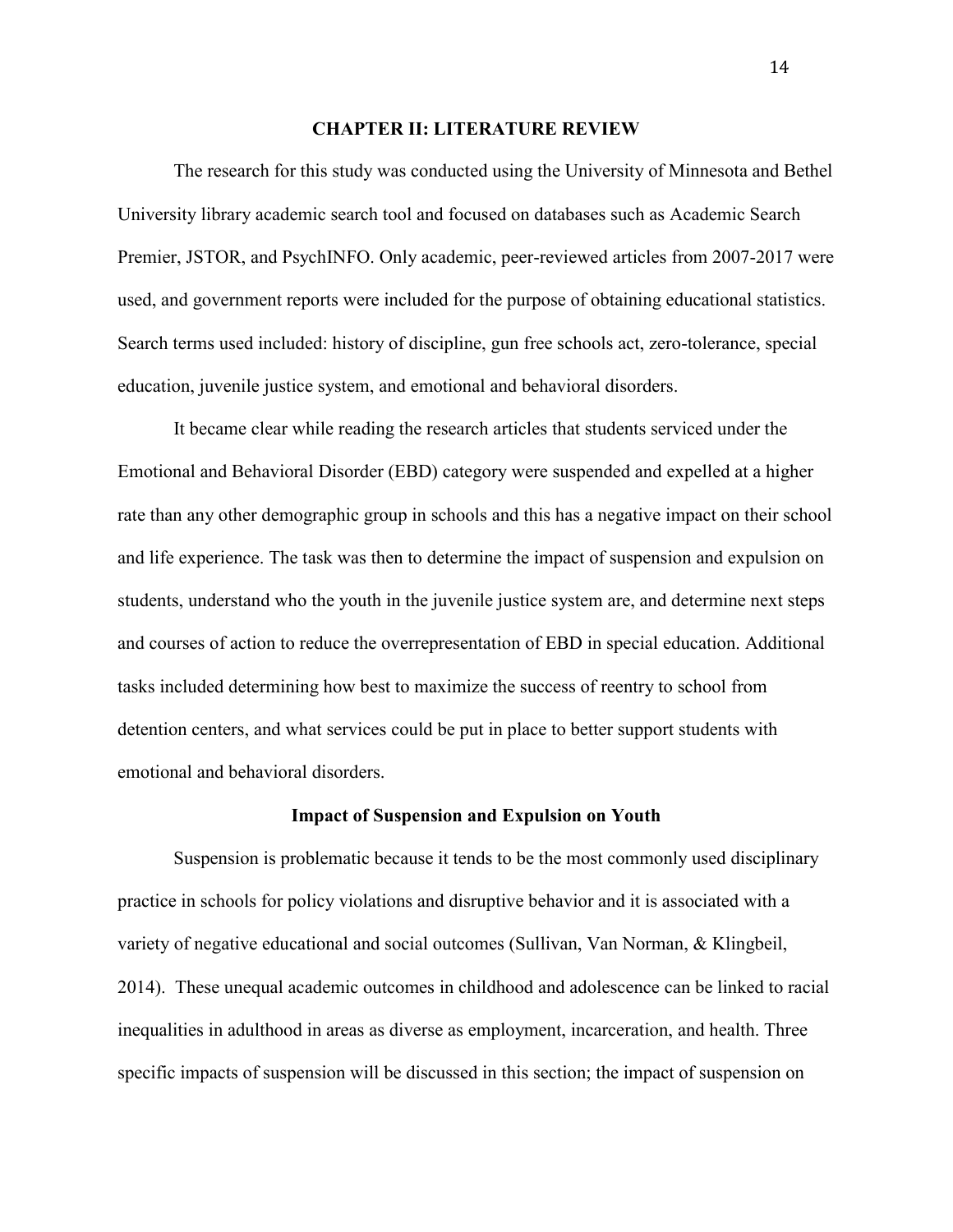learning and achievement, the impact that suspension has on anti-social behavior and delinquent behavior, and the impact that suspension has on entering the justice system.

#### **Impact on Learning and Achievement**

Racial disparities in educational achievement are some of the most important sources of American inequality (Morris & Perry, 2016). Two major influences for these disparities in educational achievement can be linked to disciplinary methods as well as to suspension in school. Based on the earlier discussed findings that school suspension is correlated with low academic performance and a higher risk for drop out, Morris and Perry (2016) researched whether racial-ethnic background and school suspension are associated with achievement in reading and math and whether racial differences in the likelihood of suspension rates explain a significant proportion of the racial achievement gap. The data for this study was collected from a previous study that looked at discipline within a Kentucky school system. Data was gathered from existing, school-records and from data routinely collected from parents in a large, urban public school district. All data on school discipline and test scores came directly from school records. For each student offense resulting in any disciplinary action (e.g. office referral, detention, suspension, expulsion, etc.), school personnel were required to complete an electronic form containing information about the offense, all students involved, and any response by school officials. The sample included 24,347 students in grades six through ten who were enrolled in a district public school over a three-year period, beginning in August 2008 and ending in June 2011. Of those students 65% were in grades six to eight (ages 11 to 13), and 35% were in grades nine to ten (ages 14 to 16). Approximately 49% of the students in the sample were girls and 51% were boys. The majority of students were either white (59%) or black (25%). Also, 48% of students received free and reduced lunches. Performance on state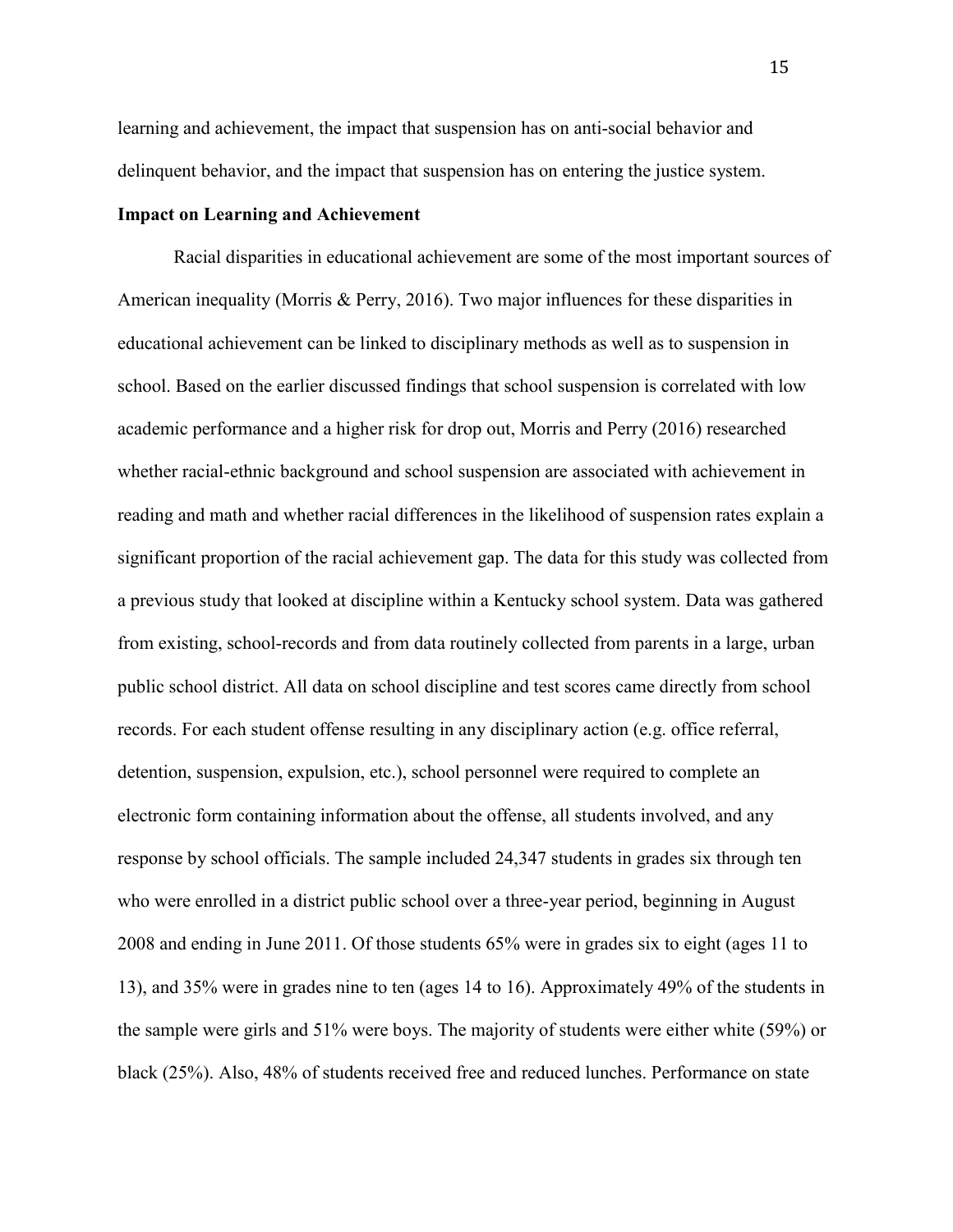tests in math and reading were used to assess achievement, and test scores are also drawn from official school records. Between 2008 and 2011, in the targeted school district, academic achievement was assessed using the Measures of Academic Progress (MAP) test across the state, it is a computerized adaptive test designed to help schools monitor academic growth in reading and math and make informed decisions about placement and needed services. These tests were not timed and were administered multiple times per year. MAP scores for reading and math were examined separately in this study.

The results of the study indicated that minority students were more likely to be suspended than their white counterparts, and that suspension was linked to student academic achievement. Students who had been suspended scored substantially lower on end-of-year academic progress tests than those who had not. Furthermore, students with a tendency to be suspended performed worse in years where they were suspended relative to the years when they were not suspended. For example, if a student was suspended in the 2016-2017 school year and not in the 2015-2016 school year, they would have performed better in the school year when they were not suspended. It was found that the effects of suspension were long lasting, setting into motion a trajectory of poor performance that continued in subsequent years. The results showed that academic growth dropped drastically after one suspension. The findings provided strong evidence that suspension was harmful to academic achievement. The most striking finding from this research was the association between suspension and patterns of achievement. The results supported the idea that school discipline is a major source of the racial achievement gap and educational inequality. Particularly for black students, the unequal suspension rate was one of the most important factors impacting academic progress and widening the racial gap in achievement.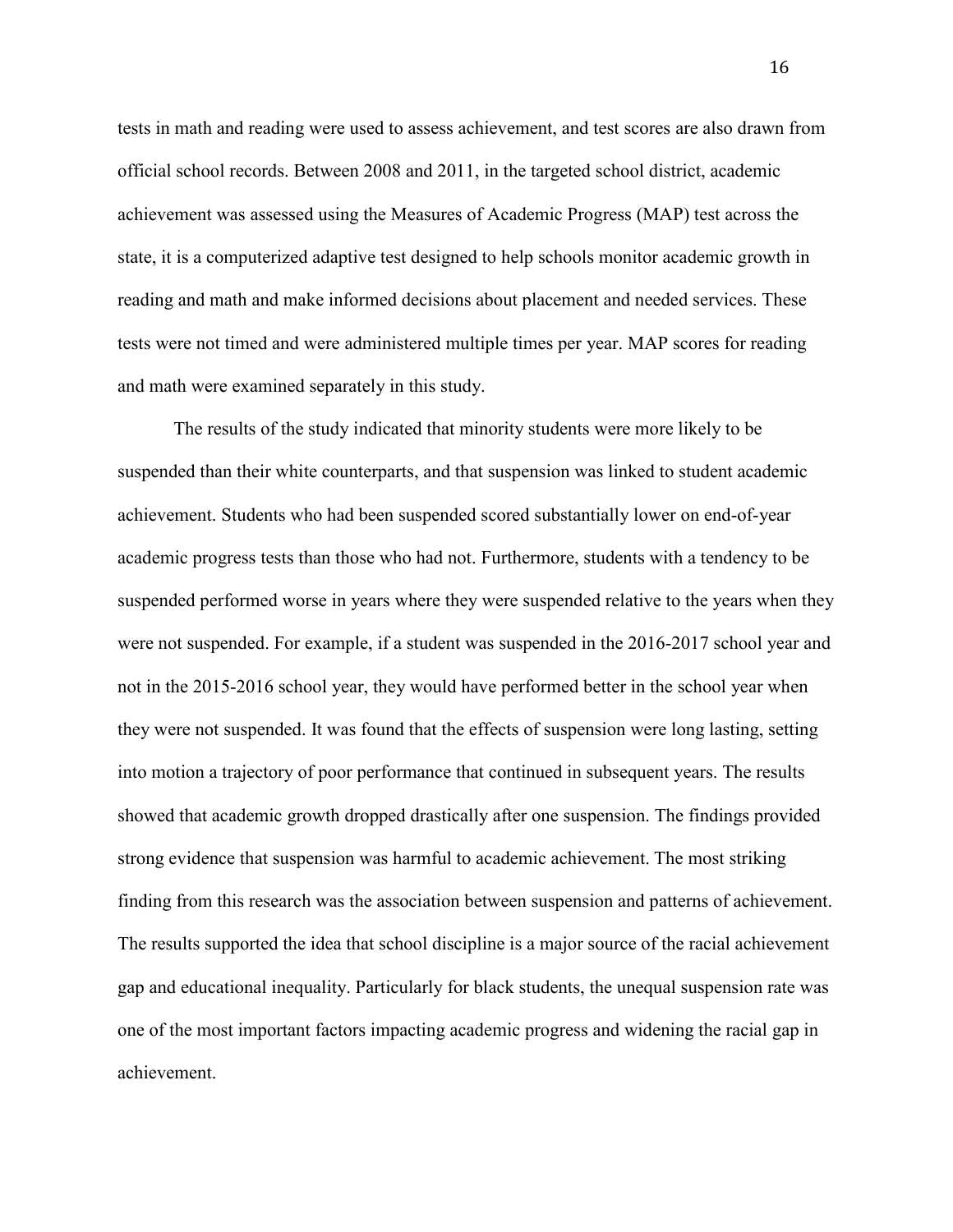In a second study conducted by Arcia (2006), she researched the impact of suspension on achievement outcomes, looking specifically at the difference between in-school and out-ofschool suspensions. Data was collected during three consecutive years, 2001-2002, 2002-2003, and 2003-2004, from a large, urban school district where the student population was 58% Hispanic, 29% Black, 10% White, and 3% Other. The sample included students who had been suspended at least once during the three years when data was collected. The comparison sample was students who had not been suspended during the three-year period of data collection. The comparison group also matched the suspended students on grade, gender, race, and participation in the free and reduced lunch program. The data on reading achievement was collected based on the state's reading competency exam.

The results of the study concluded that suspended students had lower average reading achievement scores than did students not suspended, and the difference in scores between suspended and non-suspended students increased with additional days in suspension. In two years' time, the average difference on the state's reading competency exam between the scores of the students with no suspensions and the scores of the students who accumulated 21 or more days in suspension during the three-year period increased from 216 points to 264. Students without suspensions on average gained 198 points throughout the two-years, and students suspended in one of three years on average gained 176 points. Students suspended in two of three years gained, on average, 168 points, and students suspended in all three years gained, on average, 159 points (Arcia, 2006). Findings indicated a clear association between reading achievement and suspension rates. Students with lower achievement were subsequently suspended more than students with higher achievement. Results also indicated that the more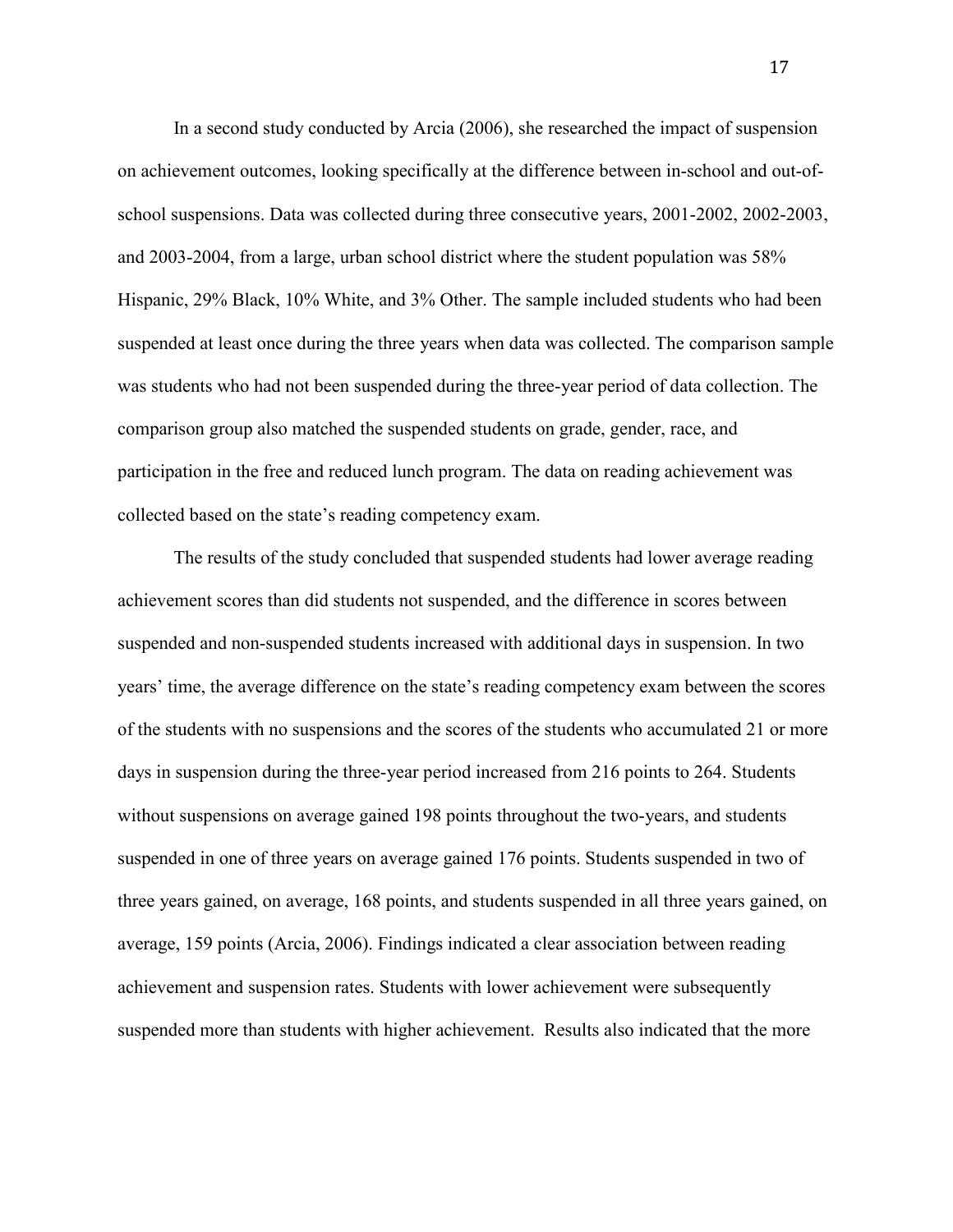days a student spent in suspension, the less achievement the student gained in reading, thus supporting the idea that suspension has a negative impact on achievement and learning.

#### **Impact on Anti-Social Behavior**

Adolescent anti-social behavior is defined as any behavior that violates societal rules and conventions or personal rights: this includes violence, stealing, and truancy from school (Kazdin, 1987). An understanding of how anti-social behavior develops is crucial to inform prevention programs and policy development. A range of individual, peer, family, school and community influences on the development of antisocial behavior has been studied as factors that contribute to the development of adolescent anti-social behavior. School suspensions and adolescent arrests are also important potential influences on anti-social behavior Hemphill, Toumbourou, Herrenkohl, McMorris, and Cataalano, 2006.

One study completed by Hemphill, et al. (2006) researched the effects of school suspension and arrests on adolescent anti-social behavior in both Australia and the United States. The study participants were 4000 students aged 12-16; the students completed a selfcare survey of behavior as well as risk and protective factors across the five domains (individual, family, peer, school, and community). Topics covered by the questions on the survey included attitudes toward anti-social behavior, attitudes towards drugs, beliefs in moral order, handling family conflict, attachment to mother and father, school grades, opportunities for pro-social engagement in school, and recognition for pro-social engagement in community. A regression analysis was used to investigate the effects of school suspension and arrests on anti-social behavior (violence and crime) while holding constant the domain factors. The results indicated that in the United States the use of suspensions for discipline showed an increased risk in the likelihood of anti-social behavior 12 months later for students who were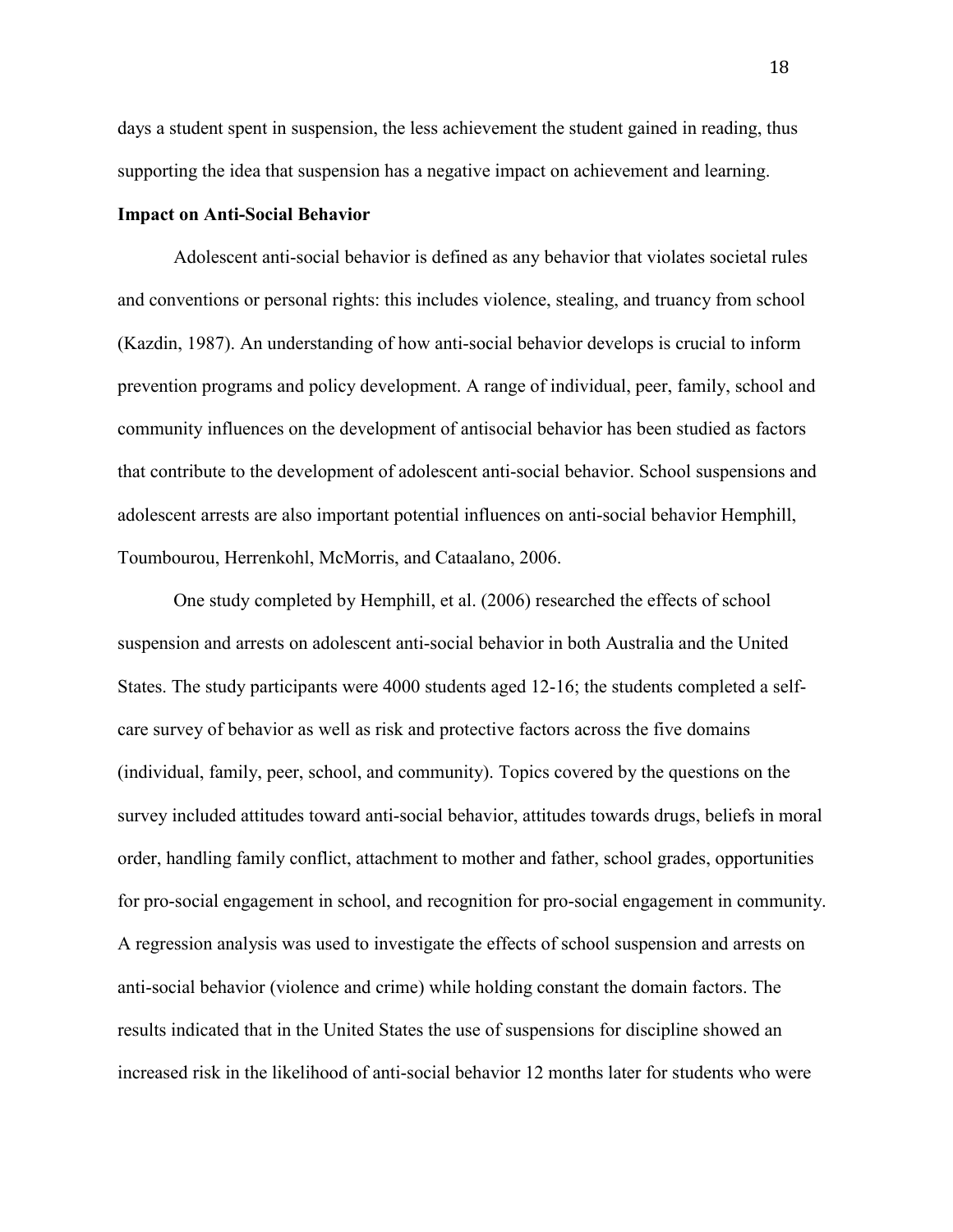given suspensions. This prediction spanned all risk and protective factors. The risk factors found in this study were pre-existing anti-social behavior, association with antisocial peers, academic failure, and perceived availability of alcohol and drugs in the community. The authors concluded school suspensions might increase the likelihood of future anti-social behavior (Hemphill et al., 2006).

#### **Impact on the Risk of Entering the Juvenile Justice System**

Students who are suspended miss instruction time and opportunities to gain academic and social skills, which may continue to widen the achievement gap. These missed opportunities lead to a continued lag in school success, lower grades, and academic failure, all of which lead to increased risk for high school dropout. Together with academic failure and dropping out of high school (both of which are disproportionately high among students in special education), suspension also leads to increased risk for entering juvenile detention centers as youth, and later to incarceration as adults (Vallas, 2009).

When a student is placed in special education they are more likely to rely on government benefits, have children early, and to be convicted of a felony (Vallas, 2009). This coupled with the statistics related to suspension, suggests bleak outcomes for many children in American schools. These outcomes become even more dismal when considering those students who are in Special Education under the EBD category. Not only are those students more likely to be suspended, but also one third of these students received multiple suspensions within one year (Vallas, 2009). Students who are black are 3.6 times more likely to be suspended compared to their peers, and students are more likely to be suspended if they received free and reduced lunch. Males are four times more likely to be suspended than females. Therefore, male students who are living in poverty, who are black, and are serviced under the Emotional and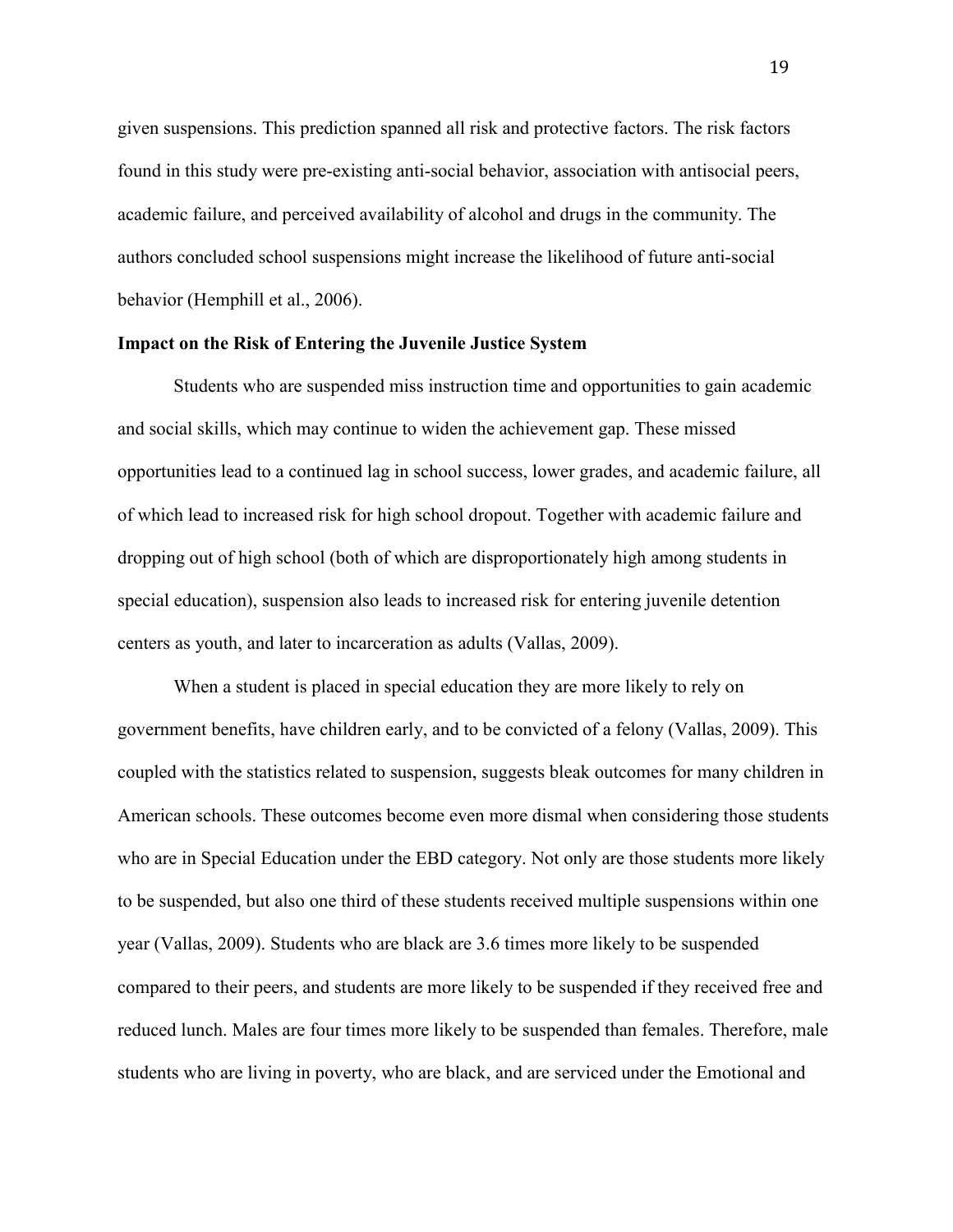Behavioral Disability category are most at risk for being suspended and in turn, more at risk for negative life outcomes which include the entry and involvement in the juvenile justice system (Vallas, 2009).

 A study completed by Cuellar and Markowitz (2015) researched how school suspension interacts with and impacts juvenile justice data. The data was collected from two urban school districts from 2002 through 2009. The study includes 4665 students who were aged 13-17. The school data reviewed includes whether a youth received a disciplinary action and if so, the start and end dates and whether the suspension was in school or out of school.

 In addition to suspension status, the school data also indicated a student's gender, their race or ethnicity, the date they enrolled in school, their primary language, and whether they were identified for English as a second language (ESL) instruction or special education. These characteristics were all included as covariates. The results showed that the students who receive a suspension at any time were predominantly male (65%); their ethnicities were ranked as white (37%) followed by Hispanic (24%), African American (22%) and Asian (14%): 18% received special education services. Of all youth in the study, 24.2% were referred to juvenile justice over the course of the study and 7.8% were arrested for a felony offense. All youth were suspended at least once during the study period, and among the suspensions 60% were for one day and 90% were for seven days or less. Of a total of 14,054 suspension events, 277 were for more than 30 days (Cuellar & Markowitz, 2015). The results also showed that youth who were suspended out of school on days when school was in session had a statistically significantly higher probability of committing an offense than youth who were not. Males had higher probability of offending than females, as did African Americans and Asians relative to whites.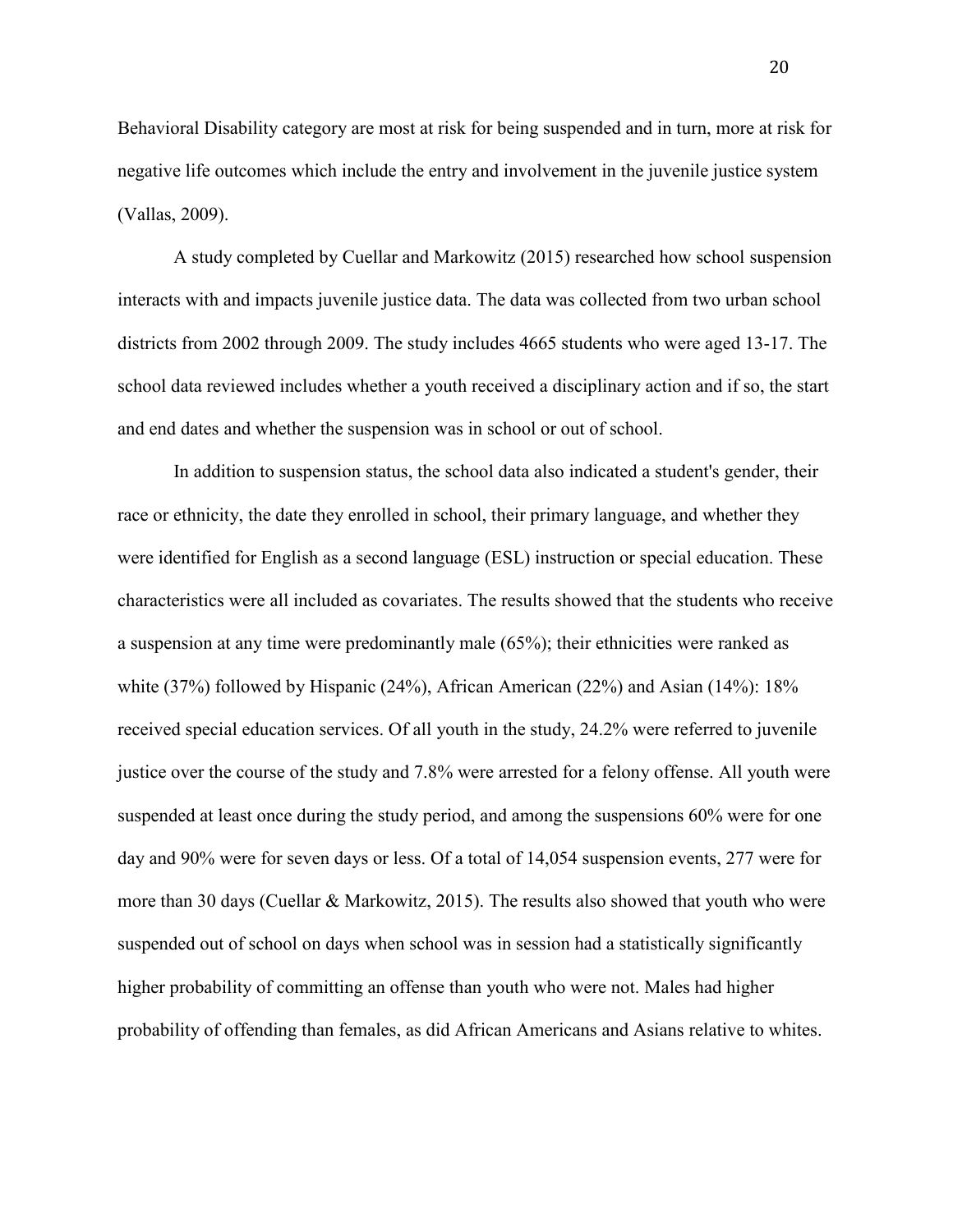Students that received special education services were associated with a higher probability of offending than those not serviced in special education (Cuellar & Markowitz, 2015).

In conclusion, the study showed that out-of-school suspension increased referrals to the juvenile justice system among youth with a history of offending behaviors. The results showed that being suspended out-of-school on a school day was associated with a more than doubling of the probability of offense. Further, the study found that the effect is more pronounced for African American students (Cuellar & Markowitz, 2015).

#### **Youth in Juvenile Detention Centers**

 Juveniles accounted for 17% of all arrests, 15% of all violent crime arrests, representing 2.3 million young people under the age of 18 in the year 2001. Youth arrested before the age or 14 are three times more likely to become chronic adult offenders as compared to those arrested after age 14. These crimes impact not only the individual but also the family, the school, the community, and country at large (Alltucker, Close, & Yovanoff, 2006). A study conducted by Alltucker, et al. (2006) found that involvement in the juvenile justice system was associated with strong and negative residual effects for youth development and adaptation. The study was conducted in cooperation with the Transition Research on Adjudicated Youth in Community Settings study, (TRACES), which was a five-year study that followed 531 incarcerated juvenile offenders as they transitioned from correctional facilities back into their families and the community. Of the sample, 52% of participants were adjudicated prior to the age of 14 and were considered early start juvenile delinquents. Data collection consisted of demographic information, level of special education service, a social skills rating form, and interviews. Four different predictive variables were included in the study: foster care experience, familial felony conviction, special education participation, and SES. The results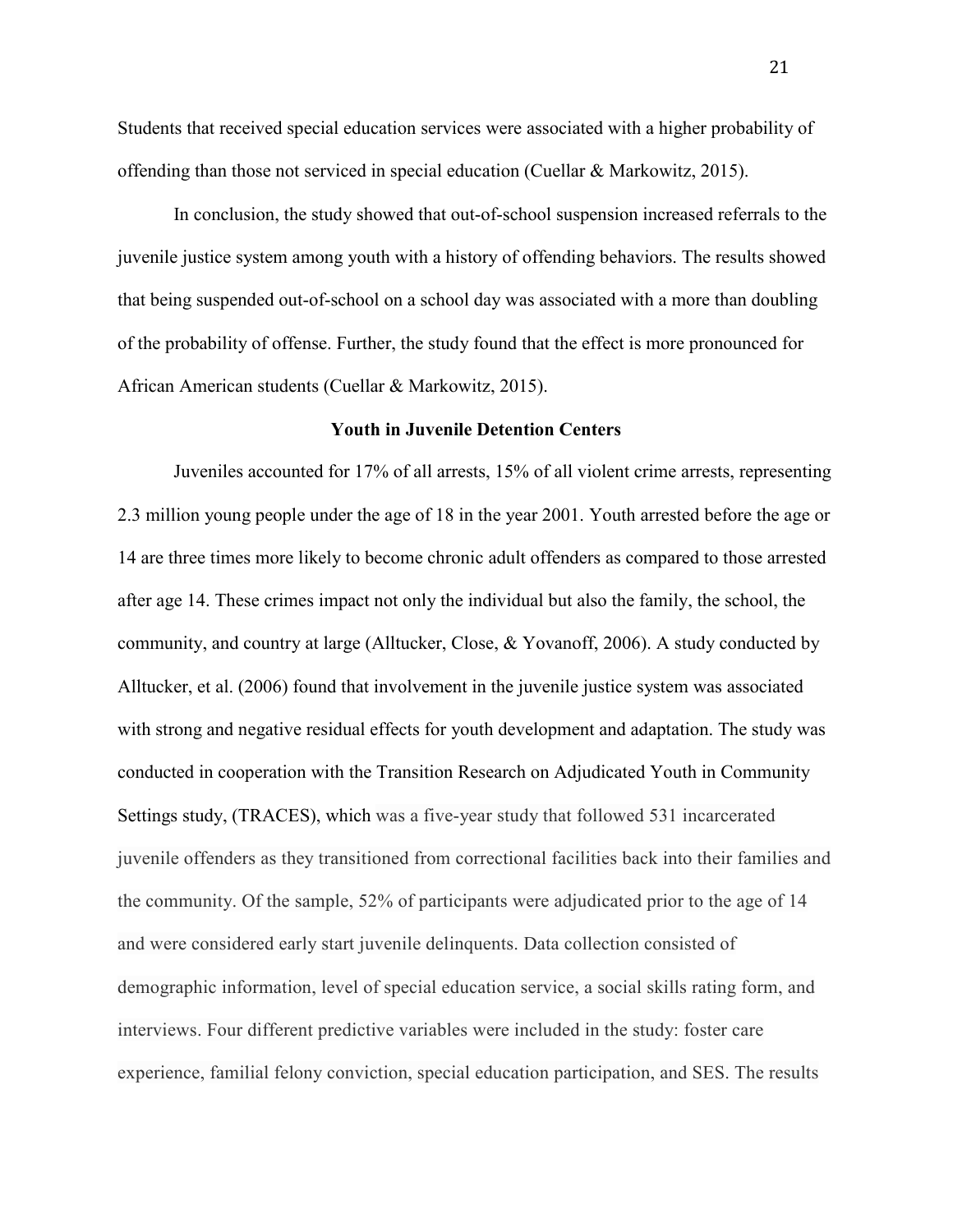of the study indicated that youth with foster care experience were four times more likely to be early start delinquents, and youth with a mother or father who was a convicted felon were twice as likely to be an early start delinquent. Alltucker et al. (2006) indicated that both foster care and familial felony convictions were the two biggest indicators of a risk for early start juvenile offender status. Interestingly, involvement in special education was not a large factor in predicting delinquent behavior. Alltucker et al. (2006) did suggest the need for further research regarding the link between special education and foster care as well as familial felony offenders.

 This research helps educators identify the youth in Juvenile Detention Centers, and better understand their backgrounds. With this information school staff can service them more effectively at school when they return to the community.

 Another study by Martin, et al., (2008) looked at which youth spent time in juvenile detention centers was competed by profiling incarcerated youth, and comparing male and female offenders. The purpose of the study was to see if juvenile offender status could be predicted before involvement in criminal activity. The participants were incarcerated youth from juvenile detention centers in urban Midwest cities. There were 363 juveniles; whose ages ranged from 10-16 years with the mean age of 14.6 years; 58% percent were African American, 34% percent Caucasian, 4% percent Hispanic, and 4% were another race. The number of youth differed between females and males as follows: The females were more likely to have two admissions or less and were the majority (71%) compared to the males (56%); the females were considerably less likely to have 3-12 admissions fewer (28%) than the males (43%). Regarding education levels, the highest percentage of females (30%) was in the ninth grade while the highest percentage of males (23%) was in the tenth grade. Only ten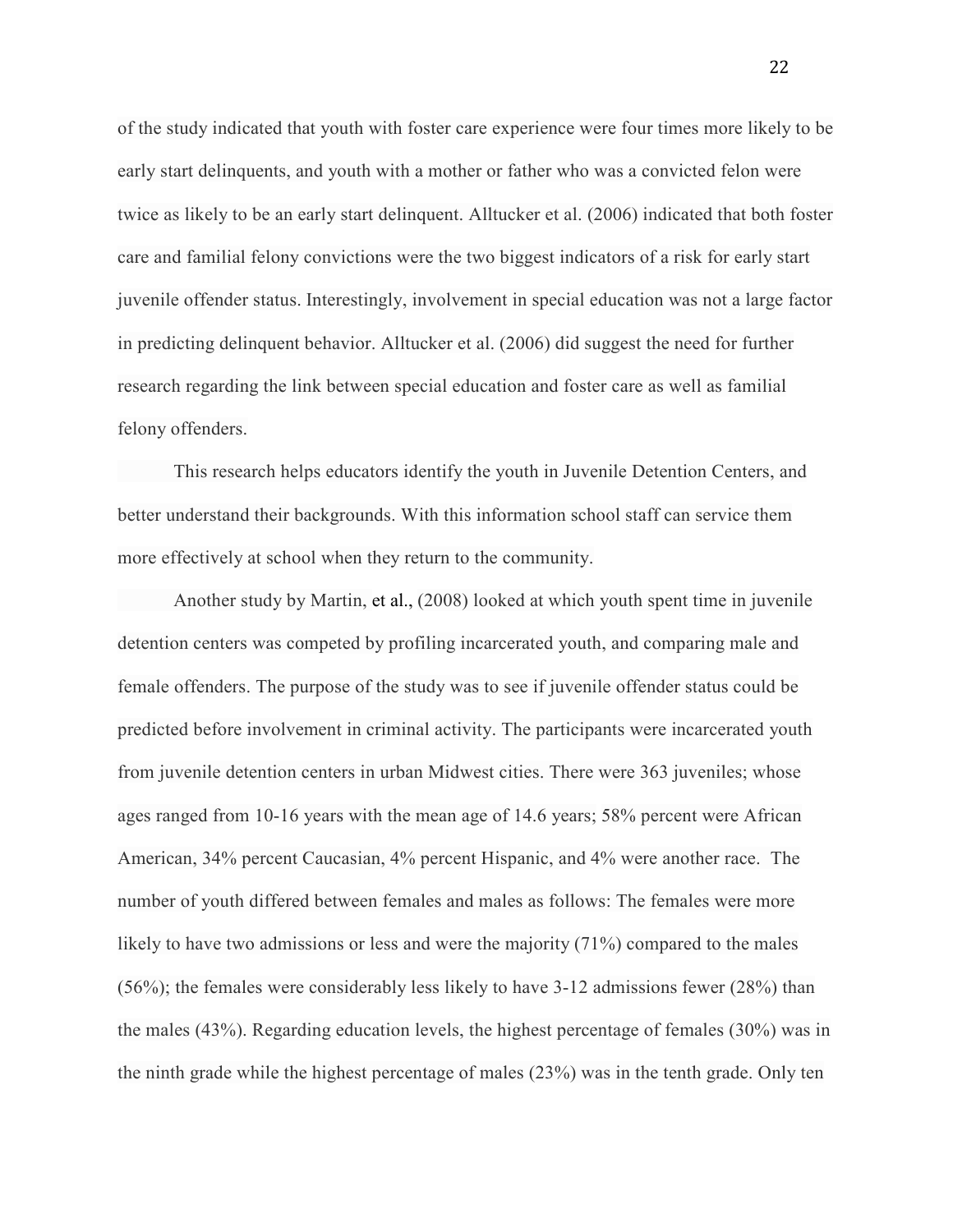of the participants had officially dropped out of school. The Trauma Symptom Checklist for Children (TSCC) was administered at the intake interview. TSCC is a self-report measure of post-traumatic stress and related psychological symptomatology in children ages 8-16 years who have experienced traumatic events (physical or sexual abuse, major loss, natural disaster, or witnessed violence). The intake interview also consisted of the following questions: Have you ever been physically abused? Have you ever been sexually abused? Have you ever physically abused another person? Have you ever sexually abused another person? Female offenders reported high rates of sexual and physical abuse and had elevated scores on the TSCC. Nearly 18% of males also reported being physically abused. Nearly 25% of the sample admitted to sometimes wanting to hurt others and nearly 15% of participants reported elevated depressive symptoms. Martin et al. (2008) concluded that there is a strong link between juvenile delinquent behavior, mental health problems, and traumatic experiences in life, and that the most serious offenders often entered the system with a history of abuse, witnessing violence, substance abuse, and emotional and behavioral issues. The results of the study indicated that males were more likely to be multiple offenders who would continually leave and re-enter the justice system. Many of the offenders had committed violent crimes, such as assault, and also carried weapons. They were truant from school and regularly missed probation (Martin et al., 2008).

Martin et al., (2008) further reiterated the belief that youth who experience trauma in their childhood and/or those who had an emotional and behavior disorder were more likely to enter the juvenile detention centers, and therefore face the risks associated with being an incarcerated youth, which included a negative impact on their success in and outside of school.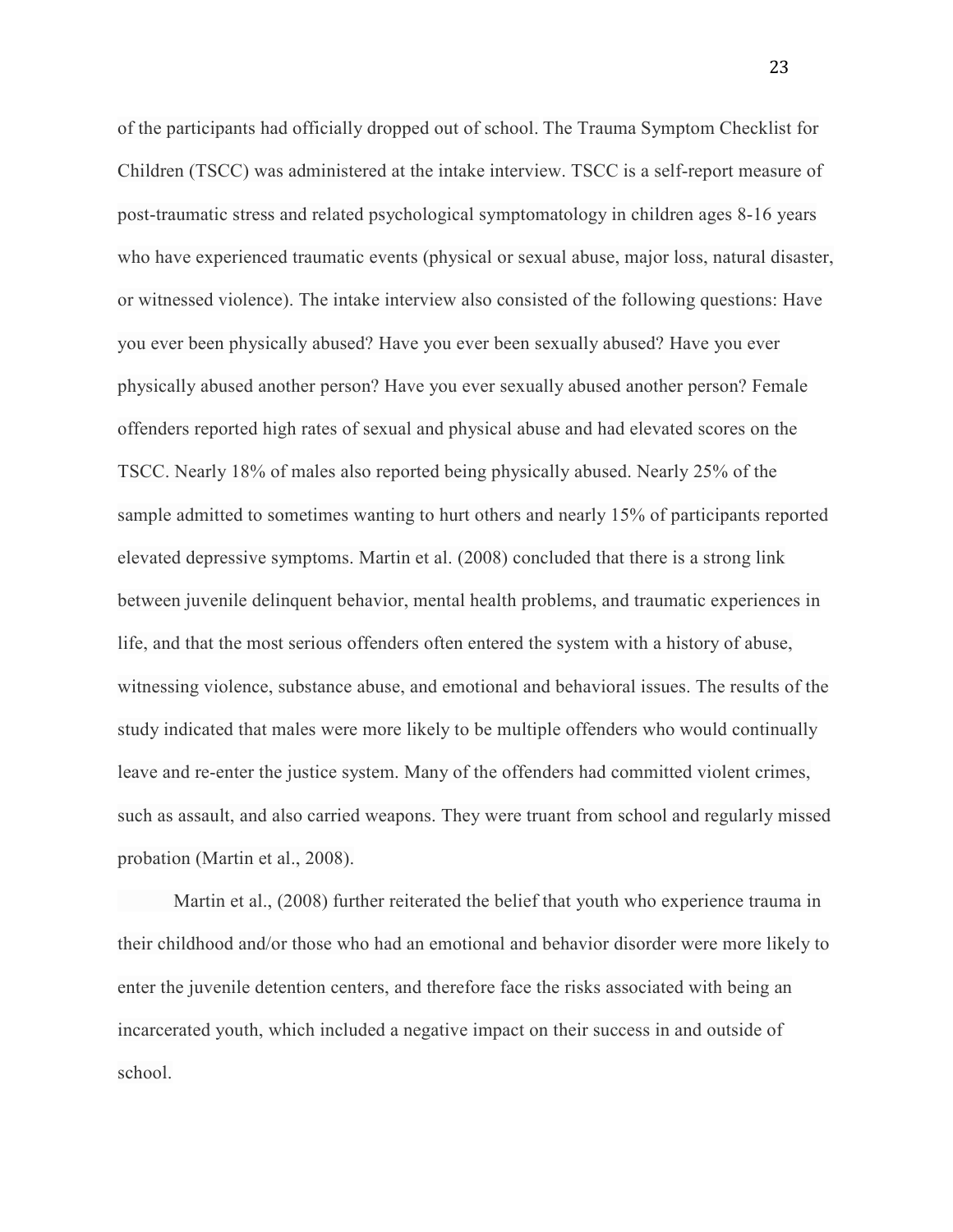#### **Impact of Absence from School on Entering Juvenile Detention Center**

By now, the connection between race, special education, discipline, and suspension/expulsion is clear. How suspension and expulsion are related to entry into the juvenile detention system, and ultimately to chronic criminal activity is yet to be fully understood. Monahan, VanDerhei, Bechtold, and Cauffman (2014) wanted to better understand the connection between absence from school (due to suspension, expulsion, or otherwise), and the connection to delinquent behaviors and arrests of youth. The subjects of their study were 1,354 adolescents (1,170 males and 184 females) participating in the Pathways of Desistance study, a prospective study of serious juvenile offenders in two major metropolitan cities. The enrolled adolescents were between 14 and 17 years of age at the time of committing a serious felony offense for which they were arrested. The data consisted of assessments during months when the individuals were enrolled in school, collected between 2000 and 2006. The average age of participants was 16 years old and the individuals were from predominantly lower socioeconomic status households, with fewer than 6.3 % of the participants' parents holding a four year college degree and 33 % of participants' parents having less than a high-school education. The sample was primarily black (41.5 %), followed by Hispanic -American (33.5 %), non-Hispanic white (20.2 %), and other ethnicities (4.8 %). The data was collected by interviews immediately after consent was given and followed by interviews at six month intervals. Interviews were conducted in a facility (if the participant was confined), in the home, or in an agreed-upon location in the community. The main topics covered in the interviews were arrests, suspension, expulsion, and truancy, peer delinquency, school commitment, and parental monitoring.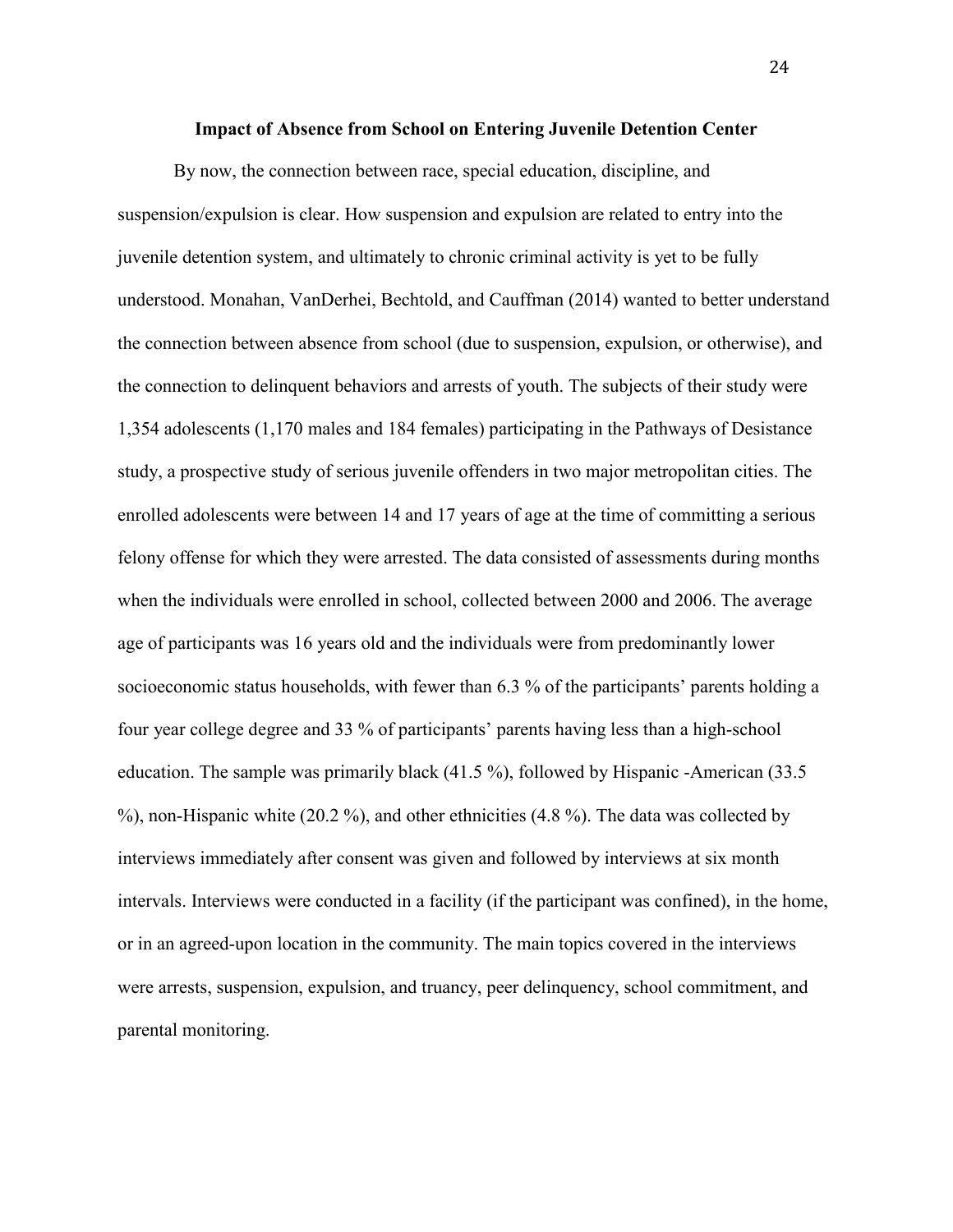Monahan et al. (2014) concluded that when students are suspended or expelled and are not in school they have more unsupervised hours during their day where delinquent behavior could lead to an arrest. The authors connected unsupervised time to the Routine Activity Theory, which stated three criteria for a crime to be committed: a motivated offender, a suitable target, and an absence of a capable guardian. With students being suspended from school this increased the likelihood of criminal activity because of the lack of a capable guardian. Students who had high levels of parental monitoring when suspended or expelled from school tended to have more successful outcomes post suspension or expulsion. However, not all students who were suspended or expelled had both a capable parent and one who could stay home with them when they were not in school.

Another risk factor for criminal activity determined by Monahan et al. (2014) included commitment and attachment to school. If a student did not feel connected to school they were more likely to be suspended or expelled from school. The individual choice to remove oneself from school (truancy) created a less likely chance to become involved in criminal activity as compared to a student's forceful removal from school (suspension or expulsion). The behaviors that led students to be at an increased risk for suspension and expulsion from school, and increased delinquent behavior and aggression and violence in school, were also similar to behaviors that put youth at risk for being arrested. Attending school was a protective factor for students, especially those at risk for entering the juvenile system, against anti-social behavior (Monahan et al., 2014).

Overall, characteristics of youth that make up the populations of juvenile detention centers include many of the same factors that increase their chances of suspension. Those include, child maltreatment, physical abuse, emotional abuse, sexual abuse, neglect, and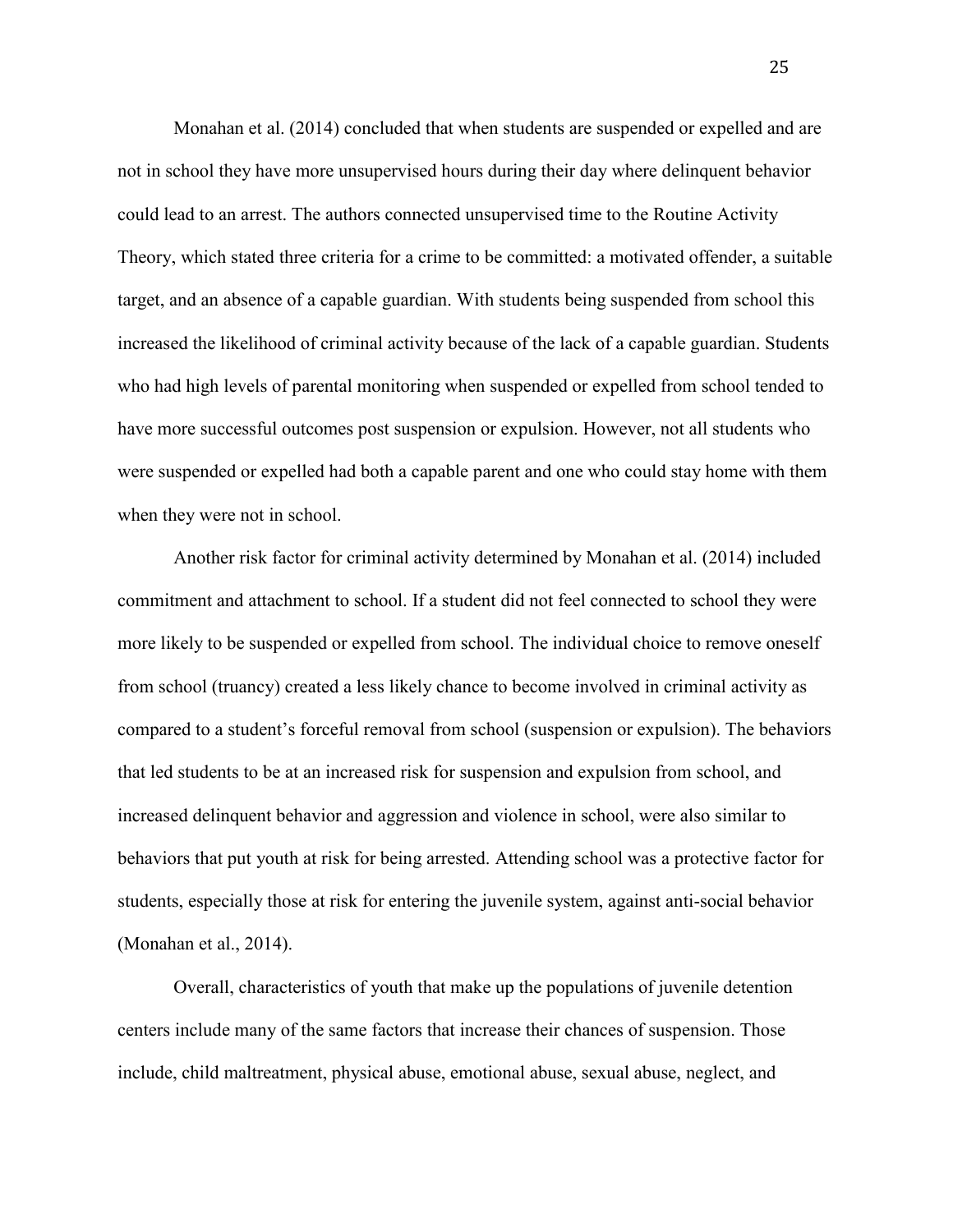involvement in foster care, all of which are associated with future violent behavior (Alltucker, Close, & Yovanoff, 2006). All of these factors also are associated with the risk of developing a mental illness as a child, which in turn is another risk factor for youth when it comes to entering the juvenile justice system (Espinosa, 2013).

#### **Impact of Mental Health on Entry in Juvenile Justice System**

Five percent of youth in the United States have experienced an emotional and or behavioral mental illness during at least one year of their developmental years (birth-age 18). Of that 5%, 2.5% have been diagnosed with a psychiatric disorder, most commonly a depression, anxiety, or behavioral disorder (Ghandour, Kogan, Blumberg, Jones, & James, 2012). Those youth diagnosed with a psychotic disorder have also been serviced in special education during their schooling years. When considering youth that are involved in the juvenile justice system, those that have at least one, but more often two or more co-morbid psychiatric disorders have experienced placement in the juvenile justice system during their developmental years (Espinosa, 2013). With the majority of youth in the juvenile justice system having a diagnosed psychiatric disorder, as well as the majority of youth in special education also having psychiatric disorder, there is a connection between mental illness, a student's placement in special education, and their risk of entering the juvenile justice system (Espinosa, 2013). Not only does having a mental illness increase your risk of entering the juvenile justice system, it also has been shown that the most common co-morbid diagnosis among school aged children are co-occurring depressive and anxiety disorders (Boots & Wareham, 2009) which have been shown to have strong association with delinquent behavior (Espinosa, 2013). With mental illness so strongly associated with students serviced for EBD in schools, the risk for delinquent behavior in students diagnosed with a psychiatric disorder, and the risk for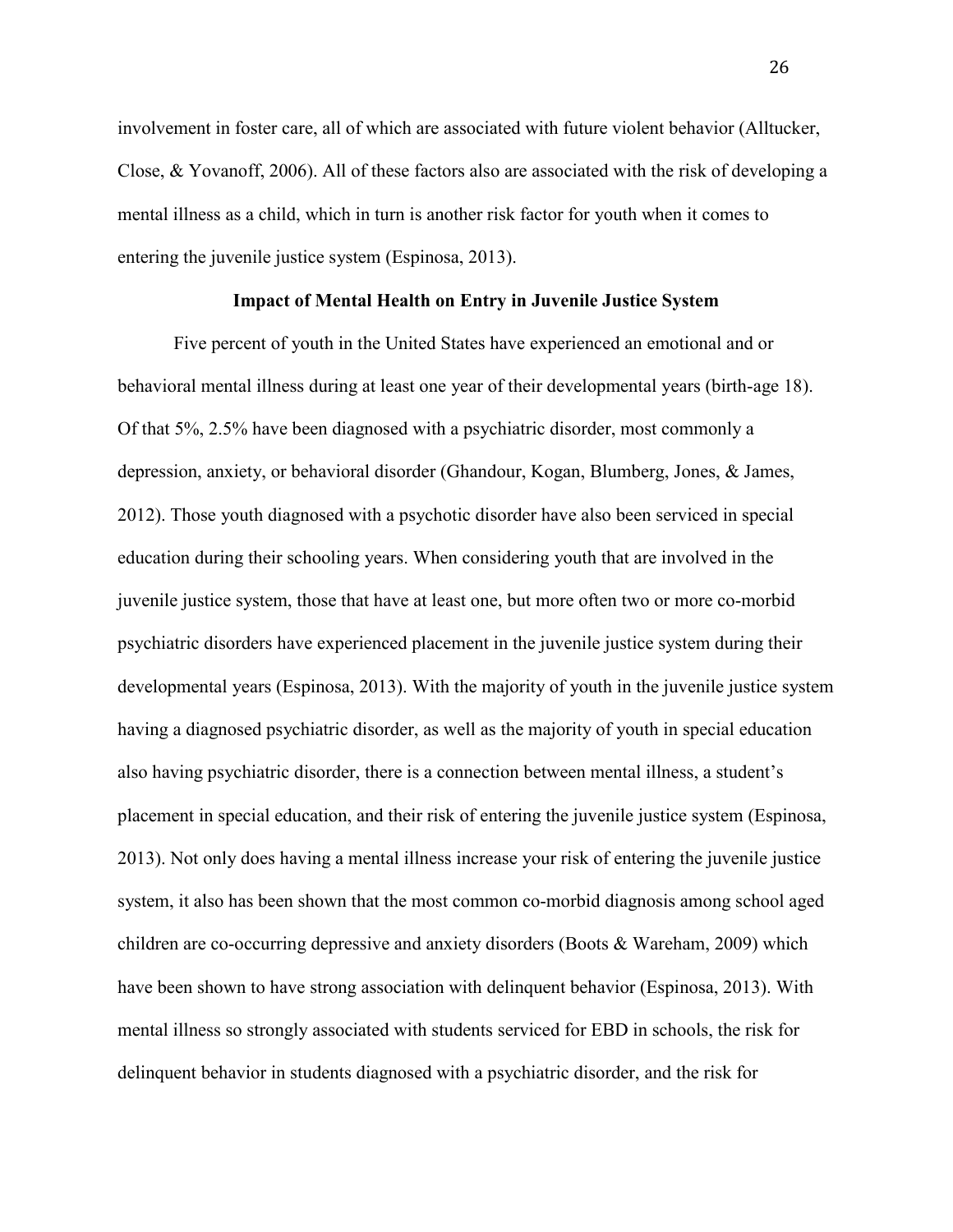suspension because of delinquent behavior in schools (Sullivan, Van Norman, & Klingbeil, 2014).

#### **Reentry to School from the Juvenile Justice System**

 Juvenile youth returning to school after a period of time spent in a detention center face many challenges. Many youth return to the same environment from which their behavior stemmed and ultimately resulted in their arrest. Many youth do not come back to school with the proper coping skills from their trauma at the detention center and many continue to display behavior patterns that are maladaptive resulting in their dropping out of school or being forced out by the educational system (Briscoe, 1974). They also may return to more hostile interactions with peers and school personnel who may have been directly linked to their arrest. It is no surprise that juvenile offender youth who return to school after time spend in a detention center return quickly to the system and become chronic offenders.

 One of the ways that school staff can support students returning from the juvenile detention system in their classroom is to focus on the ecological approach to classroom management. This is a classroom management approach that schools can use to change the approach of discipline in schools, support students, and more fully address the underlying factors that contribute to suspension, expulsion, and entry into the juvenile justice system. Two universal approaches to school-wide discipline have emerged during the past decade: Schoolwide positive behavioral supports (SWPBS), which are school-wide systems to communicate and teach rules and reward students for following them, and social emotional learning (SEL), which incorporates approaches that emphasize self-awareness, self-management, social awareness, relationship skills, and responsible decision making building on the connectedness of students and staff (Osher, Bear, Sprague, & Doyle, 2010).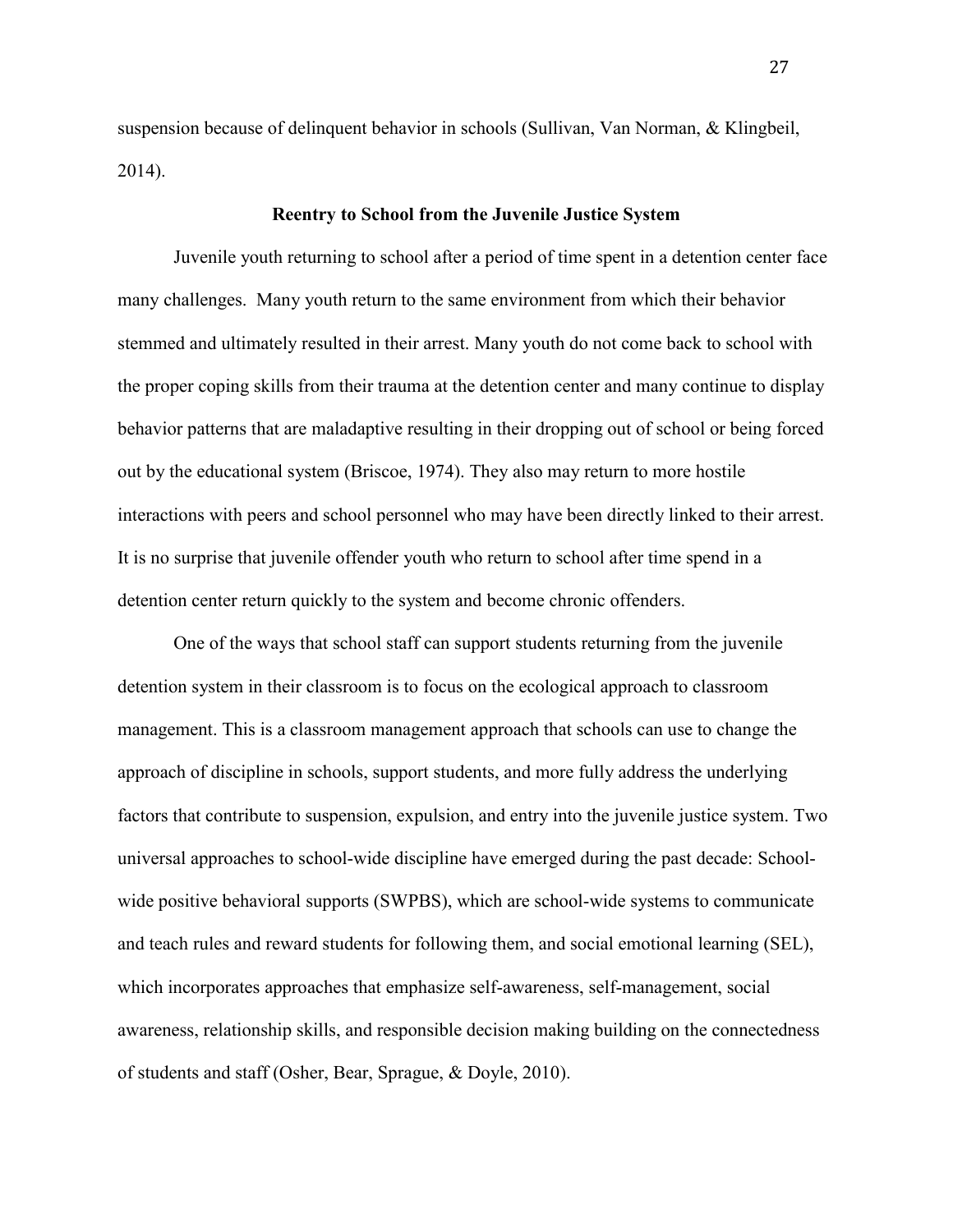#### **Ecological Approach to Classroom Management**

The ecological approach to classroom management is an indirect approach to improving school discipline that is aimed at improving the quality of settings that students occupy rather than focusing on the students themselves. The teacher's core management task is to gain and maintain students' cooperation in classroom life. Teachers accomplish this by defining activity segments (what the students will be doing), introducing them into the environment, inviting and socializing students to participate, and monitoring and adjusting enactment over time. The teacher and students jointly create classroom order by allowing students to have a voice in the structure and routine of the classroom. The ecological approach deals with school discipline by increasing the strength and the quality of classroom activities. By allowing students to participate in well-managed classroom activities they are encouraged to maintain self-discipline through cooperation and coordinated action with others. In addition, it provides the essential conditions for caring, support, clear expectations, and guidance that foster healthy student development and motivation. (Osher, et al., 2010). The ecological approach to classroom management incorporates current behavior theory and ecological theory into a classroom based intervention for young children. The ultimate goal is to improve the classroom-learning environment for all children (Conroy, et al., 2009).

#### **School-Wide Positive Behavioral System**

School Wide Positive Behavioral System (SWPBS) is a comprehensive and preventive approach to discipline with the primary goal being to decrease problem behavior in schools and classrooms and to develop systems of support for students and adults at the school-wide, classroom, and individual student levels. The system is derived from the principles of applied behavioral analysis to establish a safe school environment and positive school culture (Chitiyo,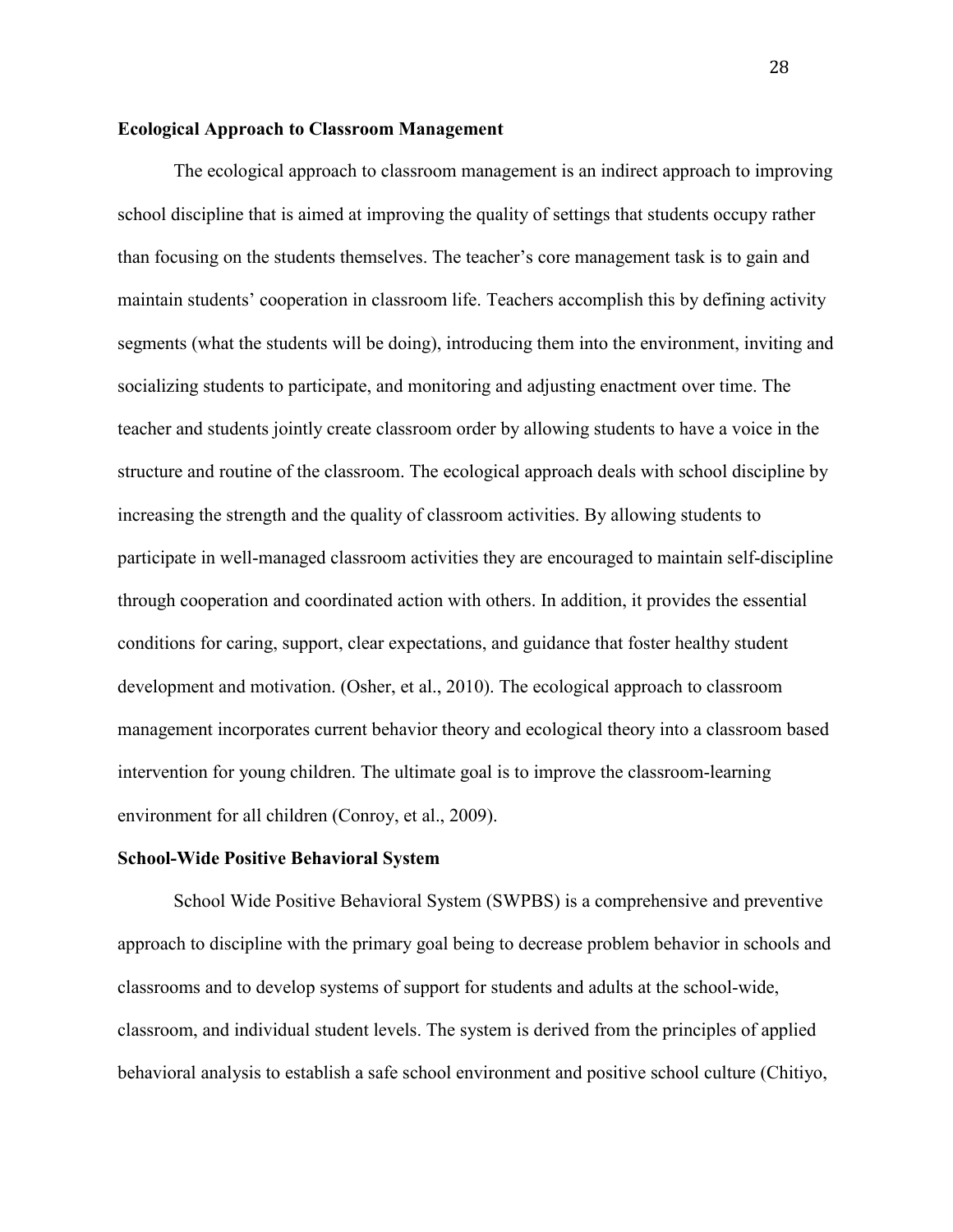May, & Chitiyo, 2012). It is based on the hypothesis that when staff actively teach using modeling, role playing, and reward positive behaviors; academic effort, safe behaviors, and the proportion of students with mild to serious behavior problems will be reduced and the school's overall climate will improve.

 SWPBS procedures are organized around three main themes: prevention, multi-tiered support, and data driven decision-making. Prevention involves defining and teaching a common set of positive behavioral expectations, acknowledging and rewarding expected behavior, and establishing and using consistent consequences for problem behavior (including teaching or re-teaching alternative behaviors). The goal is to establish a positive school and classroom climate, where expectations for students are predictable, directly taught, consistently acknowledged, and actively monitored. Programs for students at risk of antisocial behavior follow a three-tier approach, operating at either tier 1 (school-wide) tier 2 (students who are at risk), and tier 3 (students who are the most chronically at risk) levels. The greater the student's need, the more intense and detailed that support will be. SWPBS schools also provide regularly scheduled instruction in desired social behaviors to enable students to acquire the necessary skills for the desired behavior change. These schools also offer effective motivational systems to encourage students to behave appropriately. SWPBS classrooms in SWPBS schools have the same set of common school expectations posted, and teachers develop classroom-level rules and reinforcement systems consistent with the school-wide plan. In addition, classroomhandled versus administrator-handled behavioral problems are clearly defined, and data on patterns of problem behavior are regularly summarized and presented at faculty meetings to support decision making and practice consistency (Osher, Bear, Sprague, & Doyle, 2010).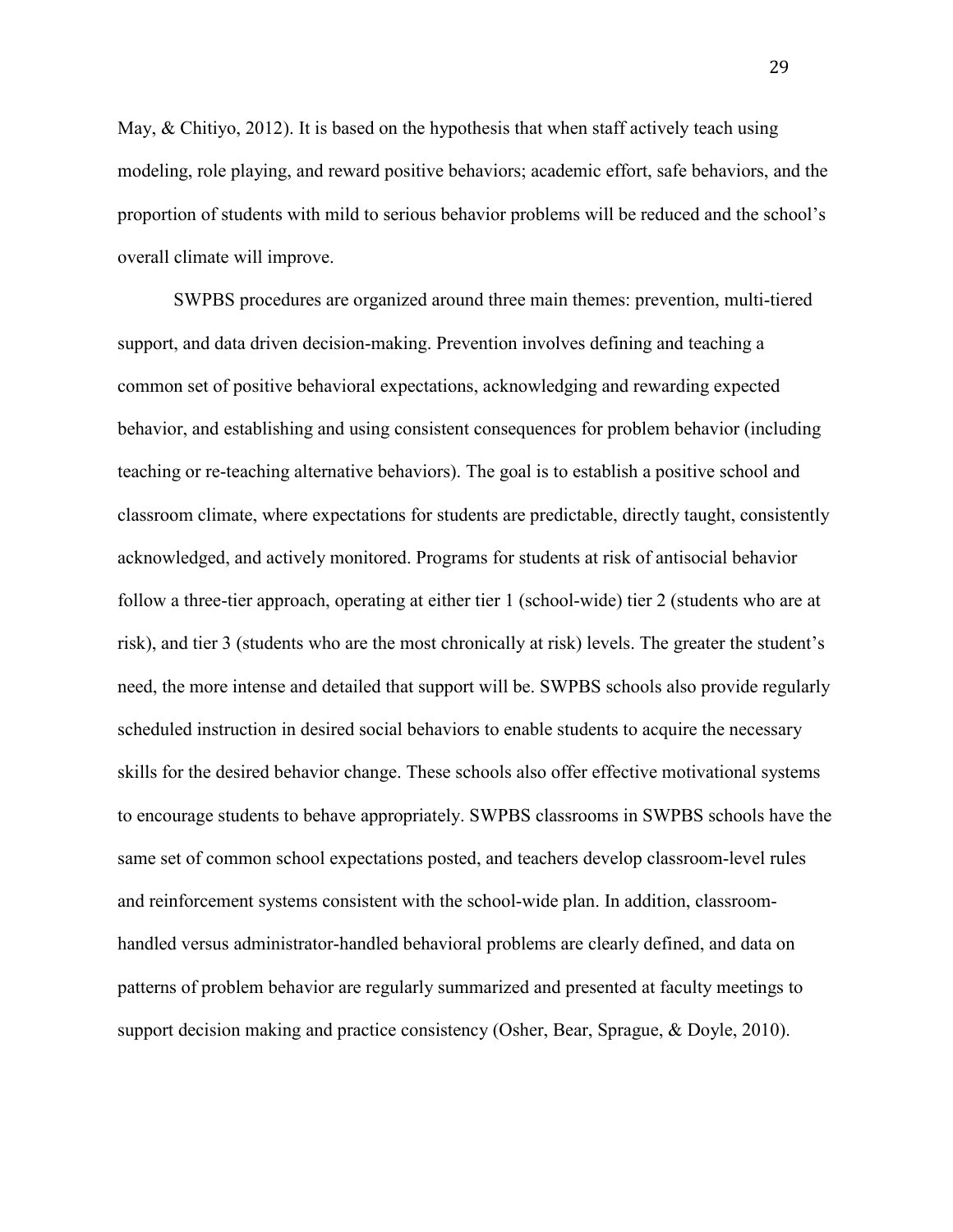Metzler, Biglan, Rusby, and Sprague (2001) researched whether a SWBPS system implemented in a school would reduce the overall problematic behaviors, especially physical and verbal aggression and increase students' perceptions of school safety. The research was embedded in a larger study called the CommunityBuilders. Over two years, data was collected regarding schools behavior management techniques, student behaviors, and student reports of school climate. After the baseline data was collected (one month for student surveys and two years for school data) the interventions were put in place. The participants were  $6<sup>th</sup>$ ,  $7<sup>th</sup>$ , and  $8<sup>th</sup>$ grade students at two different school districts in Oregon. The first school district had one middle school with an enrollment of  $645$ ,  $6-8$ <sup>th</sup> grade students and  $54\%$  of the students qualified for free and reduced lunch. At the second district there were 346 total middle school students grades  $6-8<sup>th</sup>$  with 52% of the students receiving free and reduced lunch. The first school did not have any SWPBS in place and the second school had some SWPBS in place but it was not very extensive and was not followed with great fidelity.

 The interventions that were put in place for the schools involved in the study consisted of defining a set of clear rules and expectations, teaching the expected behavior to students, providing increased levels of praise and rewards for appropriate social behaviors, monitoring student behavior to provide consistent enforcement of the rules, and utilizing frequent data to evaluate progress and further develop intervention plans. A team was also developed that consisted of three teachers, two school counselors, and two assistant principals. These teams discussed progress, evaluated data, and made any changes or improvements necessary for the intervention. The researchers tracked the reinforcements for positive behaviors, the number of discipline referrals and the reasons for the referrals, and student reports of perceived safety and being the target of harassment.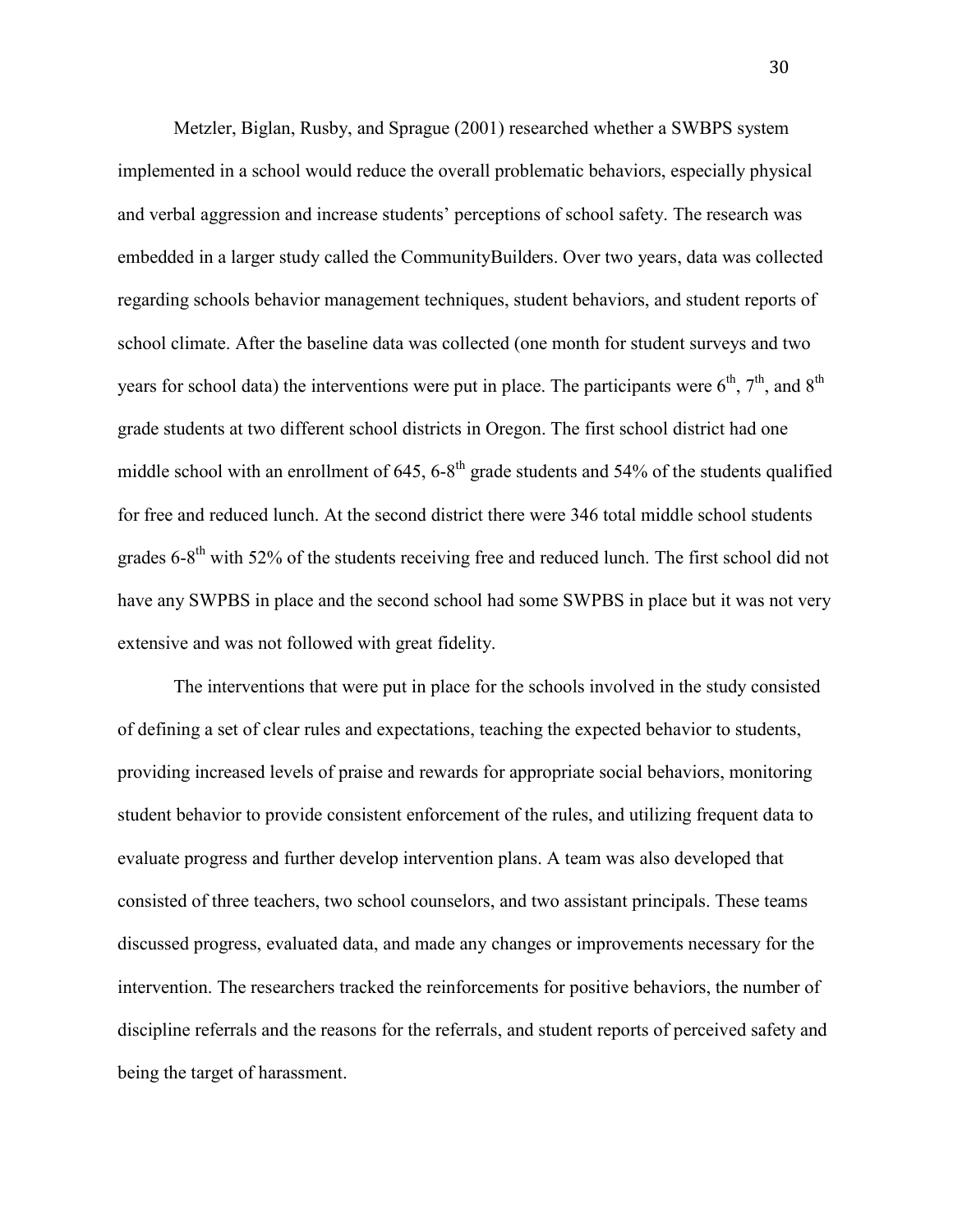The results of this study showed that students had an increase of 20% for being reinforced and praised for positive behavior, there was a 28% reduction in discipline referrals, and there was as 20% decrease in students reporting that they felt they were the target of harassment. Overall, the researchers concluded that SWPBS was effective in increasing the recognition and praise for students showing expected positive behavior and it had an impact on students' socially aggressive behavior as evidenced by the decrease in discipline referrals. This study supports the idea that implementing a School Wide Positive Behavior Support is a way that teachers could increase positive behavior in school, decrease discipline referrals, and decrease anti-social aggressive behaviors that could lead to arrests and entry into the juvenile detention system. It could also help support students and positive behavior when they return from a juvenile detention center.

#### **Social-Emotional Learning**

Social-Emotional Learning focuses on developing individual qualities, strengths, and assets related to social, emotional, cognitive, and moral development and positive mental health. Typically, most students do not learn alone, but rather in collaboration with their teachers, in the company of their peers, and with the encouragement of their families. These social interactions along with a student's individual emotions can facilitate or impede children's academic engagement, work ethic, commitment, and ultimate school success (Durlak, Dymnicki, Taylor, Weissberg, & Schellinger, 2011). Because these relationships and emotions impact so much of what a student does, it is important for school to utilize and recognize the power of Social Emotional Learning.

The goals of SEL programs are self-awareness, self-management, social awareness, relationship skills, and responsible decision making, which, in terms of discipline, provide a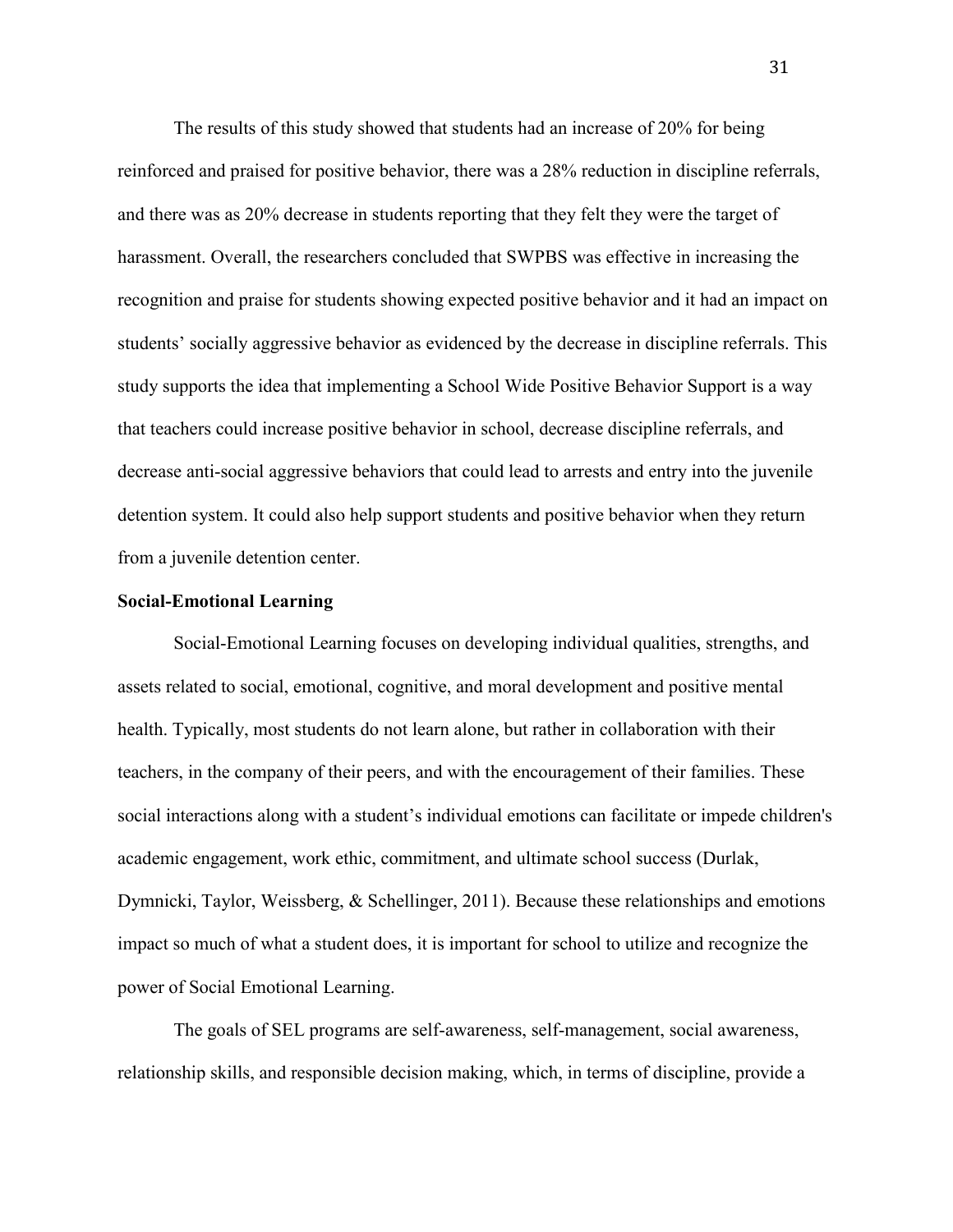foundation for more positive social behaviors, fewer conduct problems and improved academic performance (Osher, Bear, Sprague, & Doyle, 2010). SEL helps develop the social and emotional capacities that enable students to realize responsible decision making grounded in moral reasoning and the capacity to exhibit such qualities as respect, resilience, bonding with others, resolving conflicts appropriately, caring, and self-understanding. When implemented in schools, nearly all SEL programs share several common features, such as lessons designed to teach social skills and foster social, emotional, and moral development. Planned opportunities are provided for students to apply, practice, and further develop social, emotional, and moral competencies. These may include service learning, class meetings, and cooperative learning activities. Another common feature is an authoritative approach to classroom management and school-wide discipline characterized by much greater emphasis on supportive teacher–student relations and student responsibility than on the use of rewards and punishment in preventing and correcting behavior problems (Osher, Bear, Sprague, & Doyle, 2010).

 One study conducted by Frey, Nolen, Edstrom, and Hirschstein (2005) evaluated the effects of Second Step, a universal social-emotional intervention on students' behavior, social cognitions and affect. The program is based on the understanding that behaviors are influenced by goals, beliefs, and emotions, as well as information processing and performance skills. It is designed to both decrease aggressive behavior and increase empathic, socially responsible behavior. The program does this by fostering children's cognitive, emotional, and behavioral skills, reducing maladaptive beliefs about aggression and promotes positive social goals and values. The Second Step program consists of curriculum, professional staff training, and staff training materials. Lessons last 25–40 minutes and are presented by classroom teachers. Children practice specific self-regulatory strategies and behavioral skills with role-playing and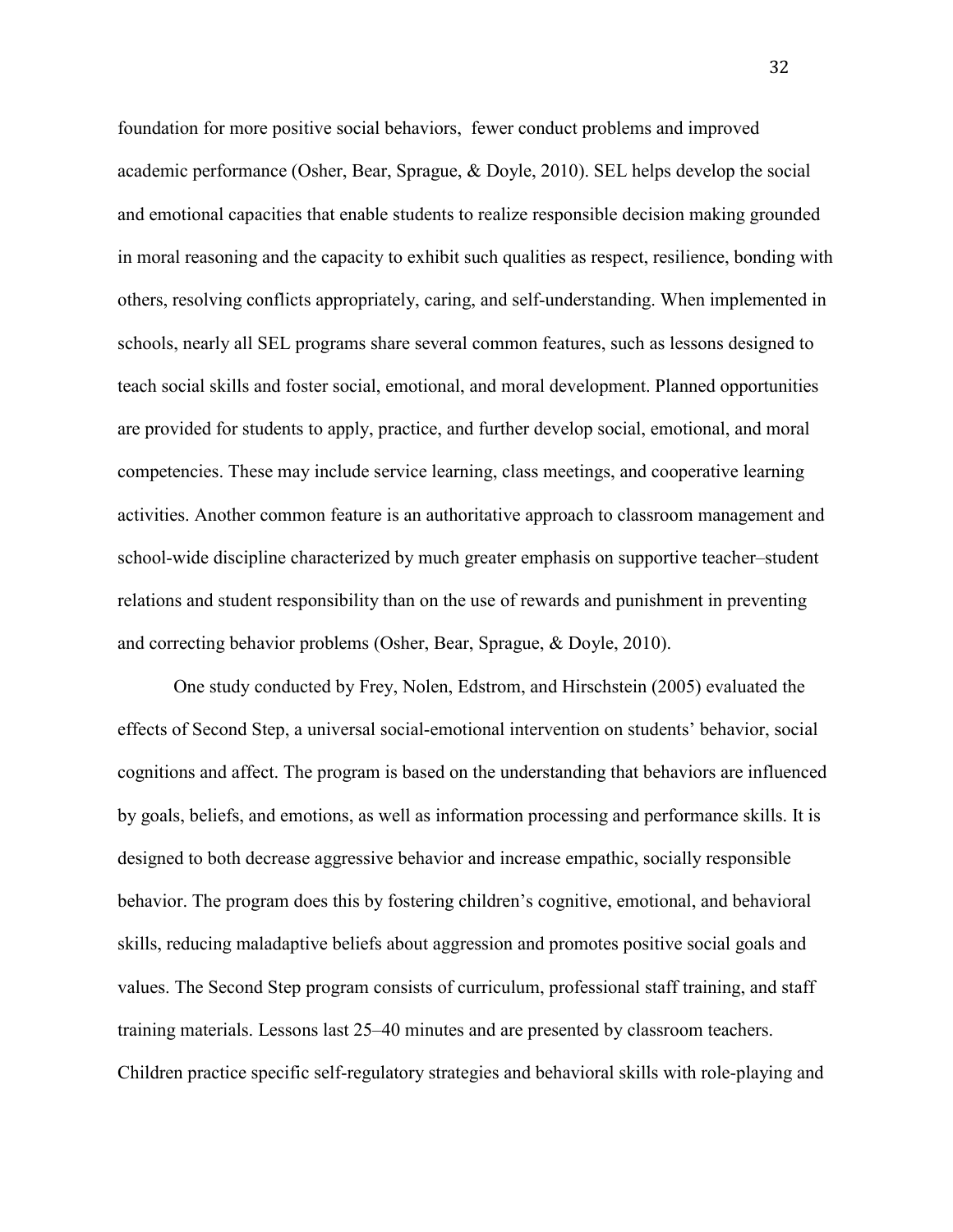other activities. There are three key points in the program: Empathy Training, Impulse Control and Problem Solving, and Anger Management. Empathy lessons teach children to notice and interpret relevant contextual and expressive cues. Emotional understanding, prediction, and communication are taught as core skills. In the second unit, children repeatedly practice generating and evaluating solutions to social problems. Positive goals such as safety, fairness, efficacy, and the social–emotional benefits of mutually rewarding interaction are stressed and practiced. Discussions help identify the behaviors that help children sustain enjoyable play and those that interfere. The Anger Management unit emphasizes cognitive-behavioral techniques such as self-talk and attention control. In all three units, children practice specific behavioral skills that are meant to serve as building blocks for social problem solving (e.g., resisting negative peer pressure, apologizing, showing appreciation).

Fifteen elementary schools (seven K-5th grade and eight K-6th grade) from three cities in Washington were recruited to participate in the study. The schools were located in urban districts of two moderately sized cities, two suburban districts contiguous to the urban districts, and a small city adjacent to a naval base. The school populations averaged from 70% Caucasian, 18% Asian and 12% African-American. The beliefs and behaviors that were monitored were the student's goals, satisfactions, hostile beliefs and behaviors, and impact on group goals, beliefs, and behaviors. The results of the study indicated students that participated in the Second Step program did show decreased aggression compared to those in the control group. The students in the Second Step program used higher-level negotiation techniques such as persuasion, using concessions, and critically thinking as opposed to corrosion and had better school adjustment. The findings showed teacher reported decreases in antisocial behavior among children initially rated as highly antisocial.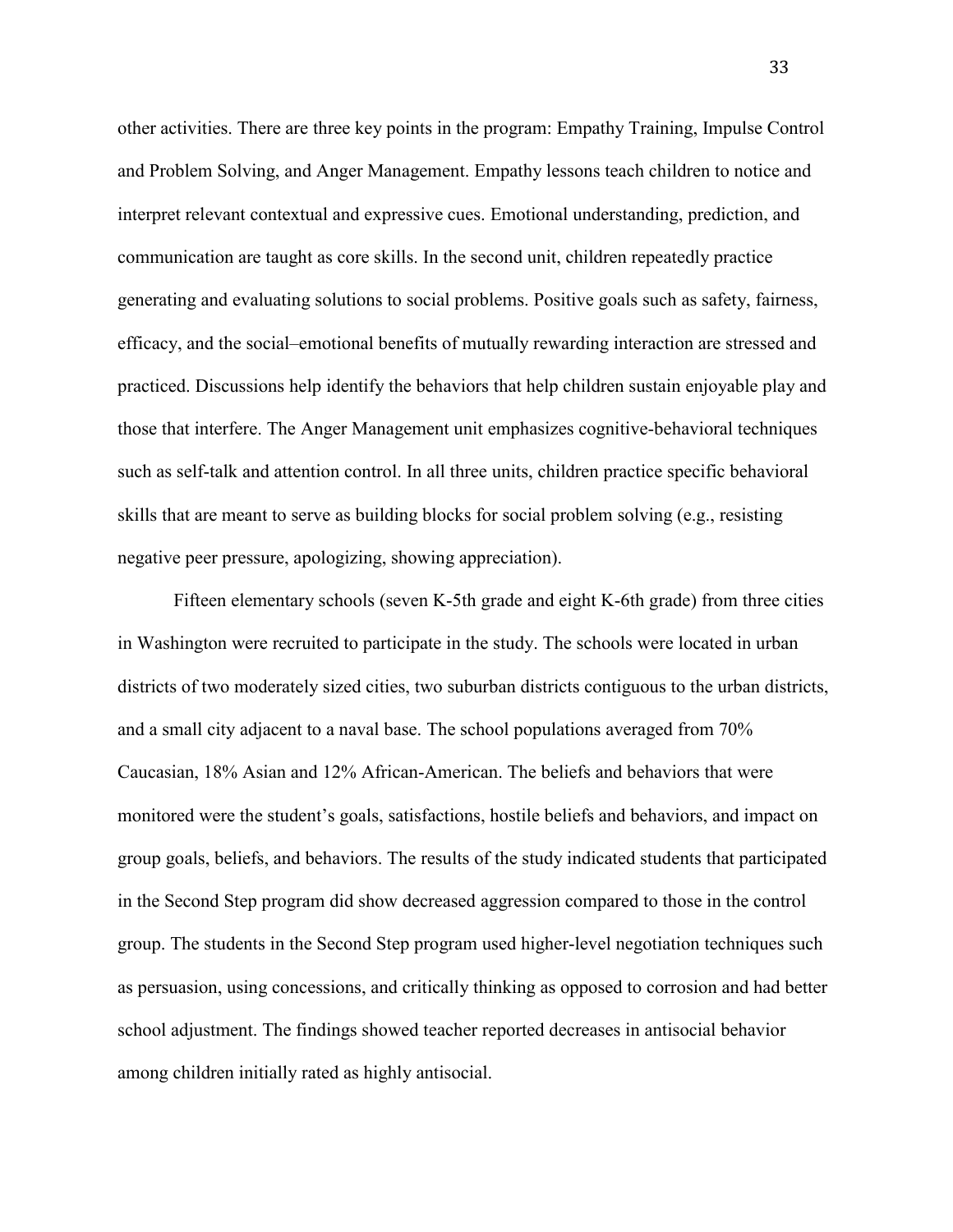The results of this study indicated that teaching social-emotional learning in schools can decrease aggressive behavior as well as decrease anti-social behaviors, two of the behaviors that lead students to having an increased risk of entering the juvenile detention system. Social-Emotional Teaching is also a powerful support to have in schools for when a student may return to school from a juvenile detention center.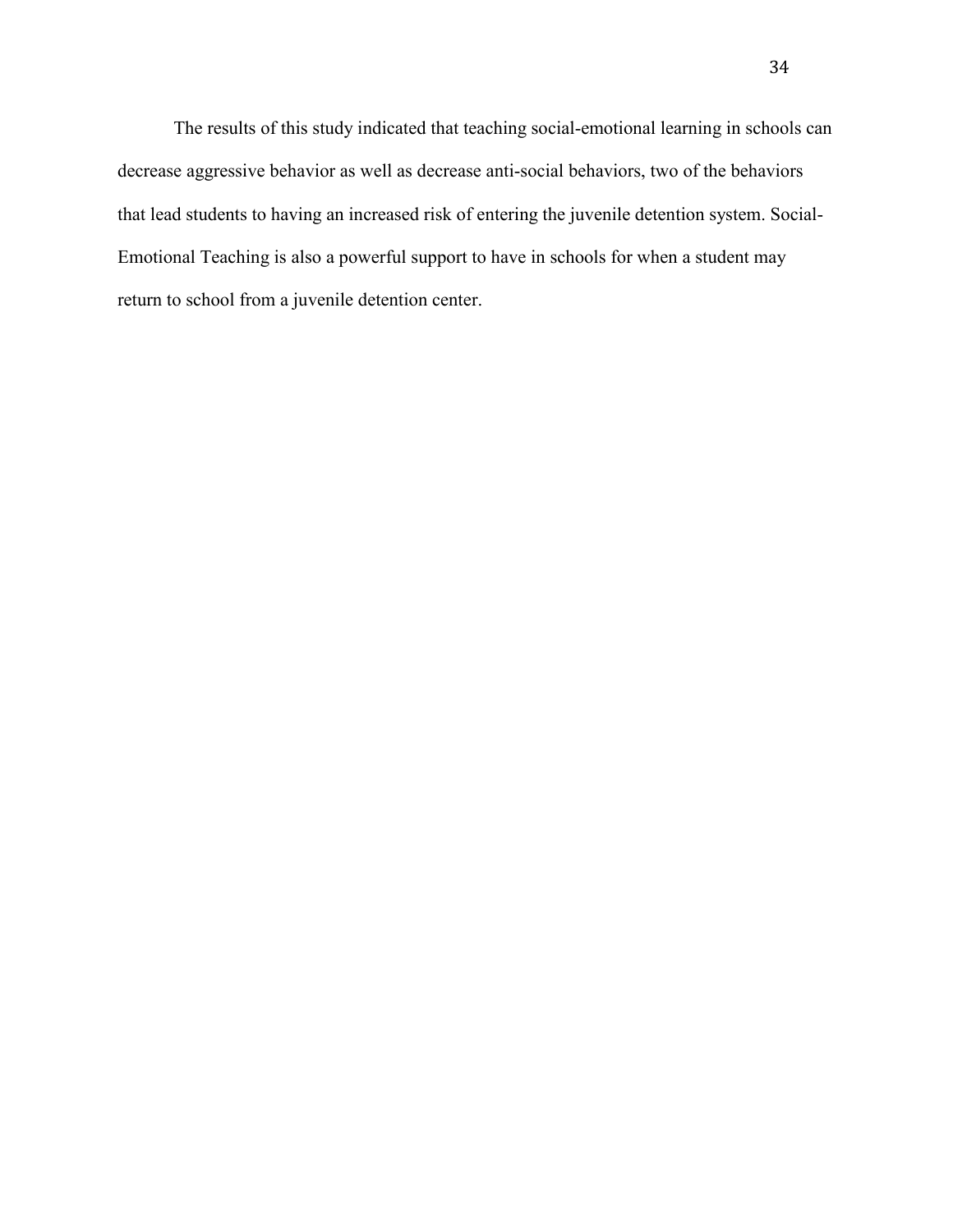#### **CHAPTER III: DISCUSSION AND CONCLUSION**

#### **Summary**

This literature review set out to examine the disproportionality of school disciplinary referral and high incarceration rates experienced by EBD students, especially those of color, and how this impacts their school and life experience. This thesis addressed the following questions: What is the impact of suspension and expulsion on EBD students? What is the impact for EBD students of entering the juvenile justice system? What is the reentry to school like for EBD students returning from the juvenile justice system? What supports can be put in place to better support EBD students in school? Many studies have addressed these questions with massive amounts of information that will prove helpful for professionals within the field of education.

The research was overwhelmingly unanimous that there is a distinct overrepresentation within Special Education, especially among students serviced under the EBD category. The research also supported the idea that suspensions and expulsions are not useful means of discipline in schools; increased numbers of suspensions and expulsions place a student at risk for entering the juvenile detention system. Entering the juvenile detention systems proves challenging for students, leading to more negative education and life outcomes. However, support systems like an ecological approach to the classroom, positive school wide behavior systems, and social-emotional learning can provide a more welcoming and less punitive school environment that can may ultimately lead to a decreased number of students being arrested. These systems may also allow for better transition back into school from a juvenile detention setting.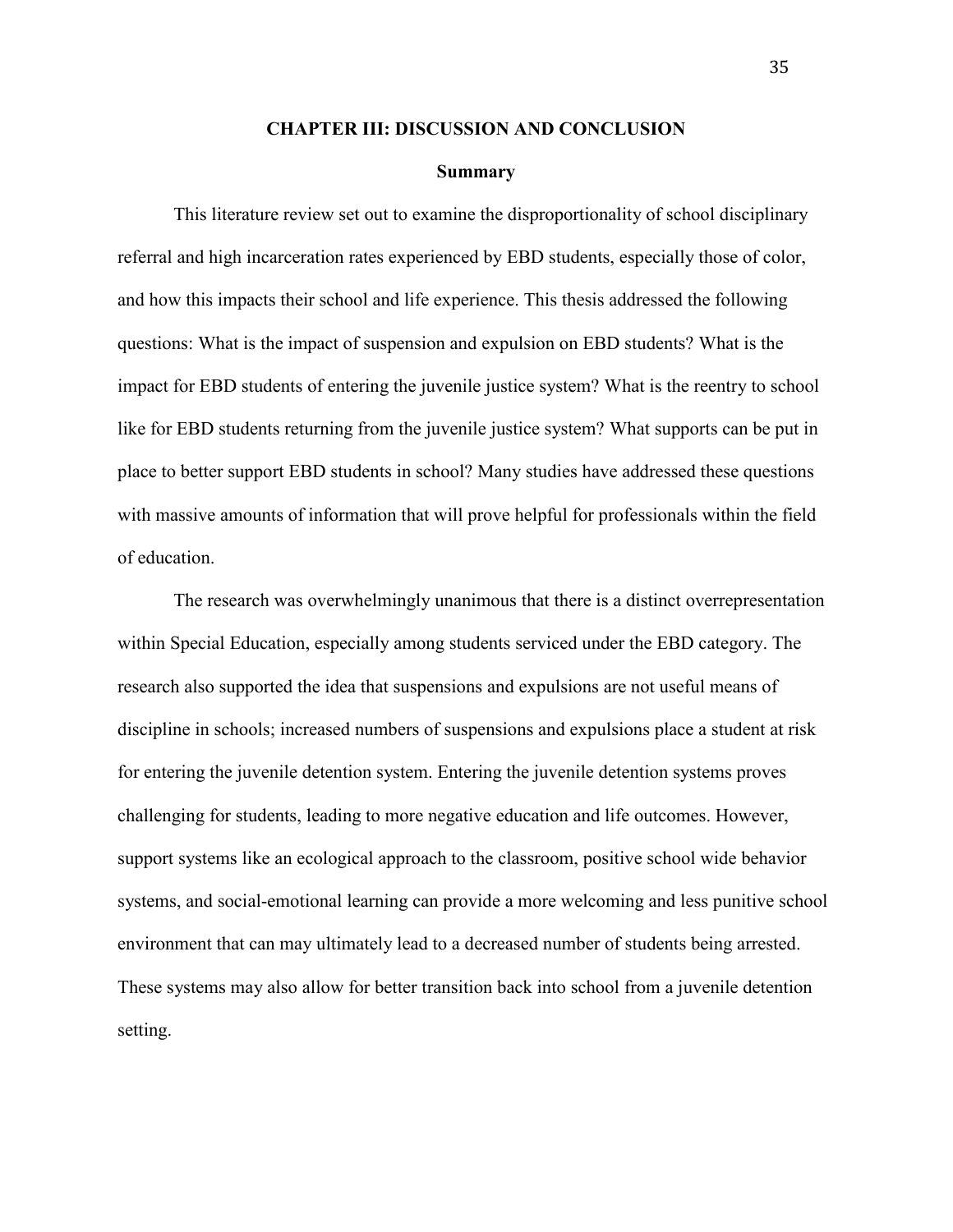With initial placement into special education, Conner and Ferr (2005) found that black students constitute 14.8% of the student population in America; however, they represent 20.2% of the special education population and remain three-times more likely to be labeled as emotionally or behavioral disabled. There tends to be a misunderstanding and unpreparedness of educators to work with students of color in schools. Often teachers do not have enough understanding of cultural aspects of a student's behavior within school and what he or she brings into the classroom because of the differences between white culture and the different student minority cultures (Vallas 2009). The overrepresentation does not stop at placement in special education. Regarding school discipline there is a drastic difference between minority and white students. Minority students, especially those living in poverty and those who are more challenging to manage in school, are being more negatively impacted by policies, such as zero tolerance and the Gun Free School Act enacted in schools. As a result, these students are at times actually feeling unwelcomed and less safe at school (McNeal & Dunbar, 2010). Research provided clarity showing students serviced under the emotional and behavioral disorder category were suspended and expelled at higher rates than any other demographic in schools. This had a negative impact on school and life experience. It became crucial to better understand and determine the impact of suspension and expulsion on students, understand who the youth in the juvenile justice system are, and learn how best to maximize the success of reentry to school from detention centers.

 Suspension and expulsion are associated with three specific negative educational and social outcomes: the impact on learning and achievement, the impact on anti-social behavior and delinquent behavior, and the impact on entering the justice system (Sullivan, Van Norman, & Klingbeil, 2014). Morris and Perry (2016) concluded that students who have been suspended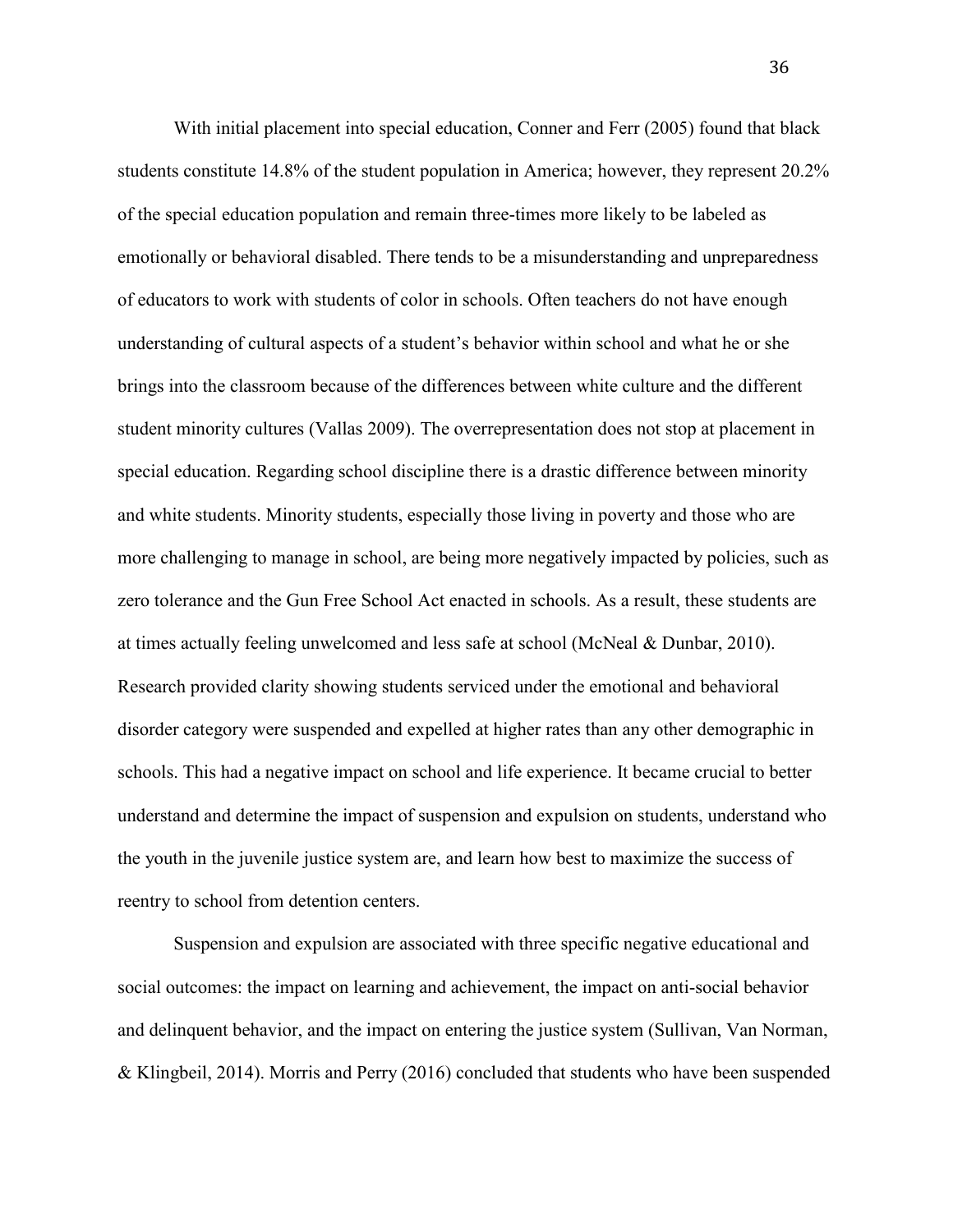score substantially lower on end-of-year academic progress tests than those who have not been suspended. It was also found that the effects of suspension were long lasting, setting into motion a trajectory of poor performance that continued into subsequent years, even if a student was not suspended again. The results showed that academic growth drops drastically after just one suspension. Along with educational achievement, Hemphill, Toumbourou, Herrenkohl, McMorris and Cataalano (2006) researched the impact of suspension on anti-social and delinquent behavior. They concluded that suspensions showed an increased risk in the likelihood of anti-social behavior 12 months after the suspension. This prediction spanned all risk and protective factors. The author's conclusion was that school suspensions might increase the likelihood of future anti-social behavior. Together with academic failure (which increases with suspension), becoming a high school dropout, and suspension, there is an increased risk for entering and the juvenile detention centers as youth and later for incarceration as adults. Vallas (2009) found that when a student is placed in special education they are more likely to rely heavily on government benefits, have children early, and be convicted of a felony. Students serviced under the EBD category are not only more likely to be suspended, but onethird of those students received multiple suspensions within one year. This put them at significant risk for academic failure, high school dropout, and entering the juvenile detention system (Vallas 2009).

 Understanding youth who are in the juvenile detention centers was crucial to answer the main questions of this thesis. A study conducted by Monahan et al. (2014) pointed to three specific factors related to entry into the juvenile justice system, the first being that adolescents without early problem behaviors were more likely to be arrested than adolescents with early problem behaviors. Secondly, the importance of proper parental monitoring was emphasized.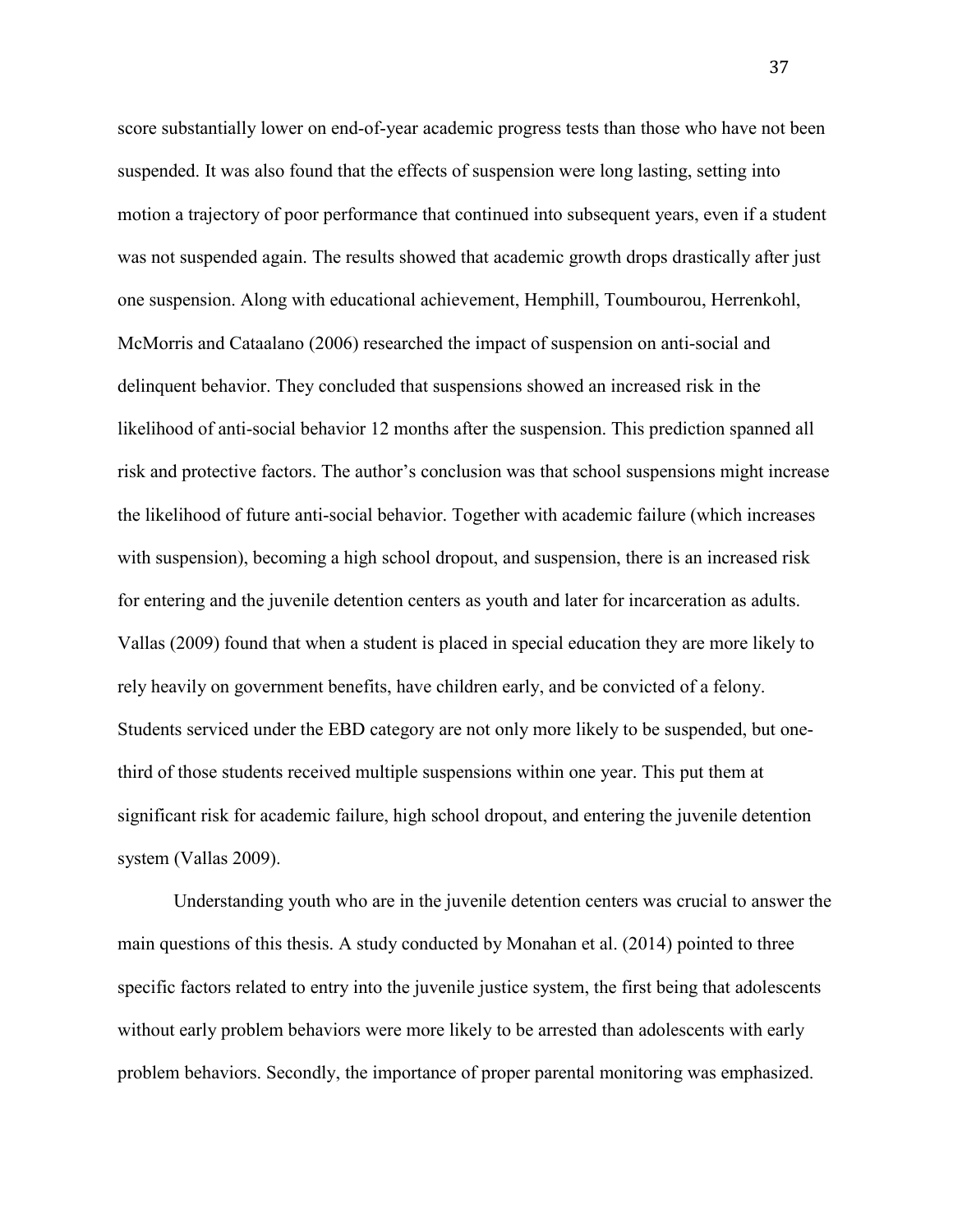Lastly the difference between truancy and suspension/explosion was examined. With so many youth in the juvenile detention system, the rate at which they are returning to inadequate and unprepared schools is very high. Many youth return to the same environment from which their behavior stemmed and ultimately resulted in their arrest. They returned to school after time spent in a detention center and become chronic offenders because they did not come back to school with the proper coping skills related to their trauma of the detention center. Many students continued to display behavior patterns that were maladaptive and resulted in their dropping out of school or being forced out by the educational system (Briscoe, 1974).

 With students entering and returning from the juvenile detention centers, there are three ways that administrators, teachers, and school personnel can be prepared for the reentry of youth from juvenile detention centers. First, have an ecological approach to the classroom environment. This is an indirect approach to improving school discipline that is aimed at improving the quality of the settings that the students occupy rather than focusing on the students themselves. It provides the essential conditions for caring, support, clear expectations, and guidance that foster healthy student development and motivation. (Osher, et al., 2010). Secondly, schools can implement a School-Wide Positive Behavioral System. SWPBS is a comprehensive and preventive approach to discipline with the primary goal being to decrease problem behavior in schools and classrooms and to develop systems of support for students and adults at the school-wide, classroom, and individual student levels. Metzler et al., (2001) researched the effectiveness and found that SWPBS allows for teachers to increase positive behavior in school, decrease discipline referrals, and decrease anti-social aggressive behaviors through common behavioral expectations, multi-tiered support, and data driven decisionmaking. Lastly, schools can include in their curriculum social and emotional education. Social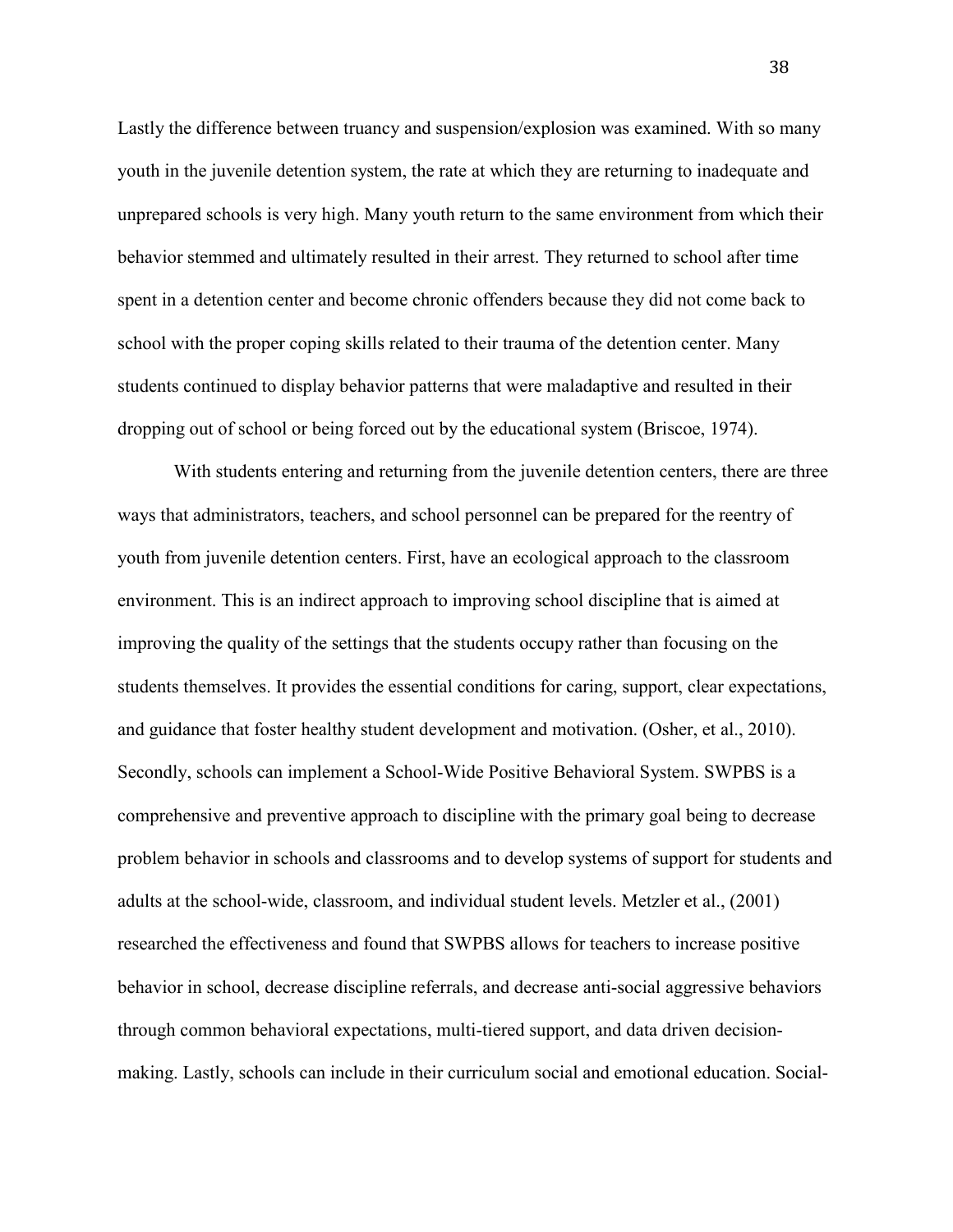Emotional Learning focuses on developing individual qualities, strengths, and assets related to social, emotional, cognitive, and moral development and positive mental health The goal is to bring about self-awareness, self-management, social awareness, relationship skills, and responsible decision making, which, in terms of discipline, provides a foundation for more positive social behaviors and fewer conduct problems and improved academic performance which was established a study conducted by (Frey, et al., 2005).

#### **Professional Application**

 Through this research I sought to find interventions that could be implemented to help students in the school that I currently serve, which is an urban Federal IV Emotional, and Behavioral Intermediate School. The implications for professional application, many of which are system-wide, are encouraging and hopeful.

The research pointed first to understanding and accepting the overrepresentation of students of color in special education and in the EBD world. One must realize that there is a bias against certain students and how they are disciplined within schools. Disciplinary practices can do more harm than help when working with minority students and students in the EBD special education category (Vallas 2009). It is clear that we need to reevaluate how to approach discipline in the schools. Suspension was shown by Sullivan, et al., (2014) to be associated with a variety of negative educational and social outcomes. This is not helpful when considering that increased levels of suspension and removal from school led to increased risk that students will enter the juvenile detention system (Vallas, 2009).

Administrators and teachers need to be able to adapt their methods in order to better accommodate all students. Districts and administrators should be training and promoting an ecological approach in classrooms to better support the needs of all students. On a larger scale,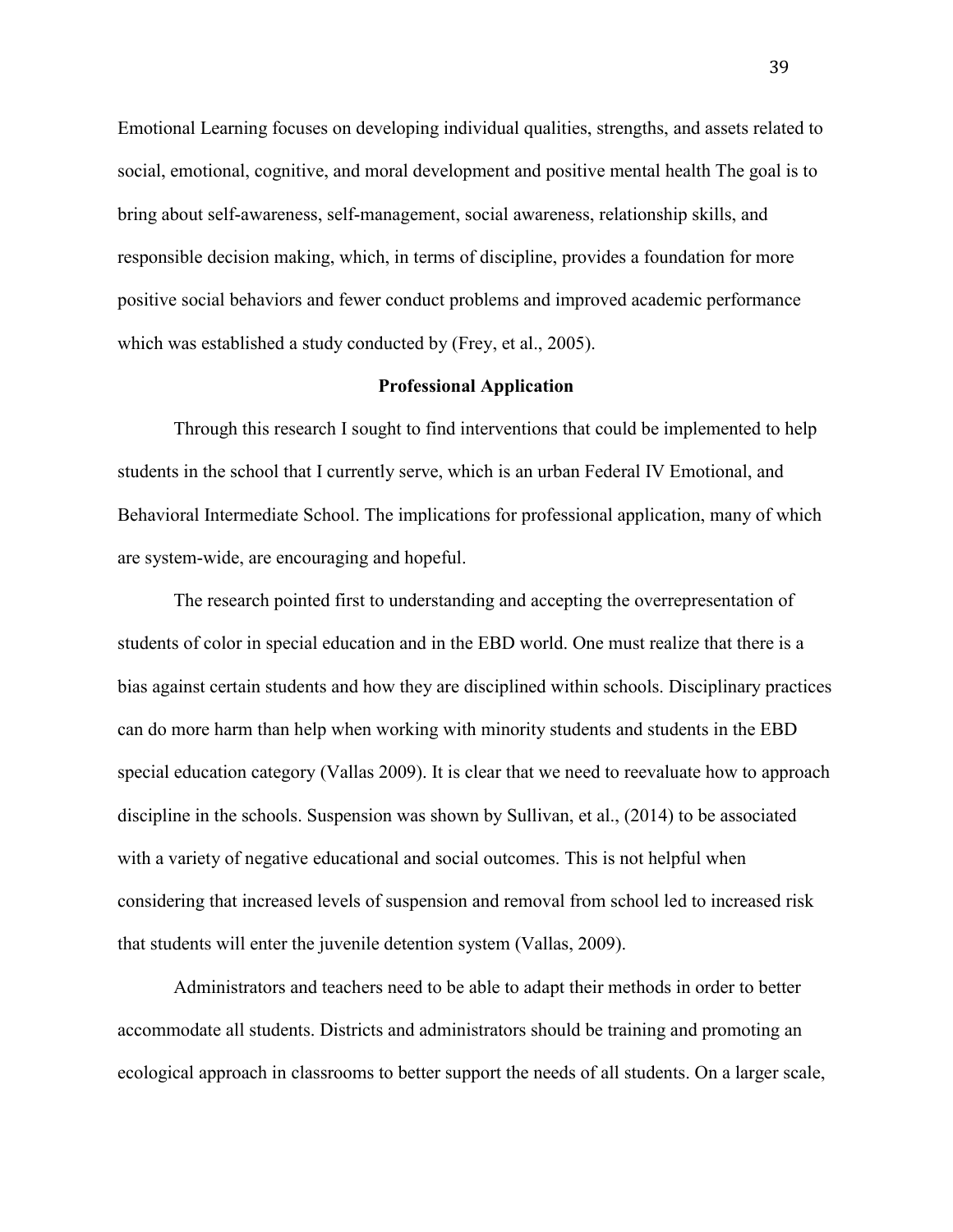districts and schools should implement a School Wide Positive Behavioral System (SWPBS) that allows for consistent and clear behavior expectations within the school as a whole, and also within each individual classroom. SWPBS is data-driven and multi-tiered, giving schools the most unbiased, objective information to work with and a way to service all students (not just those serviced EBD and/or Special Education) but every single student learning and growing within the school.

Metzler, et al., (2001) found SWPBS to be extremely effective in reducing aggressive and anti-social behaviors, behaviors that plague many of the students I serve daily in my current school, especially those returning from the juvenile detention system. Lastly, schools need to understand the importance of social and emotional learning. Incorporating programs such as Second Step into a school curriculum has been shown by Frey, Nolen, Edstrom, Hirschstein (2005) to develop individual qualities, strengths, and assets related to social, emotional, cognitive, and moral development, and positive mental health. These qualities are crucial for all students but are especially crucial for students who have a disability that impacts their social and emotional health. It is the job of educators and advocates for students to push school districts and administrators to understand the importance of interventions such as School Wide Positive Behavioral Systems and social emotional learning. These programs not only help every single student in the school, but they specifically target those students that would benefit greatly from such education and systems within their schools.

 Within my school and classroom, I feel that there are ways that I can incorporate the research and findings into my own practice. Most importantly, and how I feel I could most easily facilitate change in my classroom, is to consider findings about the ecological approach to classroom management which emphasizes that students have a voice in their classroom and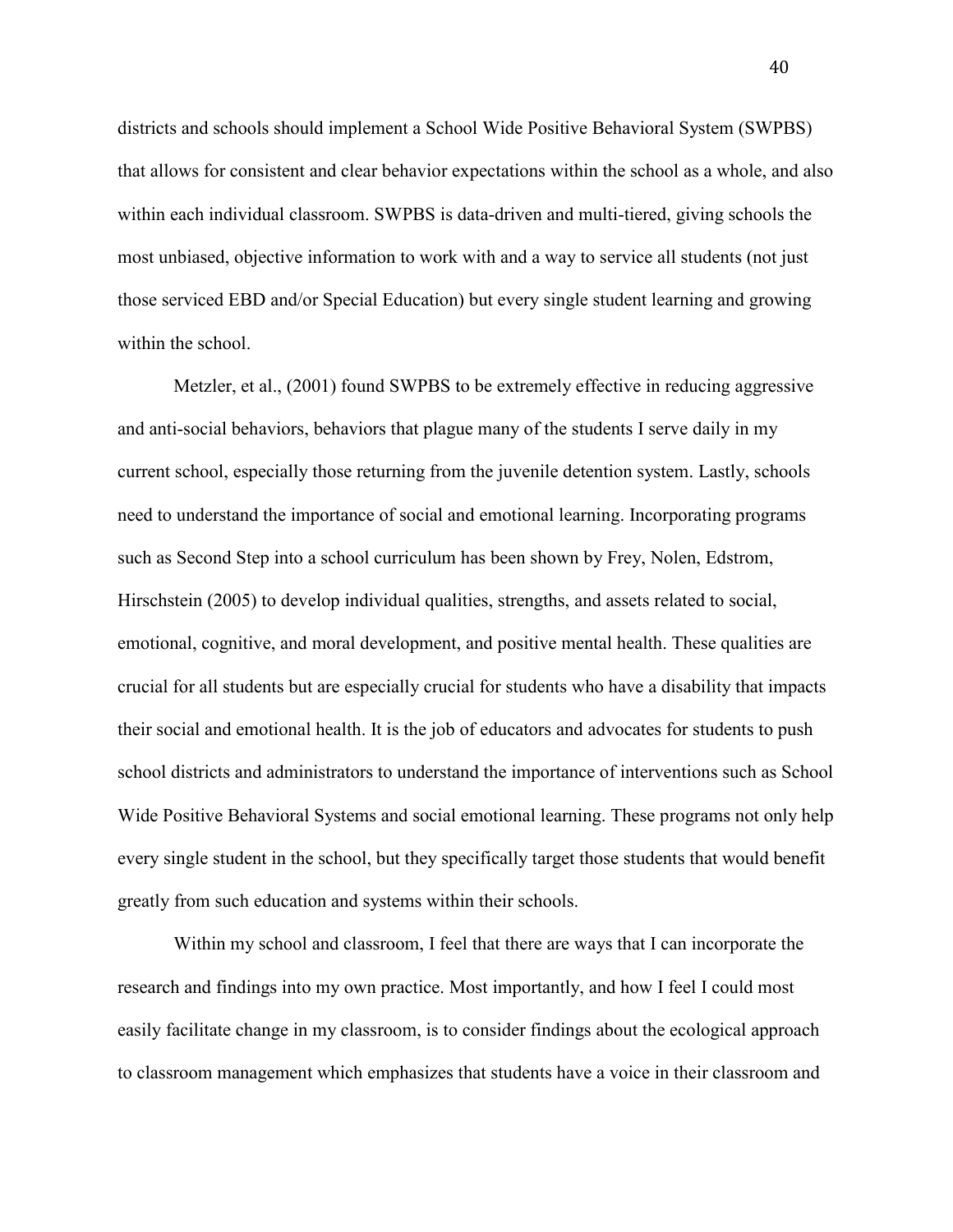their classroom activities. I will do this within my classroom by allowing the students to provide their insight and ideas surrounding our classrooms expectations. At my school we have a student conduct handbook based on four school-wide expectations; Show Respect, Ownership, Achievement, Responsibility (SOAR). Within each classroom teachers set up their own expectations based on the SOAR model. This upcoming year I will have students work together to name and define our classroom expectations. This will follow the ecological approach to classroom management by including the cooperation between teacher and student regarding expectations and discipline.

As a member of my schools Positive Behavior Intervention System Team, I will be able to bring forward the research surrounding School Wide Positive Behavioral Systems, especially when considering the ways in which discipline is managed within this school wide system. One way that I will do this is by leading discussion based on the research surrounding suspension. Last year we had a significant number of suspensions within our school. Research findings that suspensions have a negative impact on learning and achievement, an increase in suspensions is a risk factor for anti-social behavior, and suspensions are a risk factor for entering the juvenile justice system need to be more considered. I hope to stimulate conversations about alternatives to suspensions for our students this year and in the upcoming years.

 Lastly, when thinking about the Social, Emotional Learning research reviewed, I feel that I can facilitate this type of learning in my morning homeroom through the teaching of social skills. I can do this by focusing first on lessons that focus on students' understanding and ability to recognize their own emotions in the moment. I started this last year and hope to continue to facilitate lessons about the naming of emotions and the ability to accurately perceive emotions within one's self. Although there may not be a curriculum provided by my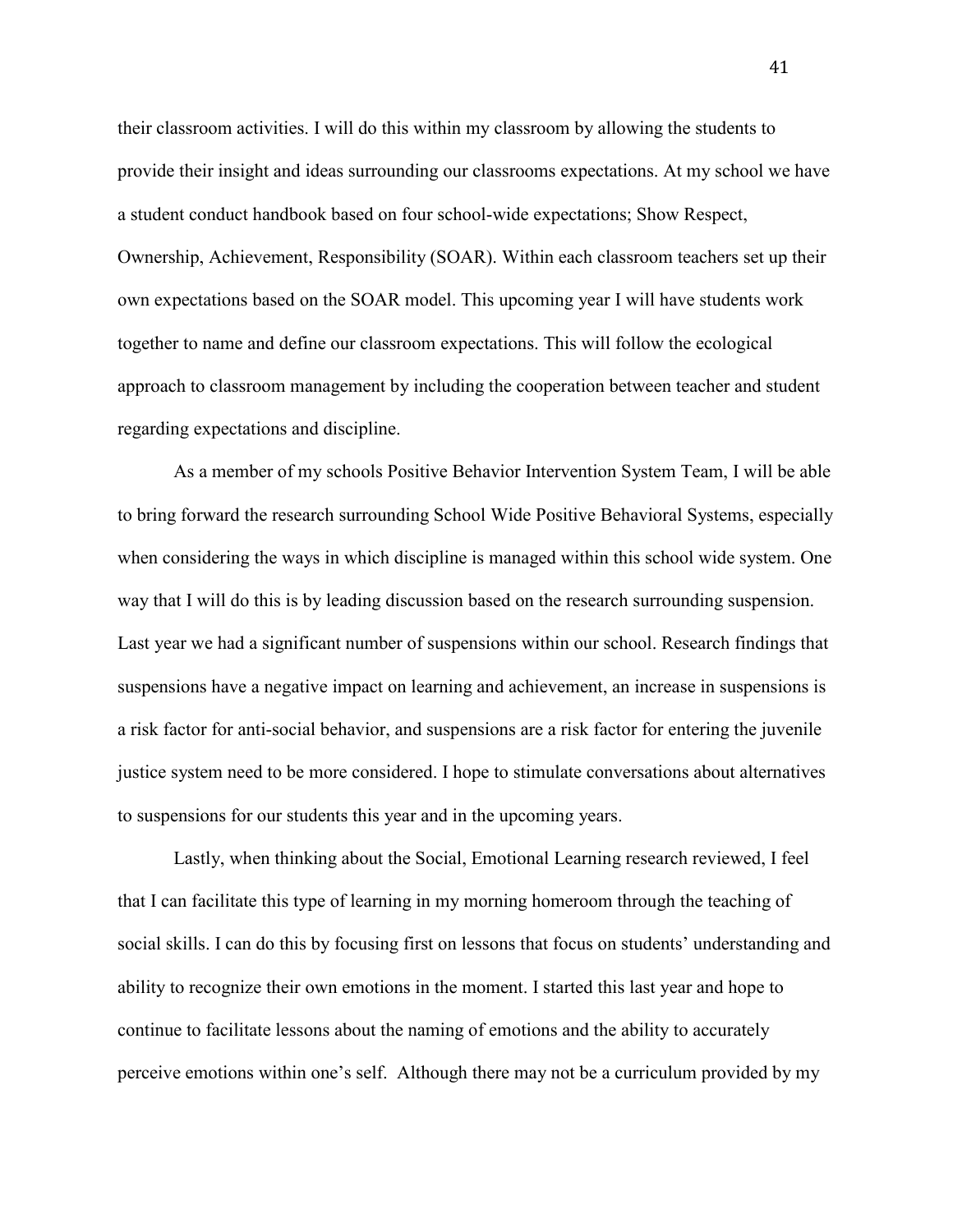school, being aware of how important social and emotional learning is can direct my lessons and the skills taught during homeroom.

There are definite barriers when it comes to implementation of different research supported ideas. The biggest barrier is that many of the systems, interventions, and results presented in this research were based upon whole school participation and administrator support. The students in my school rotate classrooms and have many teachers during their day. Although my efforts will hopefully not go without some benefit to the students, a larger more school wide shift would be the most beneficial and could be the most impactful for our students. This shift can start from my participation on my schools Positive Behavior Intervention System Team. Being able to be a voice on this team and stimulate conversation about different topics, like an ecological approach to classroom or the importance of a social and emotional learning curriculum, I could be an influential factor in involving more of the school. I can also plant the seed with my administrators about how these different research proven approaches to discipline, classrooms expectations, and school wide behavior can significantly, positively impact our specific population of students.

#### **Limitations and Implications of Research**

The current research on this subject is not without limitations. Each study had its own set of individual limitations, but some common limitations were noted. Many studies were found to not be representative of all students within the state or representative of the make-up of all students within the United States. This makes it hard to apply findings to all students and schools in this country. Another limitation was the endogenous factors that could be driving associations, conclusions, and results. Many of these factors are both unknown as well as difficult to truly understand. For example, family size, whether a father is present in the home,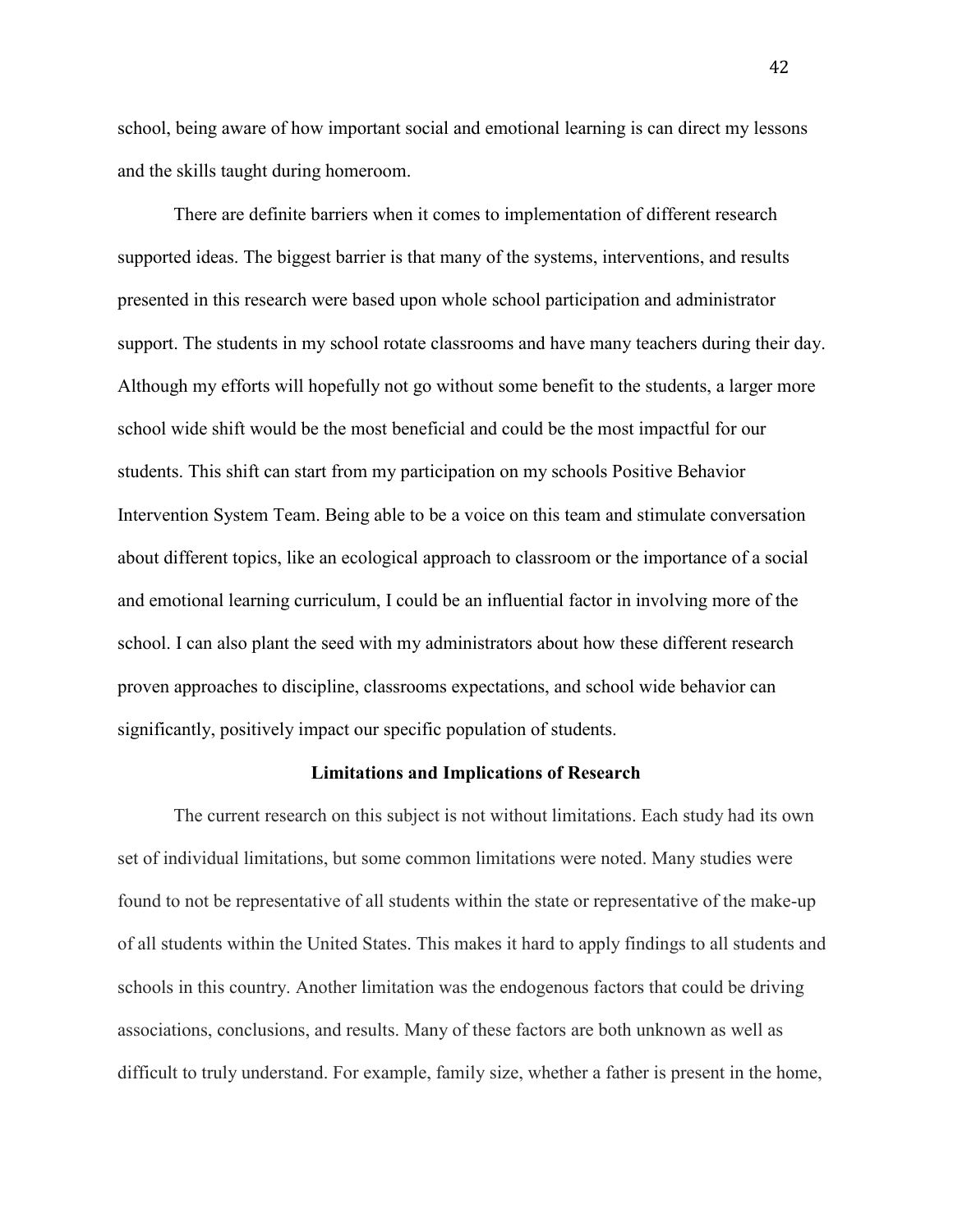and parental education levels are all factors that impact students. Vallas (2009) pointed out that a causal link between their findings could not be truly identified because of the unknown factors that could be influencing results for the study. Another common limitation was the inability for many schools to implement the findings due to the fact that mental health services and additional teacher trainings are necessary for a quality intervention and system change. This requires money and resources that many districts do not have, thus leading to interventions that may prove challenging to realistically implement.

The implications for further research highlights the need to gather more data from a wider array of schools that more fully represent all the students in the United States. Osher, et al., (2010) mentioned that many times rural communities or communities that have parents with a disassociation regarding school are not included in research. This is an area where further research could be conducted to better understand all students in the United States and the impact of things like suspension and involvement in the juvenile detention system.

#### **Conclusion**

It is critical that schools understand the overrepresentation of minority students in special education, especially within the emotional and behavioral category. It is also critical that schools be made aware of what the most current and commonly used disciplinary practices are, how they impact student learning and achievement, and the implications for entry into the juvenile detention system. Schools need to be prepared with system-wide and classroom behavior supports, as well as social and emotional learning to support students who are struggling with aggressive behavior and/or anti-social behavior, or those who are returning from the juvenile detention system. All students deserve the right to a free and proper education, this includes students of the minority, students serviced under the emotional and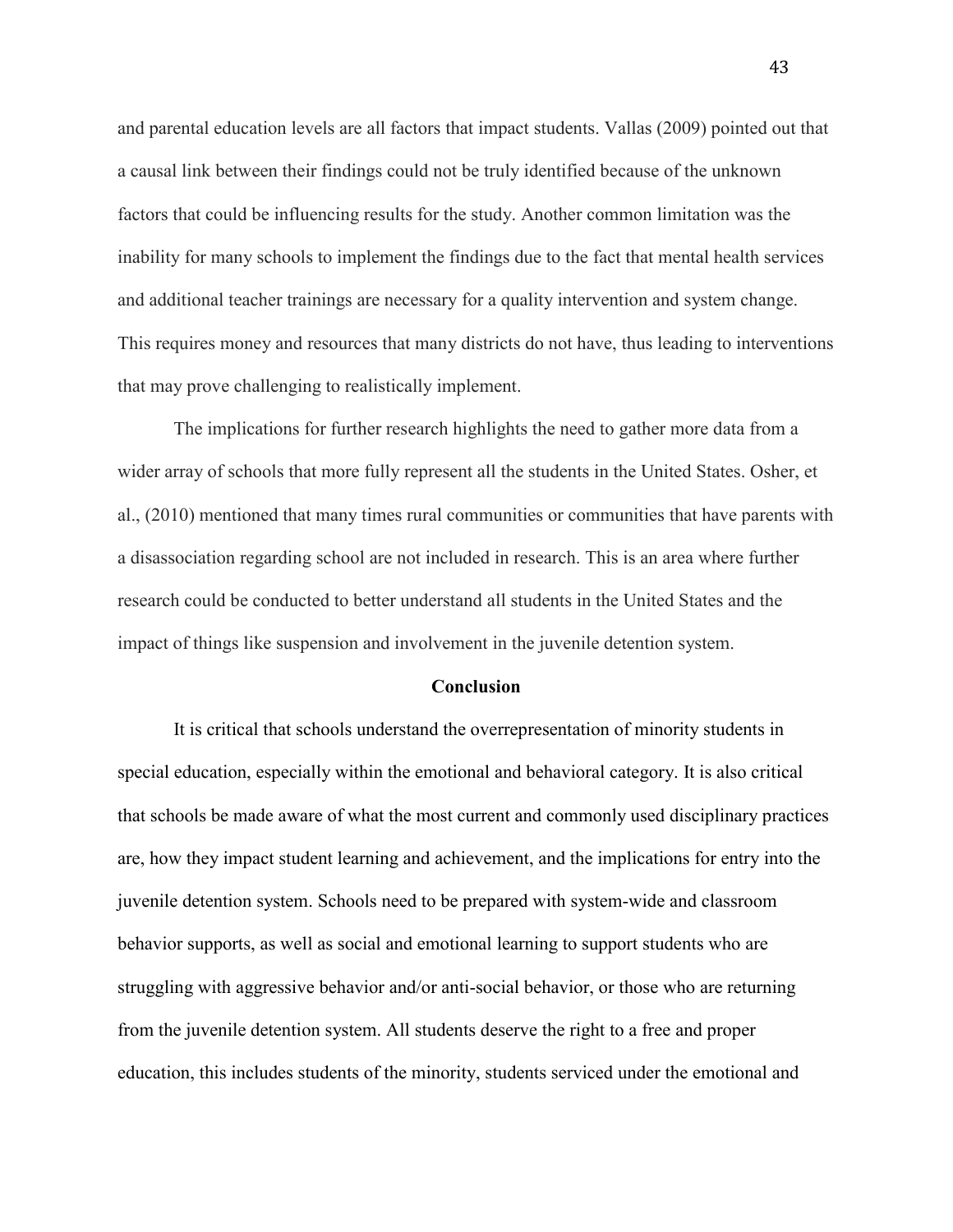behavioral disability category, students who are more frequently suspended, and students returning from the juvenile detention system. Schools should, continually adjust, change, improve, and implement systems and interventions to best support the growing, changing, and diversifying student population in America as it grows, changes, and diversifies.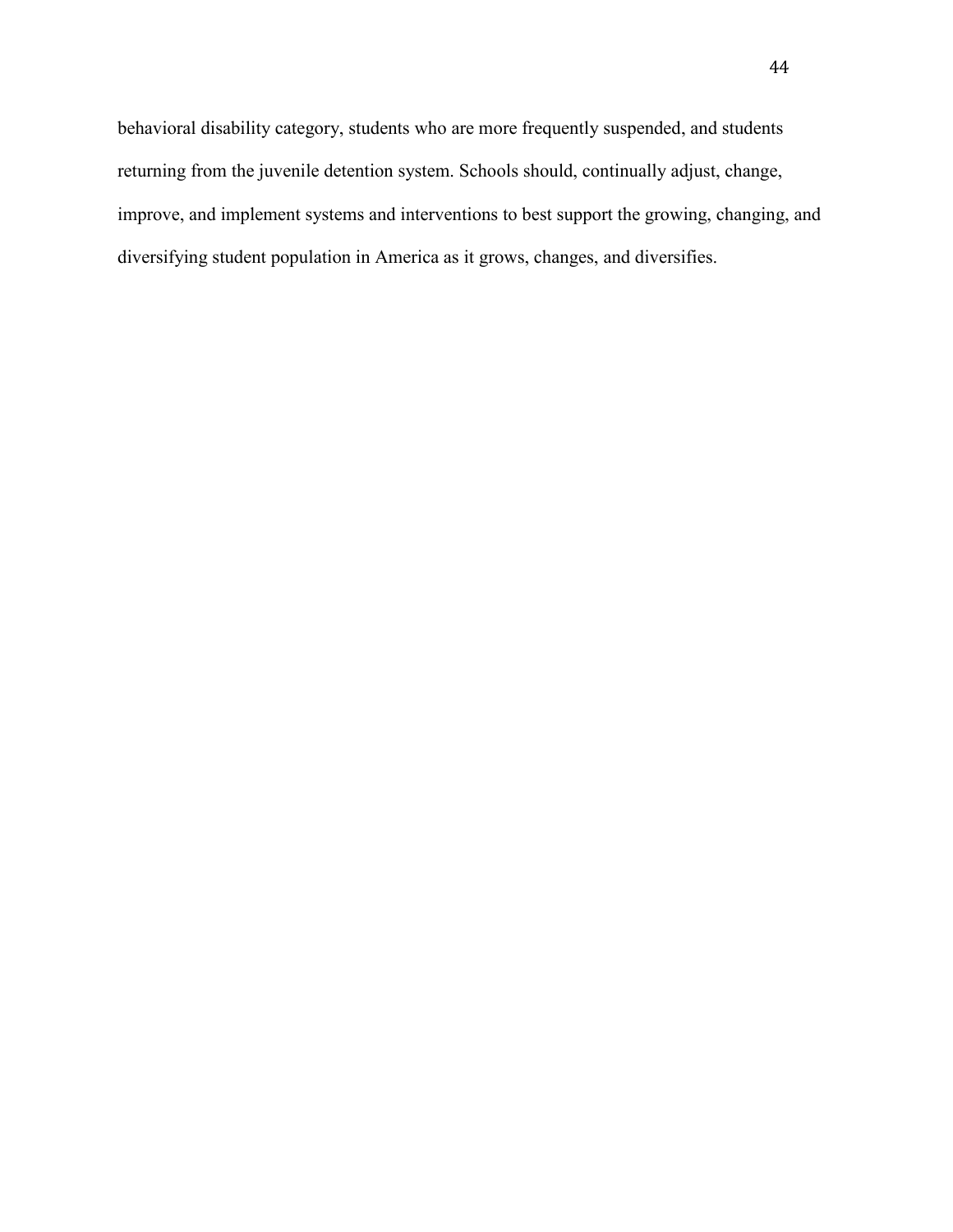#### **References**

- Adams, A. (2000). The status of school discipline and violence. *The Annals of the American Academy of Political and Social Science,* 56(7), 140-156. Retrieved from http://www.jstor.org.ezp2.lib.umn.edu/stable/1049499
- Alltucker, K. W., Bullis, M., Close, D., & Yovanoff, P. (2006). Different pathways to juvenile delinquency: Characteristics of early and late starters in sample previously incarcerated youth. *Journal of Child and Family Studies*, *15*(4), 475-488. doi: 10.1007/s10826-006-9032-2
- Anyon, Y., Jenson, M. J., Altschul, I., Farrer, J., McQueen, J., Greer, E., Downing, B., & Simmons, J. (2014). The persistent effect of race and the promise of alternatives to suspensions in school discipline outcomes. *Children and Youth Service Review, (44),* 379-386. Retrieved from http://www.sciencedirect.com.ezp3.lib.umn.edu/ science/article/pii/S0190740914002485?via%3
- Arcia, E. (2006). Achievement and enrollment status of suspended students: Outcomes in a large, multicultural school district. *Education and Urban Society, 38*(3), 359-369. doi:10.1177/0013124506286947
- Boots, D. P., & Wareham, J. (2009). An exploration of DSM-oriented scales in the prediction of criminal offending among urban American youths. *Criminal Justice and Behavior, 36*(8), 840-860. doi: 10.1177/0093854809337714
- Briscoe, C. (1974). Project VITAL: juvenile offenders returning to school. *The Clearing House,48*(7), 411-415. Retrieved from http://www.jstor.org.ezp2. lib.umn.edu/stable/30186051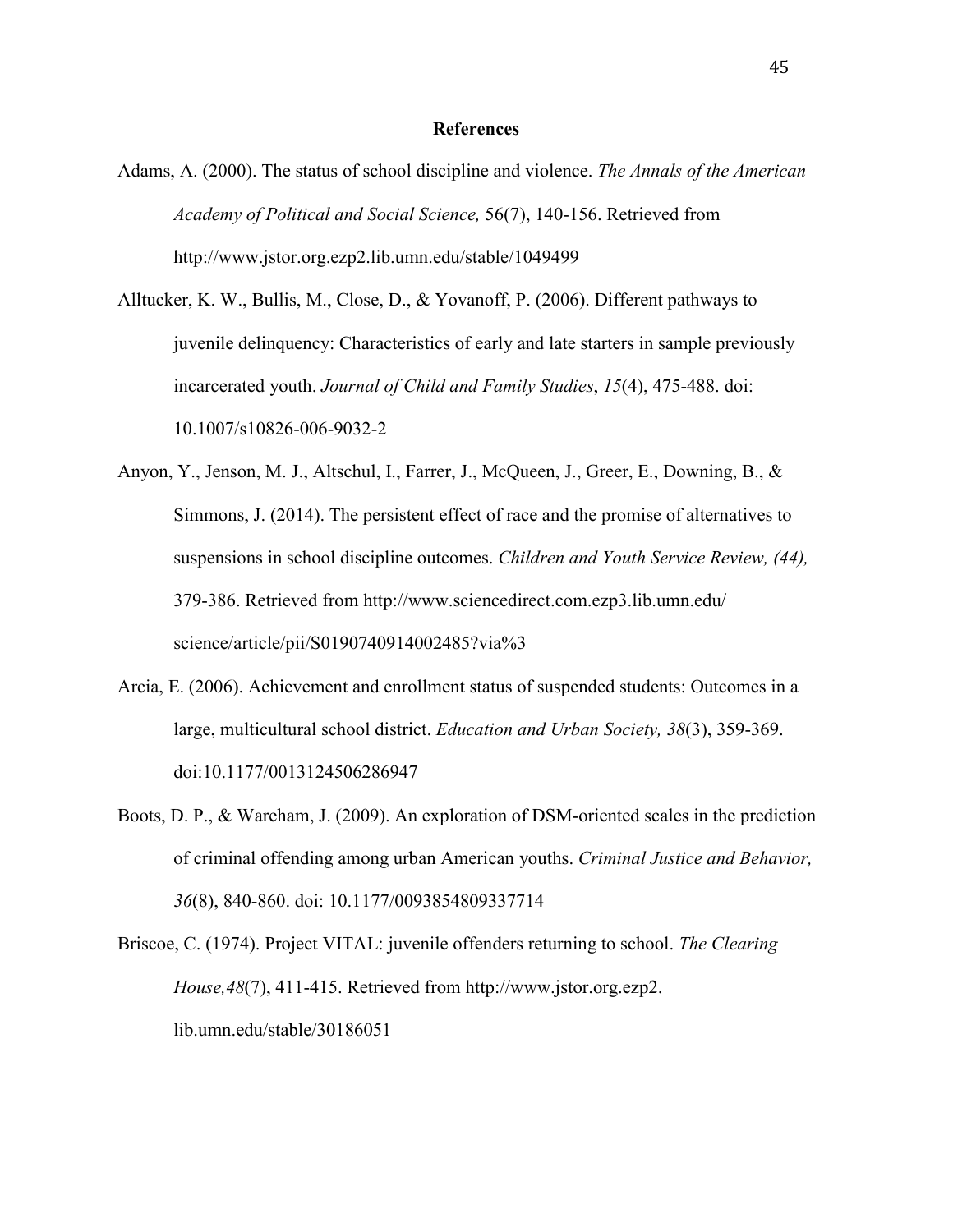- Chitiyo, M., May, M. E., & Chitiyo, G. (2012). An assessment for the evidence-base for school wide positive behavior support. *Education and Treatment of Children, 35*(1), 1-24. Retrieved from http://web.b.ebscohost.com.ezp2.lib.umn.edu/ehost/pdfviewer/ pdfviewer?vid=1&sid=15116cfb-97ed-435c-a286-faa80868784e%40sessionmgr102
- Connor, D., & Ferri, B. (2005). Integration and inclusion: A troubling nexus: race, disability, and special education. *The Journal of African American History, 90*(1/2), 107-127. Retrieved from http://www.jstor.org.ezp2.lib.umn.edu/stable/20063978
- Conroy, M., Sutherland, K., Hyadon, T., Stromont, M., & Harmon, J. (2009). Preventing and ameliorating young children's chronic problem behaviors: An ecological classroom based approach. *Psychology In Schools, 46*(1), 3-17. doi: 10.1002/pits.20350
- Cuellar, A. E., & Markowitz, S. (2015). School suspension and the school-to-prison pipeline. *International Review of Law and Economics, 43*(98), 98-106. doi: 10.1016/j.irle.2015.06.001
- Durlak, A., Dymnicki, A. B., Taylor, D.R., Weissberg, R. P., & Schellinger, K. B. (2011). Social and emotional learning: A meta-analysis of school-based universal interventions. *Child Development 82*(1), 405-432. Retrieved from http://www.jstor.org.ezp1.lib.umn.edu/stable/29782838
- Espinosa, E. M. (2013). Youth pathways to placement: The influence of gender, mental health need and trauma on confinement in the juvenile justice system. *Journal of Youth and Adolescence, 42*(12), 1824-1836. doi: 10.1007/s10964-013-9981-x

Frey, K. S., Nolen, S., Edstrom, B., Leihua, V. S., & Hirschstein, M. K. (2005). Effects of a school-based social-emotional competence program: Linking children's goals, attributions, and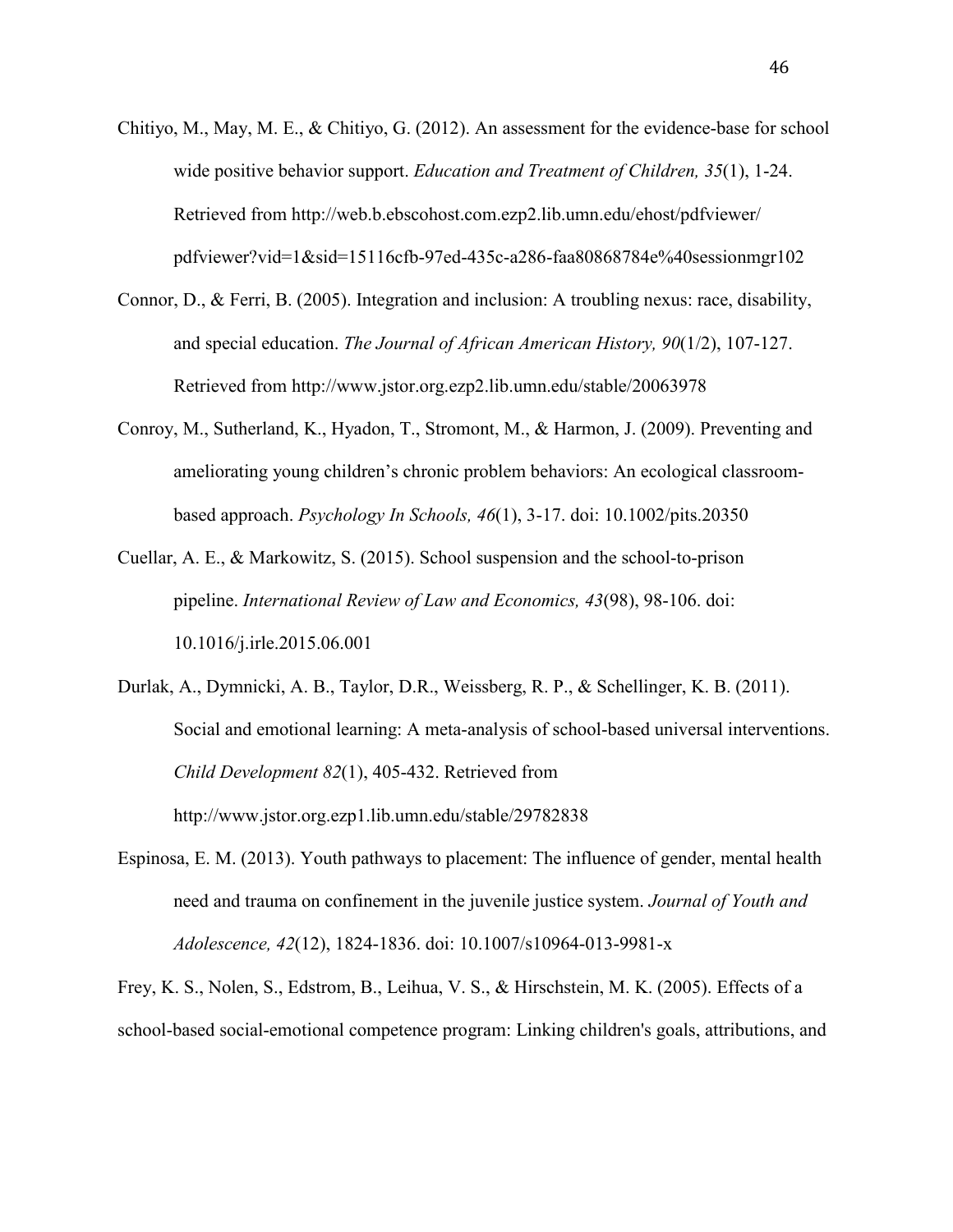behavior. *Journal of Applied Developmental Psychology, 26*(2),171-200. doi: /10.1016/j.appdev.2004.12.002

- Ghandour, R. M., Kogan, M. D., Blumberg, S. J., Jones, J. R., & Perrin, J. M. (2012). Mental health conditions among school-aged children: Geographic and sociodemographic patterns in prevalence and treatment. *Journal of Developmental and Behavioral Pediatrics, 33*(1), 42-54. doi: 10.1097/DBP.0b013e31823e18fd
- Hemphill, S. A., Tournbourou, J. W., Herrenkohl, T. I., McMorris, B. J., & Catalano, R. F. (2006). The effect of school suspensions and arrests on subsequent adolescent antisocial behavior in Australia and the United States. *Journal of Adolescent Health*, *39*(5), 736- 744. doi.org/10.1016/j.jadohealth.2006.05.010
- Kaufman, P. (1999). Indicators of school crime and safety. *National Center for Education Statistics. United States. Bureau of Justice Statistics. Washington, DC: U.S.* doi: 9937763190001701
- Kazdin, A. (1987). Treatment of anti-social behavior in children: Current status and future directions. *Psychological Bulletin, 102*(2), 187-203. doi: 1987-35040-001
- Mallett, C. A. (2015). The school to prison pipeline, a critical review of the punitive paradigm shift. *Child and Adolescent Social Work Journal, 33*(1), 15-24. doi:10.1007/s10560-015-0397-1
- Martin, D., Martin, M., Dell, R., Davis, C., & Guerrieri, C. (2008). Profile of incarcerated juveniles: Comparison of male and female offenders. *Adolescence*, *43*(171), 607-616. Retrieved from http://web.a.ebscohost.com.ezp1.lib.umn.edu/ehost/detail/d etail?vid=0&sid=2354cdaf-a26e-4381-85a3 ff19ffd0fd1e%40sessionmgr4009 &bdata=JkF1dGhUeXBlP WlwLHVpZCZzaXRlPWVob3N0LWxpdmU%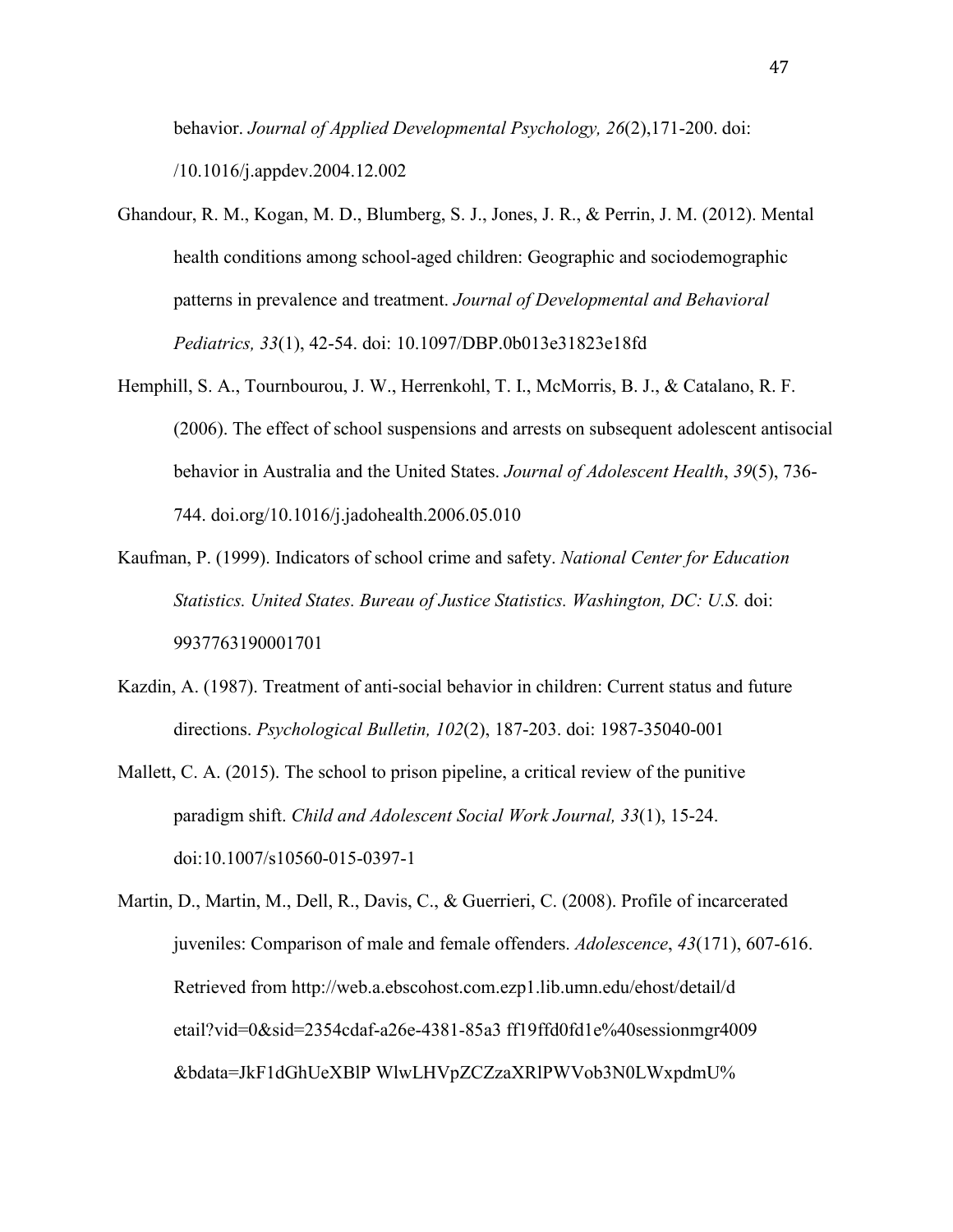3d#AN=35390848&db=s3h

McNeal, L. & Dunbar Jr., C. (2010). In the eyes of the beholder: Urban student perceptions of zero tolerance policy. *Urban Education*, *43*(3), 293-311. doi: 10.1177/0042085910364475

Metzler, C.W., Biglan, A., Rusby, & Sprague, J.C. (2001). Evaluation of a comprehensive behavior management program and improve school-wide positive behavior support. *Education and Treatment of Children, 24*(4), 448-479. Retrieved at http://web.a.ebscohost.com.ezp1.lib.umn.edu/ehost/detail/detail?vid=0&sid=a030c22d- 90f8-40f8-9642 387df99039d1%40sessionmgr4010&bdata=JkF1dGhUeX BlPWlwLHVpZCZzaXRlPWVob3N0LWxpdmU%3d#db=aph&AN=5778423

- Monahan, K.C., VanDerhei, S., Bechtold, J., & Cauffman, E. (2014). From the schoolyard to the squad car: School discipline, truancy, and arrest. *Journal of Youth and Adolescents, 43*(7), 1110-1121. doi:10.1007/s10964-014-0103-1
- Mongon, P., & Walker, R. (2012). The road to hell is paved with good intentions: A historical, theoretical, and legal analysis of zero tolerance weapons policies in American schools. *Preventing School Failure: Alternative Education for Children and Youth, 56*(4), 232-240. doi: 10.1080/1045988X.2011.654366
- Morris, E. W. & Perry, B. L. (2016). The punishment gap: School suspension and racial disparities in achievement. *Social Problems, 63*(1), 68-86. doi: 10.1093/socpro/spv026
- Nicholson-Crotty, S., Bichmeier, Z., & Valentine, D. (2009). Exploring the impact of school discipline on racial disproportion in the juvenile justice system. *Social Science Quarterly, 90*(4), 1000-1018. doi: 10.1111/j.1540-6237.2009.00674.x